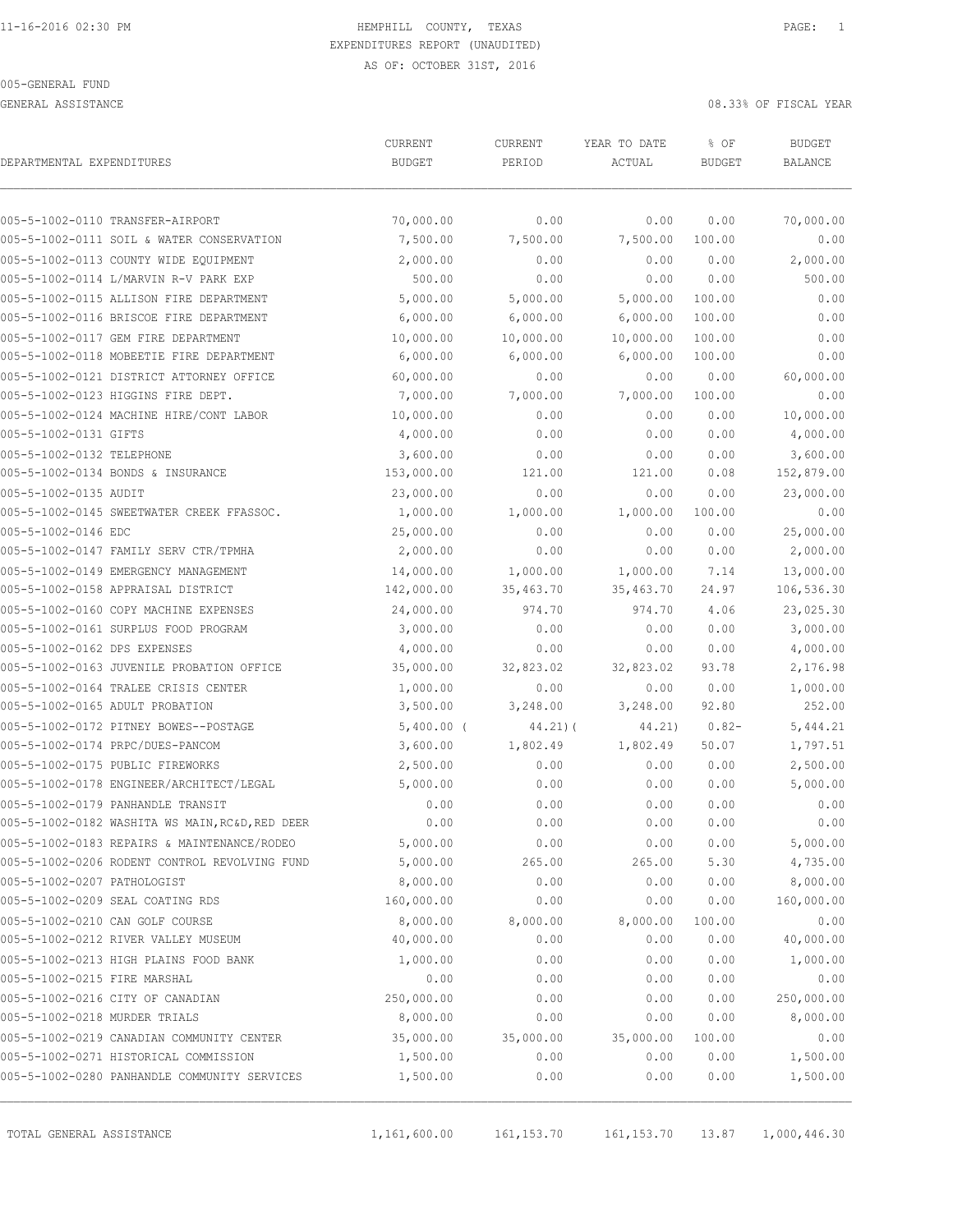COUNTY & DISTRICT CLERK 08.33% OF FISCAL YEAR

| DEPARTMENTAL EXPENDITURES                                                 | CURRENT<br><b>BUDGET</b> | CURRENT<br>PERIOD    | YEAR TO DATE<br><b>ACTUAL</b> | % OF<br><b>BUDGET</b> | BUDGET<br><b>BALANCE</b> |
|---------------------------------------------------------------------------|--------------------------|----------------------|-------------------------------|-----------------------|--------------------------|
|                                                                           |                          |                      |                               |                       |                          |
|                                                                           |                          |                      |                               |                       |                          |
| 005-5-1510-0090 CO & DISTRICT CLK<br>005-5-1510-0094 DEPUTY CLERK-GANDARA | 57,165.00<br>37,080.00   | 4,763.86<br>3,090.00 | 4,763.86<br>3,090.00          | 8.33<br>8.33          | 52,401.14<br>33,990.00   |
|                                                                           |                          | 3,090.00             | 3,090.00                      | 8.33                  | 33,990.00                |
| 005-5-1510-0095 DEPUTY CLERK-WITT                                         | 37,080.00                |                      |                               |                       |                          |
| 005-5-1510-0096 LONGEVITY                                                 | 500.00                   | 80.00                | 80.00                         | 16.00                 | 420.00                   |
| 005-5-1510-0097 CHIEF DEPUTY CLERK-GUERRERO                               | 39,140.00                | 3,261.74             | 3,261.74                      | 8.33                  | 35,878.26                |
| 005-5-1510-0098 PART TIME                                                 | 0.00                     | 0.00                 | 0.00                          | 0.00                  | 0.00                     |
| 005-5-1510-0101 SOCIAL SECURITY/MEDICARE                                  | 13,500.00                | 987.24               | 987.24                        | 7.31                  | 12,512.76                |
| 005-5-1510-0102 RETIREMENT                                                | 17,200.00                | 2,857.12             | 2,857.12                      | 16.61                 | 14,342.88                |
| 005-5-1510-0103 GROUP TERM LIFE                                           | 600.00                   | 45.70                | 45.70                         | 7.62                  | 554.30                   |
| 005-5-1510-0104 GROUP INSURANCE                                           | 32,000.00                | 2,570.32             | 2,570.32                      | 8.03                  | 29,429.68                |
| 005-5-1510-0105 UNEMPLOYMENT INSURANCE                                    | 1,000.00                 | 31.85                | 31.85                         | 3.19                  | 968.15                   |
| 005-5-1510-0106 WORKERS' COMPENSATION                                     | 2,400.00                 | 0.00                 | 0.00                          | 0.00                  | 2,400.00                 |
| 005-5-1510-0109 POSTAGE                                                   | 1,800.00                 | 133.56               | 133.56                        | 7.42                  | 1,666.44                 |
| 005-5-1510-0112 TRAVEL                                                    | 7,000.00                 | 106.38               | 106.38                        | 1.52                  | 6,893.62                 |
| 005-5-1510-0119 DUES & SUBSCRIPTIONS                                      | 200.00                   | 195.00               | 195.00                        | 97.50                 | 5.00                     |
| 005-5-1510-0132 TELEPHONE                                                 | 3,800.00                 | 0.00                 | 0.00                          | 0.00                  | 3,800.00                 |
| 005-5-1510-0142 SOFTWARE SUPPORT                                          | 28,000.00                | 1,625.00             | 1,625.00                      | 5.80                  | 26,375.00                |
| 005-5-1510-0183 OFFICE EQUIP. REPAIRS & MAIN.                             | 500.00                   | 0.00                 | 0.00                          | 0.00                  | 500.00                   |
| 005-5-1510-0188 OFFICE SUPPLIES                                           | 6,000.00                 | 21.96                | 21.96                         | 0.37                  | 5,978.04                 |
| 005-5-1510-0189 INVENTORY                                                 | 2,000.00                 | 0.00                 | 0.00                          | 0.00                  | 2,000.00                 |
| 005-5-1510-0510 CAPITAL OUTLAY                                            | 6,000.00                 | 0.00                 | 0.00                          | 0.00                  | 6,000.00                 |
| TOTAL COUNTY & DISTRICT CLERK                                             | 292,965.00               | 22,859.73            | 22,859.73                     | 7.80                  | 270,105.27               |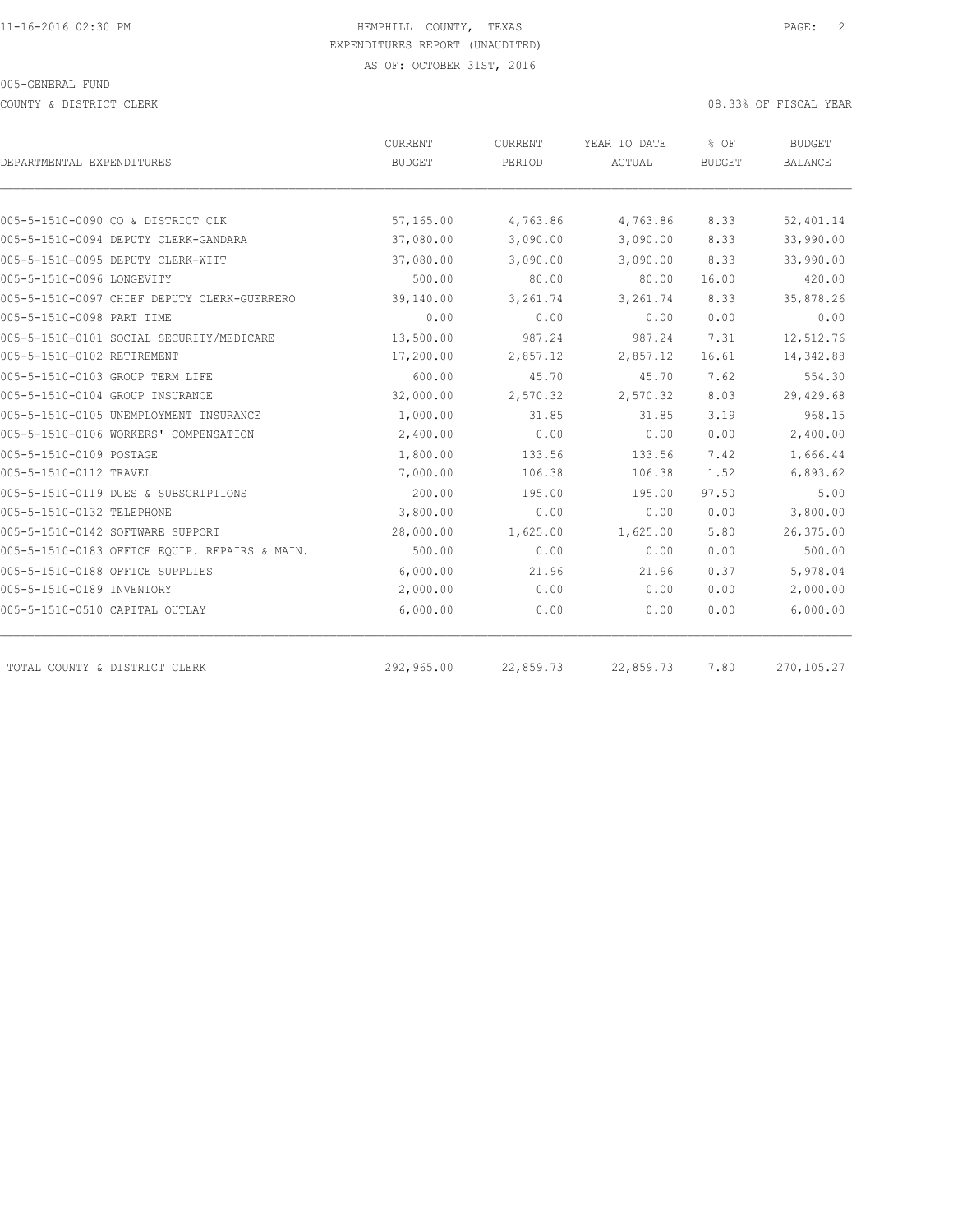COUNTY EXTENSION SERVICE 08.33% OF FISCAL YEAR

| DEPARTMENTAL EXPENDITURES                     | CURRENT<br><b>BUDGET</b> | <b>CURRENT</b><br>PERIOD | YEAR TO DATE<br>ACTUAL | % OF<br><b>BUDGET</b> | <b>BUDGET</b><br>BALANCE |
|-----------------------------------------------|--------------------------|--------------------------|------------------------|-----------------------|--------------------------|
|                                               |                          |                          |                        |                       |                          |
| 005-5-1520-0091 CEA-AG/A. HOLLOWAY            | 34,758.00                | 2,896.50                 | 2,896.50               | 8.33                  | 31,861.50                |
| 005-5-1520-0092 CEA-FCS/T. HOLLOWAY           | 34,758.00                | 2,896.50                 | 2,896.50               | 8.33                  | 31,861.50                |
| 005-5-1520-0096 LONGEVITY                     | 550.00                   | 40.00                    | 40.00                  | 7.27<br>7.38          | 510.00                   |
| 005-5-1520-0097 CEA SECRETARY-EWING           | 39,140.00                | 2,887.15                 | 2,887.15               |                       | 36,252.85                |
| 005-5-1520-0098 PART-TIME SECRETARY           | 0.00                     | 0.00                     | 0.00                   | 0.00                  | 0.00                     |
| 005-5-1520-0101 SOCIAL SECURITY/MEDICARE      | 9,200.00                 | 671.68                   | 671.68                 | 7.30                  | 8,528.32                 |
| 005-5-1520-0102 RETIREMENT                    | 4,000.00                 | 577.43                   | 577.43                 | 14.44                 | 3,422.57                 |
| 005-5-1520-0103 GROUP TERM LIFE               | 150.00                   | 9.24                     | 9.24                   | 6.16                  | 140.76                   |
| 005-5-1520-0104 GROUP INSURANCE               | 8,000.00                 | 0.00                     | 0.00                   | 0.00                  | 8,000.00                 |
| 005-5-1520-0105 UNEMPLOYMENT INSURANCE        | 350.00                   | 28.98                    | 28.98                  | 8.28                  | 321.02                   |
| 005-5-1520-0106 WORKERS' COMPENSATION         | 1,700.00                 | 0.00                     | 0.00                   | 0.00                  | 1,700.00                 |
| 005-5-1520-0109 POSTAGE                       | 1,000.00                 | 0.00                     | 0.00                   | 0.00                  | 1,000.00                 |
| 005-5-1520-0112 TRAVEL/AG- A. HOLLOWAY        | 7,500.00                 | 0.00                     | 0.00                   | 0.00                  | 7,500.00                 |
| 005-5-1520-0114 TRAVEL/FCS-T. HOLLOWAY        | 2,500.00                 | 0.00                     | 0.00                   | 0.00                  | 2,500.00                 |
| 005-5-1520-0119 DUES & SUBSCRIPTIONS          | 1,000.00                 | 170.00                   | 170.00                 | 17.00                 | 830.00                   |
| 005-5-1520-0122 FUEL & OIL                    | 3,500.00                 | 0.00                     | 0.00                   | 0.00                  | 3,500.00                 |
| 005-5-1520-0132 TELEPHONE                     | 3,000.00                 | 60.00                    | 60.00                  | 2.00                  | 2,940.00                 |
| 005-5-1520-0137 VEHICLE REPAIRS & MAINTENANCE | 1,500.00                 | 14.99                    | 14.99                  | 1.00                  | 1,485.01                 |
| 005-5-1520-0142 IT TECH SUPPORT               | 1,500.00                 | 115.59                   | 115.59                 | 7.71                  | 1,384.41                 |
| 005-5-1520-0183 OFFICE EQUIP.REPAIRS & MAIN.  | 500.00                   | 0.00                     | 0.00                   | 0.00                  | 500.00                   |
| 005-5-1520-0188 OFFICE SUPPLIES               | 2,500.00                 | 0.00                     | 0.00                   | 0.00                  | 2,500.00                 |
| 005-5-1520-0189 INVENTORY/EQUIPMENT           | 2,000.00                 | 0.00                     | 0.00                   | 0.00                  | 2,000.00                 |
| 005-5-1520-0201 COMPUTER SUPPLIES & MAINT.    | 500.00                   | 0.00                     | 0.00                   | 0.00                  | 500.00                   |
| 005-5-1520-0202 STOCK SHOW                    | 1,500.00                 | 0.00                     | 0.00                   | 0.00                  | 1,500.00                 |
| 005-5-1520-0203 4-H FUND                      | 1,500.00                 | 0.00                     | 0.00                   | 0.00                  | 1,500.00                 |
| 005-5-1520-0204 TRAVEL-SECRETARY              | 500.00                   | 0.00                     | 0.00                   | 0.00                  | 500.00                   |
| 005-5-1520-0205 4-H FARM PROJECTS & MAINT.    | 2,500.00                 | 14.87                    | 14.87                  | 0.59                  | 2,485.13                 |
| 005-5-1520-0510 CAPITAL OUTLAY                | 20,000.00                | 0.00                     | 0.00                   | 0.00                  | 20,000.00                |
| TOTAL COUNTY EXTENSION SERVICE                | 185,606.00               | 10,382.93                | 10,382.93              | 5.59                  | 175,223.07               |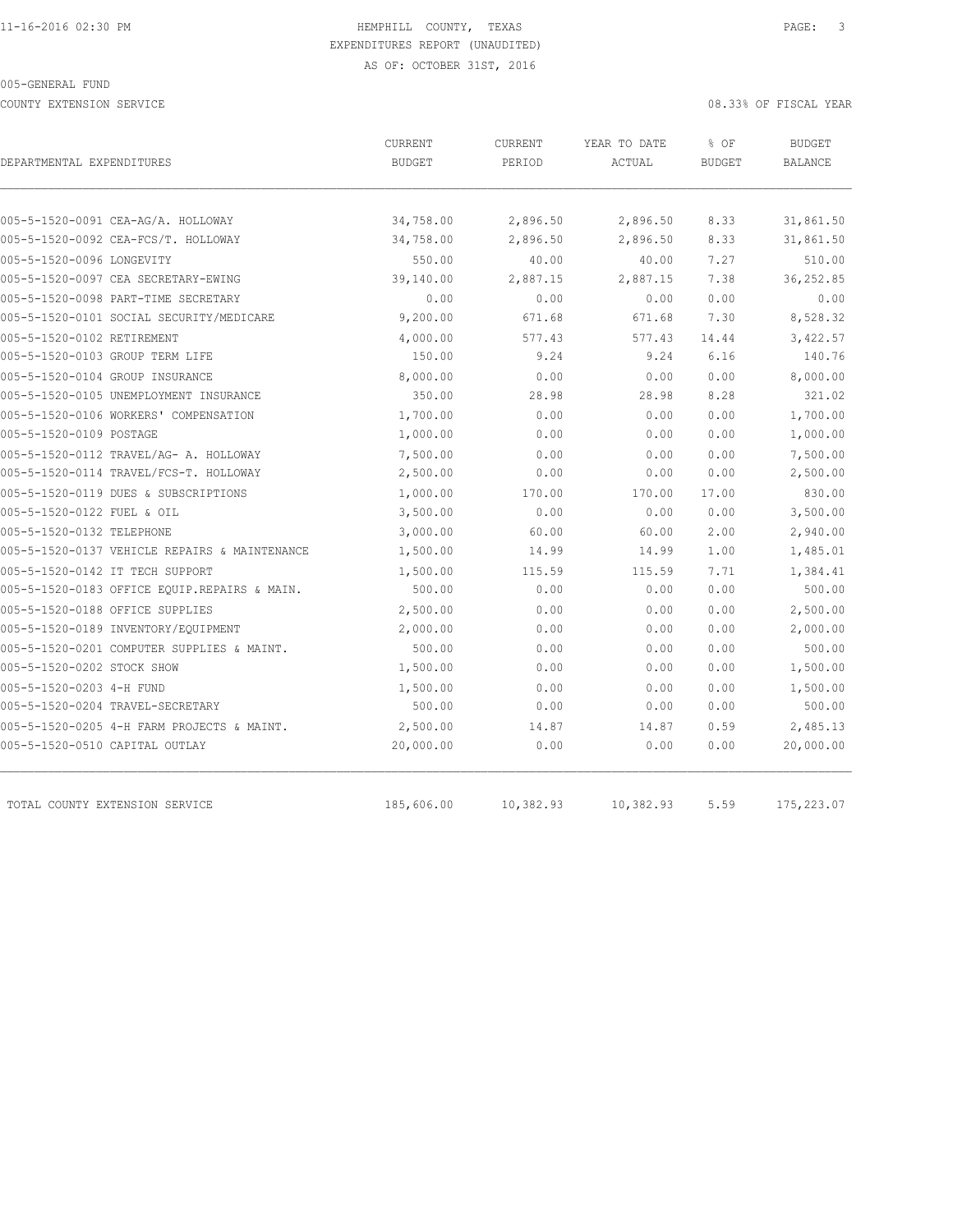COUNTY TREASURER 08.33% OF FISCAL YEAR

| DEPARTMENTAL EXPENDITURES                  | CURRENT<br><b>BUDGET</b> | CURRENT<br>PERIOD | YEAR TO DATE<br>ACTUAL | % OF<br><b>BUDGET</b> | <b>BUDGET</b><br><b>BALANCE</b> |
|--------------------------------------------|--------------------------|-------------------|------------------------|-----------------------|---------------------------------|
|                                            |                          |                   |                        |                       |                                 |
| 005-5-1530-0090 COUNTY TREASURER           | 57,165.00                | 4,763.86          | 4,763.86               | 8.33                  | 52,401.14                       |
| 005-5-1530-0095 CHIEF DEP TREASURER-REED   | 19,570.00                | 1,630.76          | 1,630.76               | 8.33                  | 17,939.24                       |
| 005-5-1530-0096 LONGEVITY                  | 425.00                   | 80.00             | 80.00                  | 18.82                 | 345.00                          |
| 005-5-1530-0098 DEPUTY TREASURER/PART-TIME | 500.00                   | 0.00              | 0.00                   | 0.00                  | 500.00                          |
| 005-5-1530-0101 SOCIAL SECURITY/MEDICARE   | 6,000.00                 | 483.85            | 483.85                 | 8.06                  | 5,516.15                        |
| 005-5-1530-0102 RETIREMENT                 | 7,800.00                 | 1,294.92          | 1,294.92               | 16.60                 | 6,505.08                        |
| 005-5-1530-0103 GROUP TERM LIFE            | 280.00                   | 20.72             | 20.72                  | 7.40                  | 259.28                          |
| 005-5-1530-0104 GROUP INSURANCE            | 12,000.00                | 971.57            | 971.57                 | 8.10                  | 11,028.43                       |
| 005-5-1530-0105 UNEMPLOYMENT INSURANCE     | 150.00                   | 10.33             | 10.33                  | 6.89                  | 139.67                          |
| 005-5-1530-0106 WORKERS' COMPENSATION      | 1,500.00                 | 0.00              | 0.00                   | 0.00                  | 1,500.00                        |
| 005-5-1530-0109 POSTAGE                    | 1,800.00                 | 4.79              | 4.79                   | 0.27                  | 1,795.21                        |
| 005-5-1530-0112 TRAVEL                     | 2,500.00                 | 0.00              | 0.00                   | 0.00                  | 2,500.00                        |
| 005-5-1530-0119 DUES & SUBSCRIPTIONS       | 1,100.00                 | 0.00              | 0.00                   | 0.00                  | 1,100.00                        |
| 005-5-1530-0132 TELEPHONE                  | 1,600.00                 | 0.00              | 0.00                   | 0.00                  | 1,600.00                        |
| 005-5-1530-0140 OFFICE EQUIPMENT REPAIR    | 2,000.00                 | 325.00            | 325.00                 | 16.25                 | 1,675.00                        |
| 005-5-1530-0142 MAINTENANCE CONTRACTS      | 15,000.00                | 0.00              | 0.00                   | 0.00                  | 15,000.00                       |
| 005-5-1530-0188 OFFICE SUPPLIES            | 2,500.00                 | 32.98             | 32.98                  | 1.32                  | 2,467.02                        |
| 005-5-1530-0189 INVENTORY/EQUIPMENT        | 5,000.00                 | 0.00              | 0.00                   | 0.00                  | 5,000.00                        |
| TOTAL COUNTY TREASURER                     | 136,890.00               | 9,618.78          | 9,618.78               | 7.03                  | 127, 271.22                     |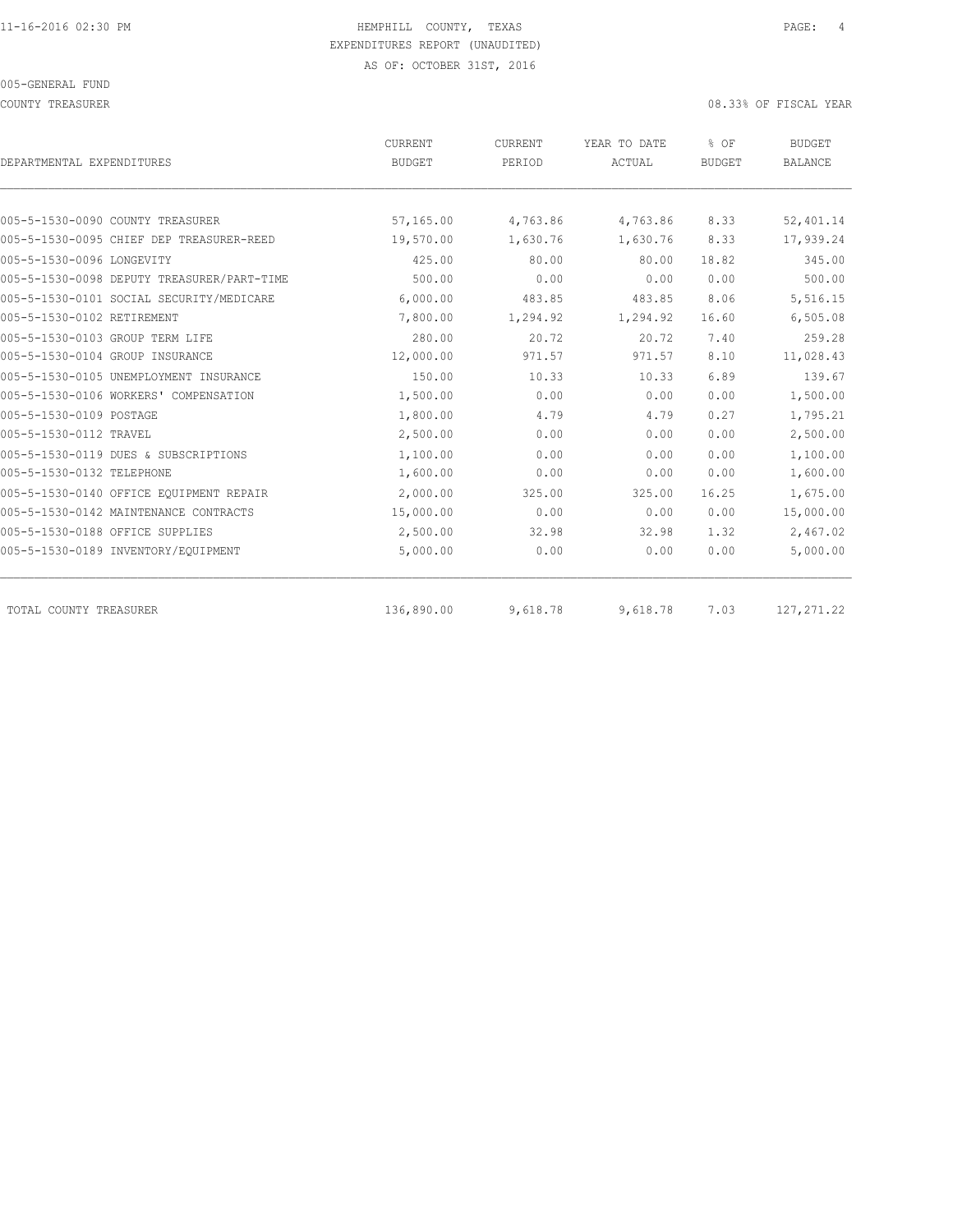COUNTY TAX COLLECTOR **COULECTOR COULECTOR COUNTY TAX COLLECTOR** 

| DEPARTMENTAL EXPENDITURES                | CURRENT<br><b>BUDGET</b> | <b>CURRENT</b><br>PERIOD | YEAR TO DATE<br>ACTUAL | % OF<br><b>BUDGET</b> | BUDGET<br>BALANCE |
|------------------------------------------|--------------------------|--------------------------|------------------------|-----------------------|-------------------|
|                                          |                          |                          |                        |                       |                   |
| 005-5-1540-0090 COUNTY TAX COLLECTOR     | 57,165.00                | 4,763.86                 | 4,763.86               | 8.33                  | 52,401.14         |
| 005-5-1540-0094 PART TIME HELP           | 0.00                     | 0.00                     | 0.00                   | 0.00                  | 0.00              |
| 005-5-1540-0095 CHIEF DEPUTY TAC/JACKSON | 39,140.00                | 3,261.74                 | 3,261.74               | 8.33                  | 35,878.26         |
| 005-5-1540-0096 LONGEVITY                | 2,700.00                 | 210.00                   | 210.00                 | 7.78                  | 2,490.00          |
| 005-5-1540-0097 DEPUTY TAC/BENTLEY       | 37,080.00                | 3,090.00                 | 3,090.00               | 8.33                  | 33,990.00         |
| 005-5-1540-0098 DEPUTY TAC/CLARK         | 37,080.00                | 3,090.00                 | 3,090.00               | 8.33                  | 33,990.00         |
| 005-5-1540-0101 SOCIAL SECURITY/MEDICARE | 13,500.00                | 1,005.13                 | 1,005.13               | 7.45                  | 12,494.87         |
| 005-5-1540-0102 RETIREMENT               | 17,500.00                | 2,883.12                 | 2,883.12               | 16.47                 | 14,616.88         |
| 005-5-1540-0103 GROUP TERM LIFE          | 600.00                   | 46.12                    | 46.12                  | 7.69                  | 553.88            |
| 005-5-1540-0104 GROUP INSURANCE          | 32,000.00                | 2,570.32                 | 2,570.32               | 8.03                  | 29,429.68         |
| 005-5-1540-0105 UNEMPLOYMENT INSURANCE   | 1,000.00                 | 29.36                    | 29.36                  | 2.94                  | 970.64            |
| 005-5-1540-0106 WORKERS' COMPENSATION    | 2,400.00                 | 0.00                     | 0.00                   | 0.00                  | 2,400.00          |
| 005-5-1540-0109 POSTAGE                  | 10,000.00                | 0.00                     | 0.00                   | 0.00                  | 10,000.00         |
| 005-5-1540-0112 TRAVEL                   | 4,000.00                 | 0.00                     | 0.00                   | 0.00                  | 4,000.00          |
| 005-5-1540-0119 DUES & SUBSCRIPTIONS     | 1,000.00                 | 0.00                     | 0.00                   | 0.00                  | 1,000.00          |
| 005-5-1540-0132 TELEPHONE                | 3,200.00                 | 0.00                     | 0.00                   | 0.00                  | 3,200.00          |
| 005-5-1540-0134 BONDS & INSURANCE        | 0.00                     | 0.00                     | 0.00                   | 0.00                  | 0.00              |
| 005-5-1540-0138 DATA PROCESSING          | 48,000.00                | 0.00                     | 0.00                   | 0.00                  | 48,000.00         |
| 005-5-1540-0142 IT/MAINTENANCE CONTRACTS | 1,500.00                 | 100.00                   | 100.00                 | 6.67                  | 1,400.00          |
| 005-5-1540-0148 ADVERTISING              | 1,000.00                 | 0.00                     | 0.00                   | 0.00                  | 1,000.00          |
| 005-5-1540-0150 JUDGEMENTS               | 0.00                     | 0.00                     | 0.00                   | 0.00                  | 0.00              |
| 005-5-1540-0181 CITATIONS & SUBPOENAS    | 500.00                   | 0.00                     | 0.00                   | 0.00                  | 500.00            |
| 005-5-1540-0188 OFFICE SUPPLIES          | 7,000.00                 | 274.81                   | 274.81                 | 3.93                  | 6,725.19          |
| 005-5-1540-0189 INVENTORY/EQUIPMENT      | 3,000.00                 | 0.00                     | 0.00                   | 0.00                  | 3,000.00          |
| 005-5-1540-0510 CAPITAL OUTLAY           | 6,000.00                 | 0.00                     | 0.00                   | 0.00                  | 6,000.00          |
| TOTAL COUNTY TAX COLLECTOR               | 325, 365.00              | 21,324.46                | 21,324.46              | 6.55                  | 304,040.54        |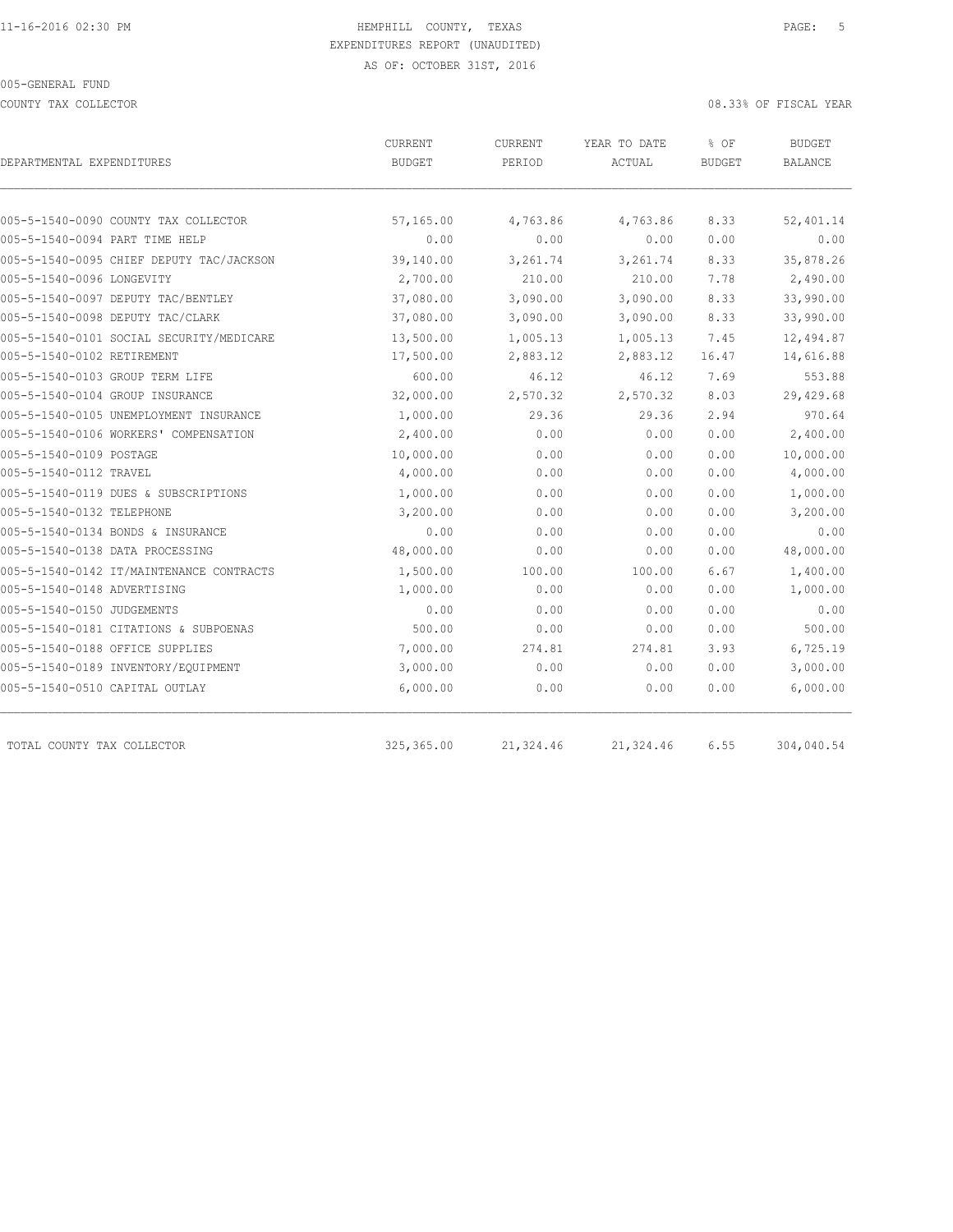#### JURY & ELECTION 08.33% OF FISCAL YEAR

| DEPARTMENTAL EXPENDITURES                      | <b>CURRENT</b><br><b>BUDGET</b> | CURRENT<br>PERIOD | YEAR TO DATE<br>ACTUAL | % OF<br><b>BUDGET</b> | <b>BUDGET</b><br><b>BALANCE</b> |
|------------------------------------------------|---------------------------------|-------------------|------------------------|-----------------------|---------------------------------|
|                                                |                                 |                   |                        |                       |                                 |
| 005-5-2400-0101 SOCIAL SECURITY/MEDICARE       | 0.00                            | 63.12             | 63.12                  | $0.00$ (              | 63.12)                          |
| 005-5-2400-0106 WORKERS' COMPENSATION          | 2,500.00                        | 0.00              | 0.00                   | 0.00                  | 2,500.00                        |
| 005-5-2400-0114 COUNTY COURT EXPENSES          | 1,500.00                        | 0.00              | 0.00                   | 0.00                  | 1,500.00                        |
| 005-5-2400-0115 CO.CRT. CONT LAB-REPORTER      | 1,500.00                        | 0.00              | 0.00                   | 0.00                  | 1,500.00                        |
| 005-5-2400-0116 CO.CRT.CONT LAB-CRT APP ATTNY  | 5,000.00                        | 2,508.25          | 2,508.25               | 50.17                 | 2,491.75                        |
| 005-5-2400-0117 ELECTION EXPENSES              | 15,000.00                       | 9,397.69          | 9,397.69               | 62.65                 | 5,602.31                        |
| 005-5-2400-0118 ELECTION JUDGES                | 7,000.00                        | 825.00            | 825.00                 | 11.79                 | 6, 175.00                       |
| 005-5-2400-0124 CONTRACT LABOR - CRT INTERPRET | 2,500.00                        | 0.00              | 0.00                   | 0.00                  | 2,500.00                        |
| 005-5-2400-0131 OTHER EXPENSE                  | 0.00                            | 0.00              | 0.00                   | 0.00                  | 0.00                            |
| 005-5-2400-0150 GRAND JURORS                   | 2,500.00                        | 360.00            | 360.00                 | 14.40                 | 2,140.00                        |
| 005-5-2400-0151 PETIT JURORS                   | 2,500.00                        | 0.00              | 0.00                   | 0.00                  | 2,500.00                        |
| 005-5-2400-0152 JUSTICE COURT JURORS           | 500.00                          | 0.00              | 0.00                   | 0.00                  | 500.00                          |
| 005-5-2400-0196 CHILD PROT SER CRT APP ATTY    | 16,000.00                       | 0.00              | 0.00                   | 0.00                  | 16,000.00                       |
| 005-5-2400-0197 CHILD PROT SER CRT REPORTER    | 1,500.00                        | 0.00              | 0.00                   | 0.00                  | 1,500.00                        |
| TOTAL JURY & ELECTION                          | 58,000.00                       | 13,154.06         | 13,154.06              | 22.68                 | 44,845.94                       |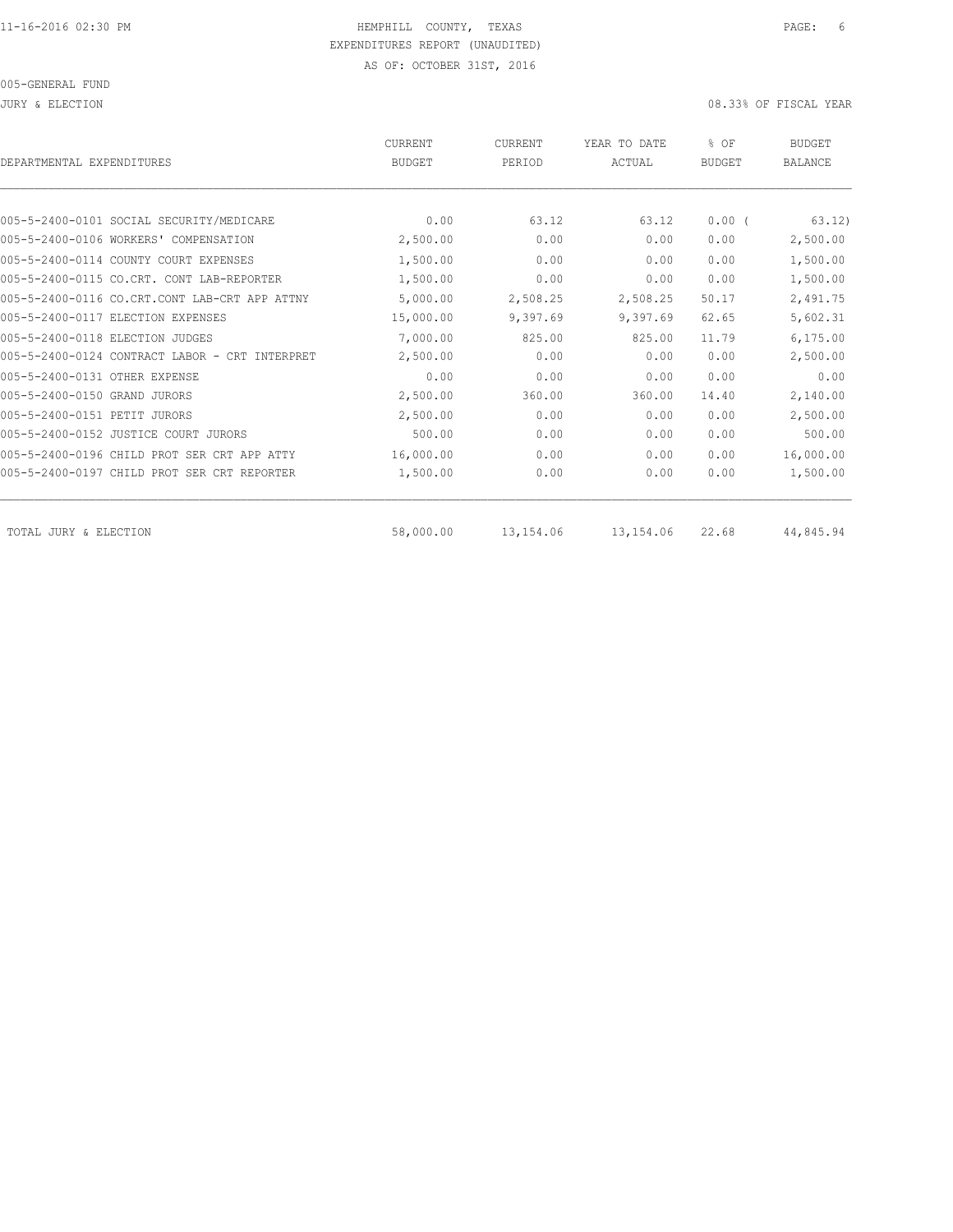DISTRICT COURT COURT COURT COURT COURT COURT COURT COURT COURT COURT COURT OF TISCAL YEAR

| DEPARTMENTAL EXPENDITURES                      | <b>CURRENT</b><br><b>BUDGET</b> | CURRENT<br>PERIOD | YEAR TO DATE<br>ACTUAL | % OF<br><b>BUDGET</b> | <b>BUDGET</b><br><b>BALANCE</b> |
|------------------------------------------------|---------------------------------|-------------------|------------------------|-----------------------|---------------------------------|
|                                                |                                 |                   |                        |                       |                                 |
| 005-5-2410-0090 JUDGE-EMMERT                   | 1,850.00                        | 154.17            | 154.17                 | 8.33                  | 1,695.83                        |
| 005-5-2410-0095 COURT BAILIFF-HOLLAND          | 11,500.00                       | 949.84            | 949.84                 | 8.26                  | 10,550.16                       |
| 005-5-2410-0096 LONGEVITY SPECIAL              | 500.00                          | 47.04             | 47.04                  | 9.41                  | 452.96                          |
| 005-5-2410-0097 COURT REPORTER-MCCLENDON       | 15,500.00                       | 1,287.83          | 1,287.83               | 8.31                  | 14,212.17                       |
| 005-5-2410-0098 COURT ADMINISTRATOR-BURCH      | 8,400.00                        | 696.16            | 696.16                 | 8.29                  | 7,703.84                        |
| 005-5-2410-0101 SOCIAL SECURITY/MEDICARE       | 3,000.00                        | 239.85            | 239.85                 | 8.00                  | 2,760.15                        |
| 005-5-2410-0102 RETIREMENT                     | 4,000.00                        | 627.01            | 627.01                 | 15.68                 | 3,372.99                        |
| 005-5-2410-0103 GROUP TERM LIFE                | 150.00                          | 10.03             | 10.03                  | 6.69                  | 139.97                          |
| 005-5-2410-0104 GROUP INSURANCE                | 6,000.00                        | 0.00              | 0.00                   | 0.00                  | 6,000.00                        |
| 005-5-2410-0105 UNEMPLOYMENT INSURANCE         | 200.00                          | 8.75              | 8.75                   | 4.38                  | 191.25                          |
| 005-5-2410-0106 WORKERS' COMPENSATION          | 2,400.00                        | 0.00              | 0.00                   | 0.00                  | 2,400.00                        |
| 005-5-2410-0116 DIST CRT-CONT LAB-CRT APP ATTN | 24,500.00                       | 0.00              | 0.00                   | 0.00                  | 24,500.00                       |
| 005-5-2410-0124 CONTRACT LABOR                 | 2,000.00                        | 0.00              | 0.00                   | 0.00                  | 2,000.00                        |
| 005-5-2410-0154 JUDICIAL DISTRICT ASSESSMENT   | 500.00                          | 0.00              | 0.00                   | 0.00                  | 500.00                          |
| 005-5-2410-0155 BUDGET REIMBURSEMENT           | 8,000.00                        | 0.00              | 0.00                   | 0.00                  | 8,000.00                        |
| 005-5-2410-0219 STATEMENT OF FACTS             | 4,000.00                        | 0.00              | 0.00                   | 0.00                  | 4,000.00                        |
| TOTAL DISTRICT COURT                           | 92,500.00                       | 4,020.68          | 4,020.68               | 4.35                  | 88, 479.32                      |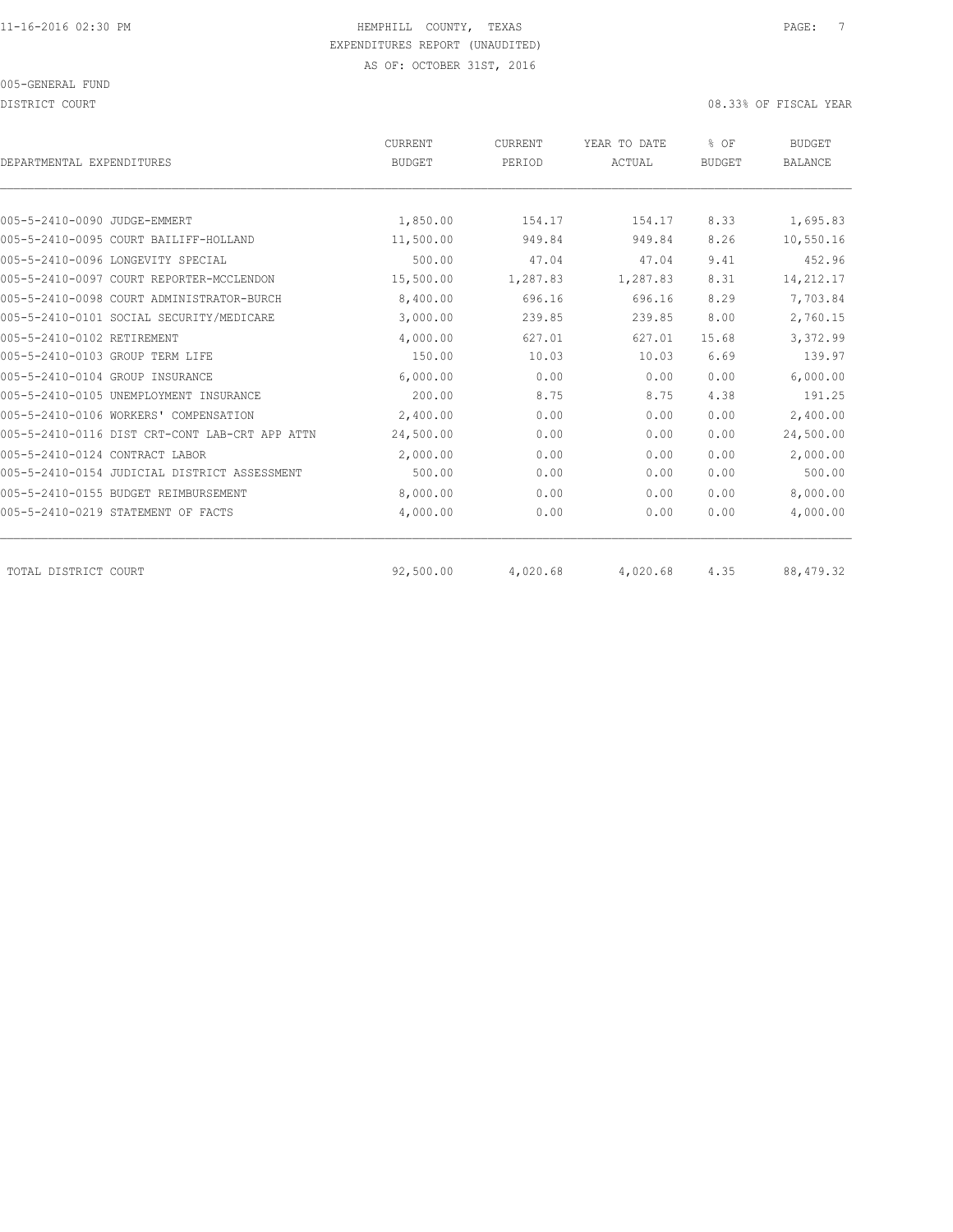COUNTY JUDGE 08.33% OF FISCAL YEAR

| DEPARTMENTAL EXPENDITURES                     | CURRENT<br><b>BUDGET</b> | CURRENT<br>PERIOD | YEAR TO DATE<br>ACTUAL | % OF<br><b>BUDGET</b> | <b>BUDGET</b><br>BALANCE |
|-----------------------------------------------|--------------------------|-------------------|------------------------|-----------------------|--------------------------|
|                                               |                          |                   |                        |                       |                          |
| 005-5-2500-0082 OVERTIME                      | 1,000.00                 | 0.00              | 0.00                   | 0.00                  | 1,000.00                 |
| 005-5-2500-0090 JUDGE SALARY                  | 59,534.00                | 4,961.24          | 4,961.24               | 8.33                  | 54, 572.76               |
| 005-5-2500-0091 JUVENILE CRT JUDGE (1)        | 3,081.00                 | 256.76            | 256.76                 | 8.33                  | 2,824.24                 |
| 005-5-2500-0092 STATE/CO JUDGE SAL SUPPLEMENT | 25,200.00                | 2,100.00          | 2,100.00               | 8.33                  | 23,100.00                |
| 005-5-2500-0094 JANITOR/LONGORIA              | 38,000.00                | 3,166.74          | 3,166.74               | 8.33                  | 34,833.26                |
| 005-5-2500-0095 JANITOR/JOHNSON               | 41,200.00                | 3,433.26          | 3,433.26               | 8.33                  | 37,766.74                |
| 005-5-2500-0096 LONGEVITY                     | 2,300.00                 | 185.00            | 185.00                 | 8.04                  | 2,115.00                 |
| 005-5-2500-0097 ADMINSTRATIVE ASST/BRUNSON    | 39,140.00                | 3,261.74          | 3,261.74               | 8.33                  | 35,878.26                |
| 005-5-2500-0098 PART-TIME SECRETARY           | 1,500.00                 | 0.00              | 0.00                   | 0.00                  | 1,500.00                 |
| 005-5-2500-0101 SOCIAL SECURITY/MEDICARE      | 16,500.00                | 1,305.21          | 1,305.21               | 7.91                  | 15, 194. 79              |
| 005-5-2500-0102 RETIREMENT                    | 21,500.00                | 3,478.95          | 3,478.95               | 16.18                 | 18,021.05                |
| 005-5-2500-0103 GROUP TERM LIFE               | 750.00                   | 55.65             | 55.65                  | 7.42                  | 694.35                   |
| 005-5-2500-0104 GROUP INSURANCE               | 24,000.00                | 1,926.32          | 1,926.32               | 8.03                  | 22,073.68                |
| 005-5-2500-0105 UNEMPLOYMENT INSURANCE        | 300.00                   | 31.05             | 31.05                  | 10.35                 | 268.95                   |
| 005-5-2500-0106 WORKERS' COMPENSATION         | 2,300.00                 | 0.00              | 0.00                   | 0.00                  | 2,300.00                 |
| 005-5-2500-0109 POSTAGE                       | 600.00                   | 43.86             | 43.86                  | 7.31                  | 556.14                   |
| 005-5-2500-0112 TRAVEL                        | 6,000.00                 | 73.50             | 73.50                  | 1.23                  | 5,926.50                 |
| 005-5-2500-0119 DUES & SUBSCRIPTIONS          | 4,000.00                 | 0.00              | 0.00                   | 0.00                  | 4,000.00                 |
| 005-5-2500-0122 FUEL & OIL                    | 0.00                     | 0.00              | 0.00                   | 0.00                  | 0.00                     |
| 005-5-2500-0130 COMMUNICATION REPAIRS         | 500.00                   | 0.00              | 0.00                   | 0.00                  | 500.00                   |
| 005-5-2500-0132 TELEPHONE                     | 3,000.00                 | 30.00             | 30.00                  | 1.00                  | 2,970.00                 |
| 005-5-2500-0139 TRAINING SEMINARS             | 2,000.00                 | 0.00              | 0.00                   | 0.00                  | 2,000.00                 |
| 005-5-2500-0148 ADVERTISING                   | 2,000.00                 | 0.00              | 0.00                   | 0.00                  | 2,000.00                 |
| 005-5-2500-0183 OFFICE EQUIP-R&M              | 500.00                   | 0.00              | 0.00                   | 0.00                  | 500.00                   |
| 005-5-2500-0188 OFFICE SUPPLIES               | 2,500.00                 | 0.00              | 0.00                   | 0.00                  | 2,500.00                 |
| 005-5-2500-0189 INVENTORY/EQUIPMENT           | 0.00                     | 0.00              | 0.00                   | 0.00                  | 0.00                     |
| TOTAL COUNTY JUDGE                            | 297,405.00               | 24,309.28         | 24,309.28              | 8.17                  | 273,095.72               |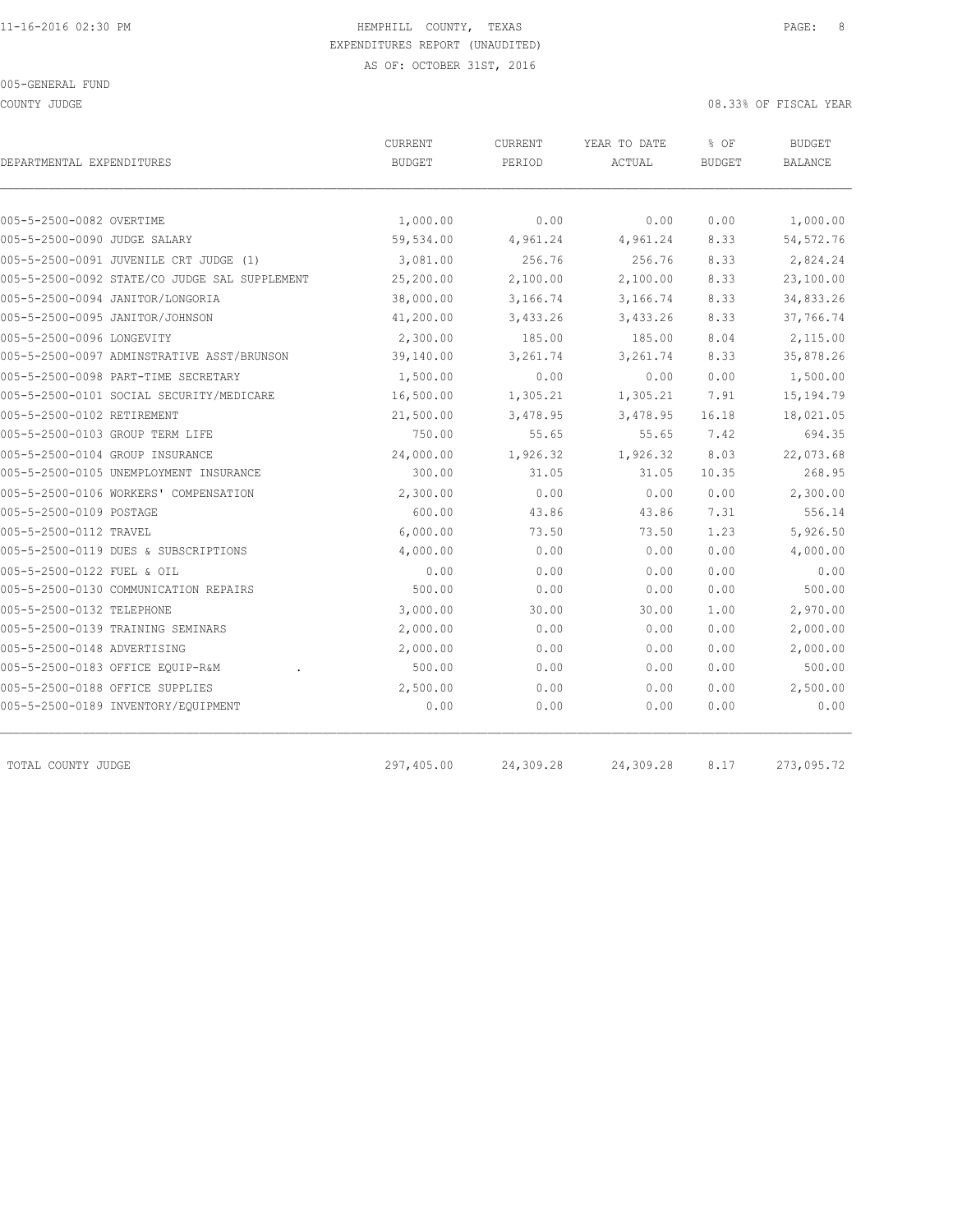JUVENILE PROBATION 08.33% OF FISCAL YEAR

| DEPARTMENTAL EXPENDITURES                        | <b>CURRENT</b><br><b>BUDGET</b> | CURRENT<br>PERIOD | YEAR TO DATE<br>ACTUAL | % OF<br><b>BUDGET</b> | <b>BUDGET</b><br>BALANCE |
|--------------------------------------------------|---------------------------------|-------------------|------------------------|-----------------------|--------------------------|
|                                                  |                                 |                   |                        |                       |                          |
| 005-5-2510-0090 STATE/CHIEF JUV PRO OFFICER      | 61,480.00                       | 5,123.26          | 5,123.26               | 8.33                  | 56,356.74                |
| 005-5-2510-0096 JPO/LONGEVITY                    | 600.00                          | 50.00             | 50.00                  | 8.33                  | 550.00                   |
| 005-5-2510-0101 JPO SOCIAL SEC/MEDICARE          | 4,770.00                        | 398.04            | 398.04                 | 8.34                  | 4,371.96                 |
| 005-5-2510-0102 JPO RETIREMENT                   | 12,500.00                       | 1,040.65          | 1,040.65               | 8.33                  | 11,459.35                |
| 005-5-2510-0103 JPO GROUP TERM LIFE              | 230.00                          | 16.66             | 16.66                  | 7.24                  | 213.34                   |
| 005-5-2510-0104 JPO GROUP INSURANCE              | 7,500.00                        | 642.58            | 642.58                 | 8.57                  | 6,857.42                 |
| 005-5-2510-0105 JPO/UNEMPLOYMENT                 | 100.00                          | 15.71             | 15.71                  | 15.71                 | 84.29                    |
| 005-5-2510-0106 JPO/WORKERS' COMP                | 580.00                          | 0.00              | 0.00                   | 0.00                  | 580.00                   |
| 005-5-2510-0132 JUVENILE PROBATION<br>CELL PHONE | 360.00                          | 30.00             | 30.00                  | 8.33                  | 330.00                   |
| TOTAL JUVENILE PROBATION                         | 88,120.00                       | 7,316.90          | 7,316.90               | 8.30                  | 80,803.10                |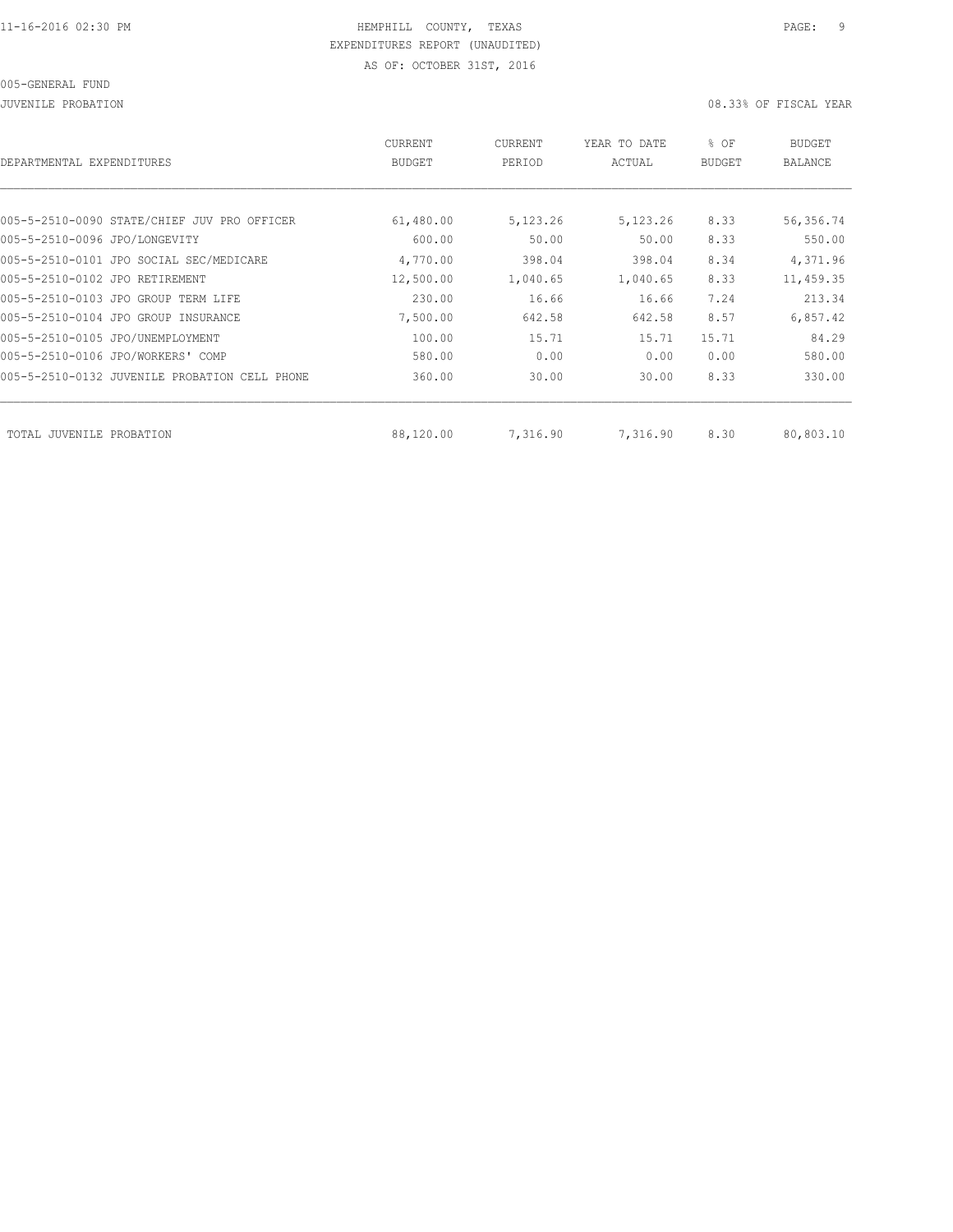LOCAL JUVENILE PROBATION 08.33% OF FISCAL YEAR

| DEPARTMENTAL EXPENDITURES                     | <b>CURRENT</b><br><b>BUDGET</b> | CURRENT<br>PERIOD | YEAR TO DATE<br>ACTUAL | % OF<br><b>BUDGET</b> | BUDGET<br><b>BALANCE</b> |
|-----------------------------------------------|---------------------------------|-------------------|------------------------|-----------------------|--------------------------|
|                                               |                                 |                   |                        |                       |                          |
| 005-5-2520-0090 31ST DISTRICT JUV PRO OFFICER | 51,940.00                       | 4,328.26          | 4,328.26               | 8.33                  | 47,611.74                |
| 005-5-2520-0091 JPO FISCAL AGENTS             | 0.00                            | 0.00              | 0.00                   | 0.00                  | 0.00                     |
| 005-5-2520-0096 JPO LOCAL/LONGEVITY           | 370.00                          | 30.00             | 30.00                  | 8.11                  | 340.00                   |
| 005-5-2520-0101 LOCAL JPO SS/MEDICARE         | 4,050.00                        | 335.70            | 335.70                 | 8.29                  | 3,714.30                 |
| 005-5-2520-0102 LOCAL JPO RETIREMENT          | 10,520.00                       | 877.65            | 877.65                 | 8.34                  | 9,642.35                 |
| 005-5-2520-0103 LOCAL JPO GROUP TERM LIFE     | 200.00                          | 14.04             | 14.04                  | 7.02                  | 185.96                   |
| 005-5-2520-0104 LOCAL JPO GROUP INSURANCE     | 7,500.00                        | 642.58            | 642.58                 | 8.57                  | 6,857.42                 |
| 005-5-2520-0105 JPO LOCAL/UNEMPLOYMENT        | 100.00                          | 13.26             | 13.26                  | 13.26                 | 86.74                    |
| 005-5-2520-0106 JPO LOCAL/WORKERS' COMP       | 580.00                          | 0.00              | 0.00                   | 0.00                  | 580.00                   |
| 005-5-2520-0132 LOCAL JPO CELL PHONE          | 360.00                          | 30.00             | 30.00                  | 8.33                  | 330.00                   |
| TOTAL LOCAL JUVENILE PROBATION                | 75,620.00                       | 6,271.49          | 6,271.49               | 8.29                  | 69,348.51                |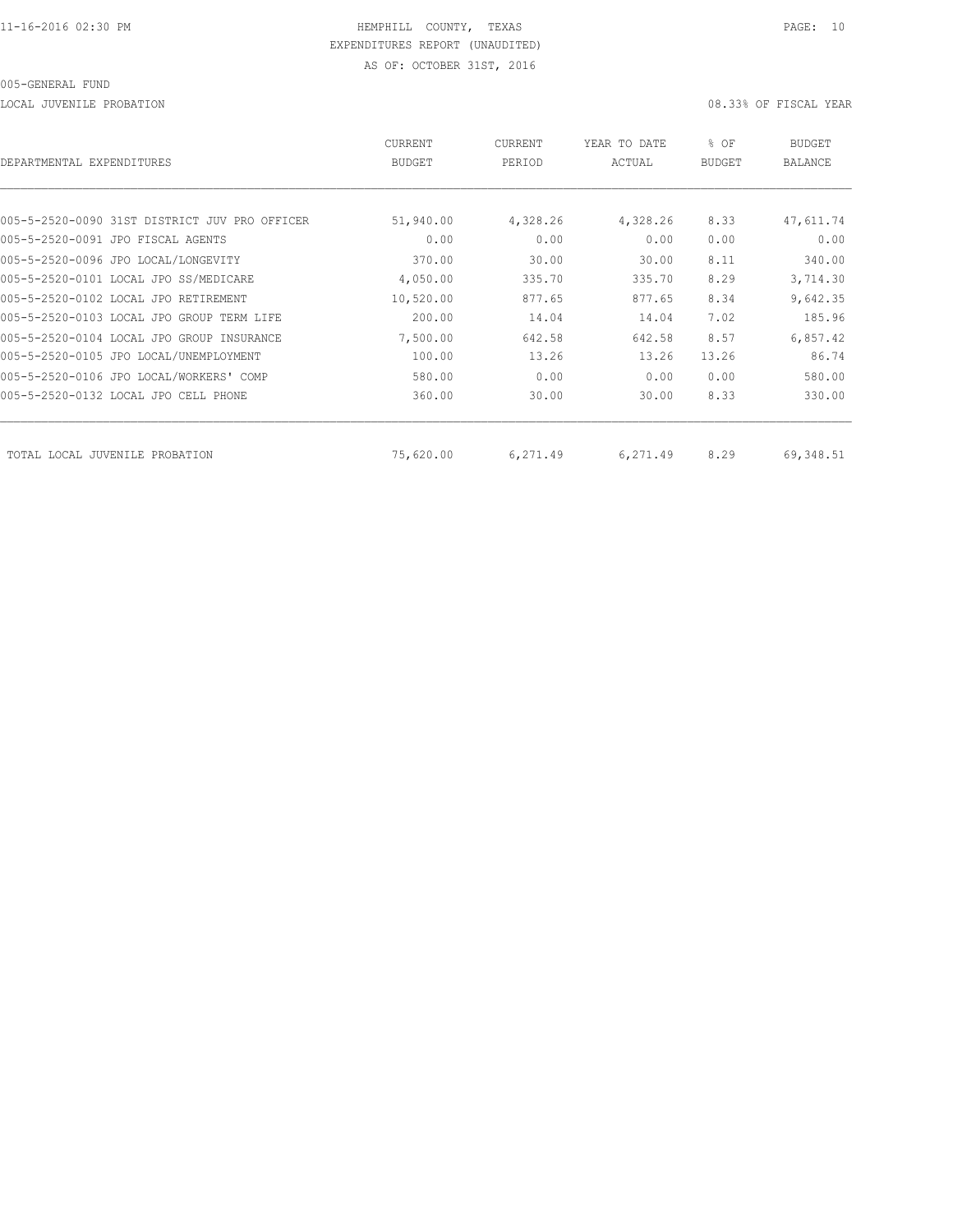COUNTY ATTORNEY 08.33% OF FISCAL YEAR

| DEPARTMENTAL EXPENDITURES                     | <b>CURRENT</b><br><b>BUDGET</b> | <b>CURRENT</b><br>PERIOD | YEAR TO DATE<br>ACTUAL | % OF<br><b>BUDGET</b> | <b>BUDGET</b><br>BALANCE |
|-----------------------------------------------|---------------------------------|--------------------------|------------------------|-----------------------|--------------------------|
|                                               |                                 |                          |                        |                       |                          |
| 005-5-2550-0090 COUNTY ATTORNEY               | 57,165.00                       | 4,763.86                 | 4,763.86               | 8.33                  | 52,401.14                |
| 005-5-2550-0091 CO ATTNY ST SALARY SUPPLEMENT | 23,333.00                       | 1,944.42                 | 1,944.42               | 8.33                  | 21,388.58                |
| 005-5-2550-0095 LEGAL ASST/REED               | 19,570.00                       | 1,630.76                 | 1,630.76               | 8.33                  | 17,939.24                |
| 005-5-2550-0096 LONGEVITY                     | 425.00                          | 0.00                     | 0.00                   | 0.00                  | 425.00                   |
| 005-5-2550-0101 SOCIAL SECURITY/MEDICARE      | 7,700.00                        | 620.52                   | 620.52                 | 8.06                  | 7,079.48                 |
| 005-5-2550-0102 RETIREMENT                    | 10,050.00                       | 1,667.82                 | 1,667.82               | 16.60                 | 8,382.18                 |
| 005-5-2550-0103 GROUP TERM LIFE               | 400.00                          | 26.68                    | 26.68                  | 6.67                  | 373.32                   |
| 005-5-2550-0104 GROUP INSURANCE               | 12,000.00                       | 954.15                   | 954.15                 | 7.95                  | 11,045.85                |
| 005-5-2550-0105 UNEMPLOYMENT INSURANCE        | 200.00                          | 0.00                     | 0.00                   | 0.00                  | 200.00                   |
| 005-5-2550-0106 WORKERS' COMPENSATION         | 1,500.00                        | 0.00                     | 0.00                   | 0.00                  | 1,500.00                 |
| 005-5-2550-0109 POSTAGE                       | 250.00                          | 5.30                     | 5.30                   | 2.12                  | 244.70                   |
| 005-5-2550-0112 TRAVEL/EDUCATION              | 3,500.00                        | 0.00                     | 0.00                   | 0.00                  | 3,500.00                 |
| 005-5-2550-0119 DUES & SUBSCRIPTIONS          | 300.00                          | 0.00                     | 0.00                   | 0.00                  | 300.00                   |
| 005-5-2550-0132 TELEPHONE                     | 1,600.00                        | 0.00                     | 0.00                   | 0.00                  | 1,600.00                 |
| 005-5-2550-0140 OFFICE EQUIPMENT REPAIRS      | 500.00                          | 200.00                   | 200.00                 | 40.00                 | 300.00                   |
| 005-5-2550-0142 SOFTWARE SUPPORT              | 3,500.00                        | 297.00                   | 297.00                 | 8.49                  | 3,203.00                 |
| 005-5-2550-0168 C/ATTY LAW LIB                | 0.00                            | 0.00                     | 0.00                   | 0.00                  | 0.00                     |
| 005-5-2550-0188 OFFICE SUPPLIES               | 1,000.00                        | 0.00                     | 0.00                   | 0.00                  | 1,000.00                 |
| 005-5-2550-0189 INVENTORY/EQUIPMENT           | 500.00                          | 0.00                     | 0.00                   | 0.00                  | 500.00                   |
| TOTAL COUNTY ATTORNEY                         | 143,493.00                      | 12,110.51                | 12, 110.51             | 8.44                  | 131,382.49               |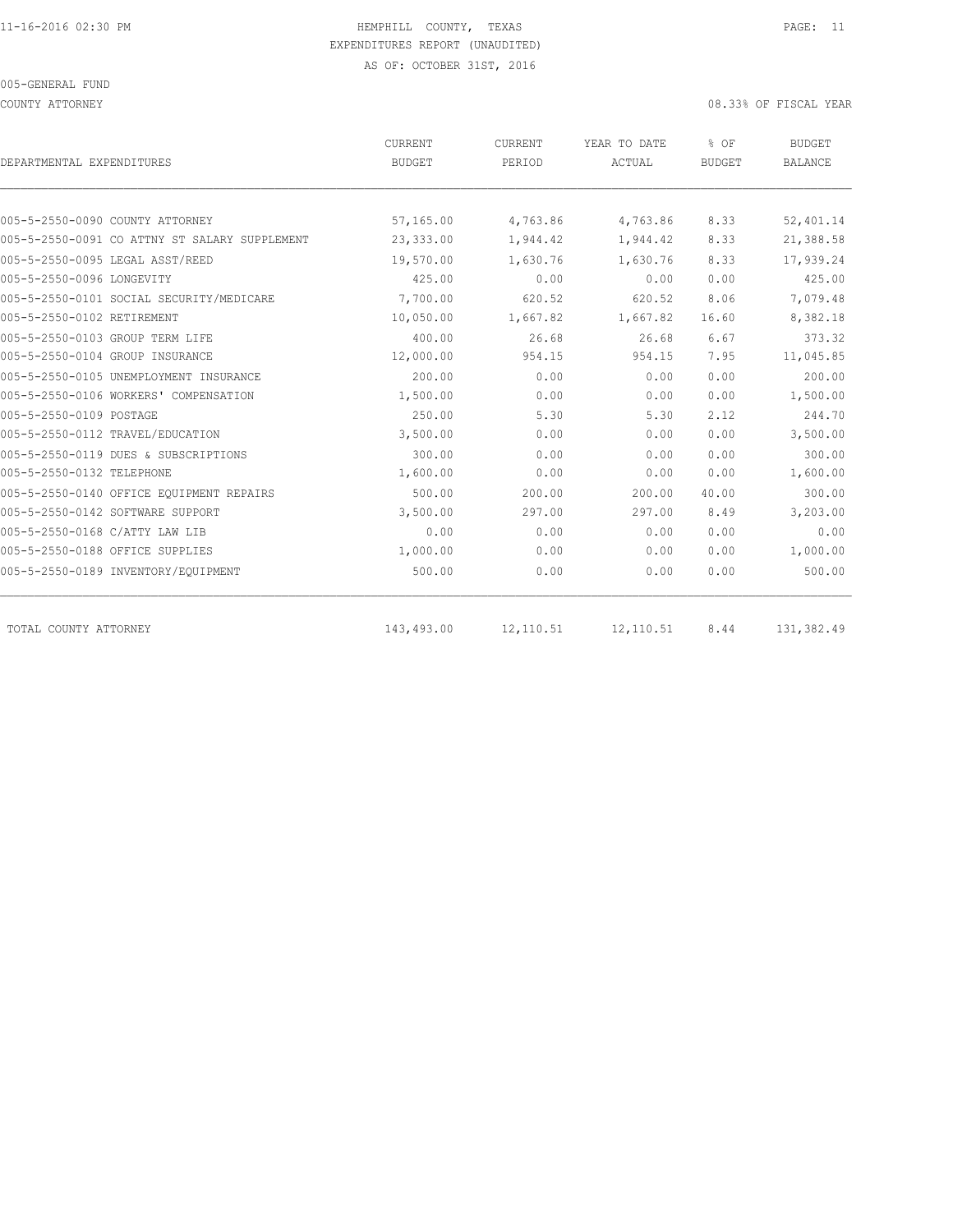COUNTY JUSTICE OF PEACE 08.33% OF FISCAL YEAR

|                                          | CURRENT       | CURRENT   | YEAR TO DATE | % OF          | <b>BUDGET</b>  |
|------------------------------------------|---------------|-----------|--------------|---------------|----------------|
| DEPARTMENTAL EXPENDITURES                | <b>BUDGET</b> | PERIOD    | ACTUAL       | <b>BUDGET</b> | <b>BALANCE</b> |
|                                          |               |           |              |               |                |
| 005-5-2560-0090 JUSTICE OF THE PEACE     | 57,165.00     | 4,763.86  | 4,763.86     | 8.33          | 52,401.14      |
| 005-5-2560-0096 LONGEVITY                | 530.00        | 40.00     | 40.00        | 7.55          | 490.00         |
| 005-5-2560-0097 JP SECRETARY-NAVARRO     | 39,140.00     | 3,261.74  | 3,261.74     | 8.33          | 35,878.26      |
| 005-5-2560-0098 PART-TIME                | 0.00          | 0.00      | 0.00         | 0.00          | 0.00           |
| 005-5-2560-0101 SOCIAL SECURITY/MEDICARE | 7,500.00      | 610.15    | 610.15       | 8.14          | 6,889.85       |
| 005-5-2560-0102 RETIREMENT               | 9,800.00      | 1,613.12  | 1,613.12     | 16.46         | 8,186.88       |
| 005-5-2560-0103 GROUP TERM LIFE          | 350.00        | 25.80     | 25.80        | 7.37          | 324.20         |
| 005-5-2560-0104 GROUP INSURANCE          | 8,000.00      | 644.61    | 644.61       | 8.06          | 7,355.39       |
| 005-5-2560-0105 UNEMPLOYMENT INSURANCE   | 100.00        | 10.23     | 10.23        | 10.23         | 89.77          |
| 005-5-2560-0106 WORKERS' COMPENSATION    | 1,200.00      | 0.00      | 0.00         | 0.00          | 1,200.00       |
| 005-5-2560-0109 POSTAGE                  | 400.00        | 35.70     | 35.70        | 8.93          | 364.30         |
| 005-5-2560-0112 TRAVEL                   | 1,500.00      | 0.00      | 0.00         | 0.00          | 1,500.00       |
| 005-5-2560-0119 DUES & SUBSCRIPTIONS     | 1,000.00      | 125.00    | 125.00       | 12.50         | 875.00         |
| 005-5-2560-0131 OTHER EXPENSE            | 0.00          | 0.00      | 0.00         | 0.00          | 0.00           |
| 005-5-2560-0132 TELEPHONE                | 1,500.00      | 0.00      | 0.00         | 0.00          | 1,500.00       |
| 005-5-2560-0140 SOFTWARE                 | 3,600.00      | 200.00    | 200.00       | 5.56          | 3,400.00       |
| 005-5-2560-0188 OFFICE SUPPLIES          | 2,000.00      | 0.00      | 0.00         | 0.00          | 2,000.00       |
| TOTAL COUNTY JUSTICE OF PEACE            | 133,785.00    | 11,330.21 | 11,330.21    | 8.47          | 122,454.79     |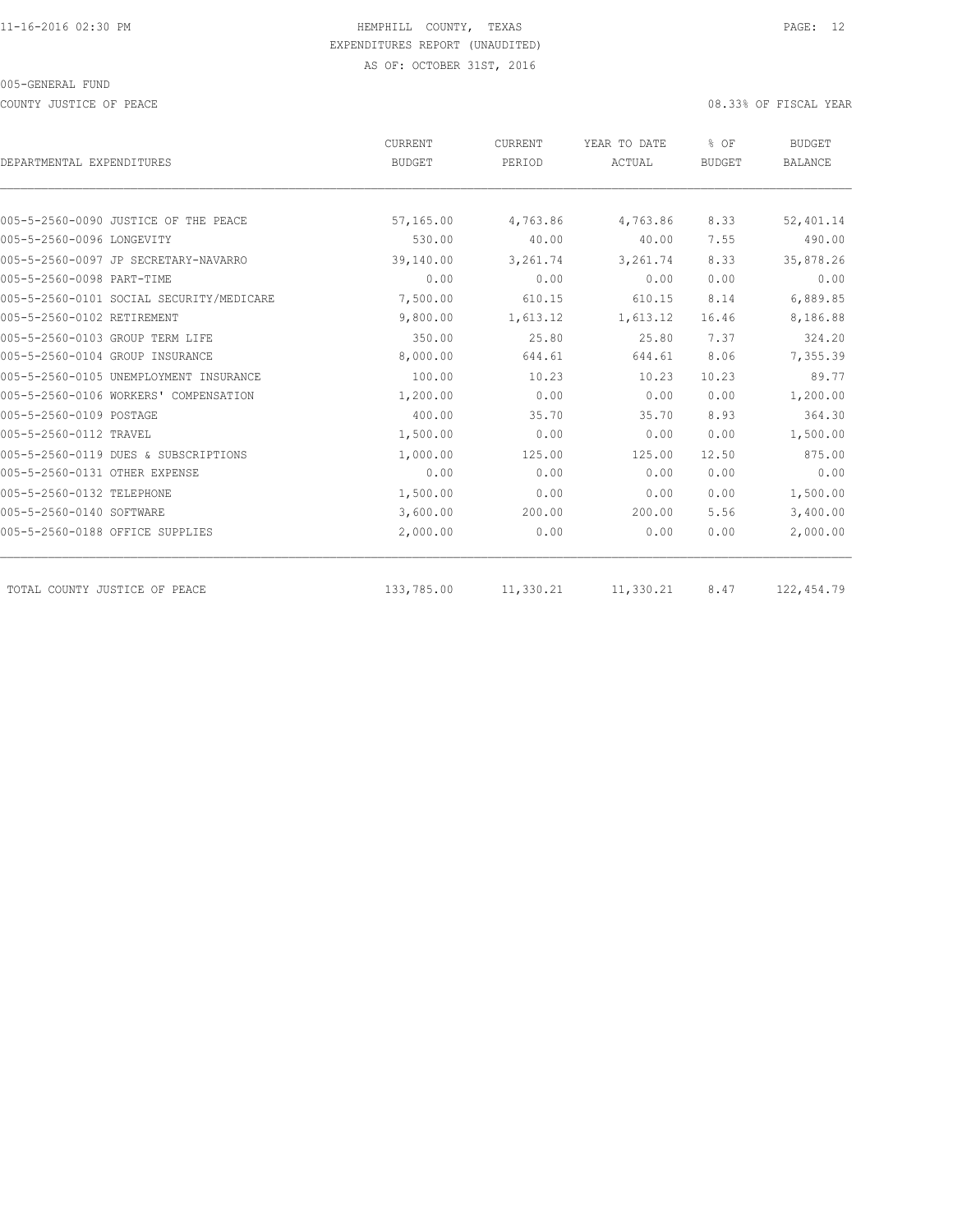CANADIAN FIRE DEPT 08.33% OF FISCAL YEAR

| DEPARTMENTAL EXPENDITURES             | <b>CURRENT</b><br><b>BUDGET</b> | CURRENT<br>PERIOD | YEAR TO DATE<br>ACTUAL | % OF<br>BUDGET | <b>BUDGET</b><br>BALANCE |
|---------------------------------------|---------------------------------|-------------------|------------------------|----------------|--------------------------|
|                                       |                                 |                   |                        |                |                          |
| 005-5-3019-0119 DUES & SUBSCRIPTIONS  | 500.00                          | 0.00              | 0.00                   | 0.00           | 500.00                   |
| 005-5-3019-0122 FUEL & OIL            | 6,000.00                        | 0.00              | 0.00                   | 0.00           | 6,000.00                 |
| 005-5-3019-0124 CONTRACT LABOR        | 5,000.00                        | 0.00              | 0.00                   | 0.00           | 5,000.00                 |
| 005-5-3019-0125 TIRES & TUBES         | 5,000.00                        | 0.00              | 0.00                   | 0.00           | 5,000.00                 |
| 005-5-3019-0128 SUPPLIES              | 7,000.00                        | 15.32             | 15.32                  | 0.22           | 6,984.68                 |
| 005-5-3019-0130 COMMUNICATION REPAIRS | 5,000.00                        | 0.00              | 0.00                   | 0.00           | 5,000.00                 |
| 005-5-3019-0137 VEHICLE R&M           | 10,000.00                       | 0.00              | 0.00                   | 0.00           | 10,000.00                |
| 005-5-3019-0139 TRAINING SEMINARS     | 5,000.00                        | 0.00              | 0.00                   | 0.00           | 5,000.00                 |
| 005-5-3019-0141 UNIFORMS & CLOTHING   | 7,000.00                        | 0.00              | 0.00                   | 0.00           | 7,000.00                 |
| 005-5-3019-0185 BUILDING R&M          | 2,000.00                        | 0.00              | 0.00                   | 0.00           | 2,000.00                 |
| 005-5-3019-0187 PENSION FUND          | 18,000.00                       | 3,975.02          | 3,975.02               | 22.08          | 14,024.98                |
| 005-5-3019-0189 INVENTORY             | 10,000.00                       | 0.00              | 0.00                   | 0.00           | 10,000.00                |
| 005-5-3019-0510 CAPITAL OUTLAY        | 10,000.00                       | 0.00              | 0.00                   | 0.00           | 10,000.00                |
| TOTAL CANADIAN FIRE DEPT              | 90,500.00                       | 3,990.34          | 3,990.34               | 4.41           | 86,509.66                |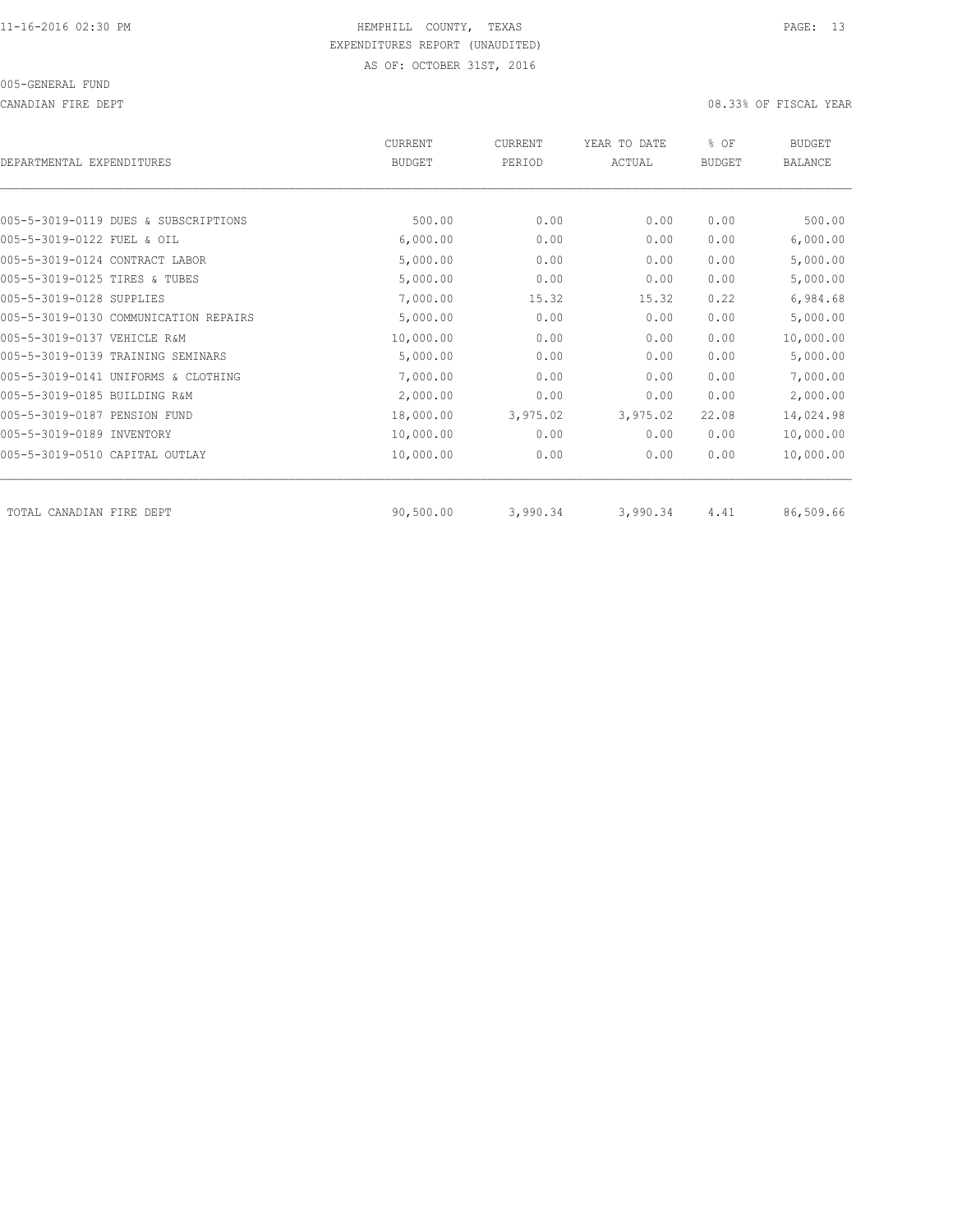LAW ENFORCEMENT 08.33% OF FISCAL YEAR

| DEPARTMENTAL EXPENDITURES                      | CURRENT<br><b>BUDGET</b> | CURRENT<br>PERIOD | YEAR TO DATE<br>ACTUAL | % OF<br><b>BUDGET</b> | <b>BUDGET</b><br>BALANCE |
|------------------------------------------------|--------------------------|-------------------|------------------------|-----------------------|--------------------------|
|                                                |                          |                   |                        |                       |                          |
| 005-5-3500-0080 SHERIFF-LEWIS                  | 64,000.00                | 5,333.34          | 5,333.34               | 8.33                  | 58,666.66                |
| 005-5-3500-0081 CHIEF DEPUTY-CLAPP             | 54,590.00                | 4,549.16          | 4,549.16               | 8.33                  | 50,040.84                |
| 005-5-3500-0082 OVERTIME                       | 6,000.00                 | 306.25            | 306.25                 | 5.10                  | 5,693.75                 |
| 005-5-3500-0083 CERTIFICATE PAY                | 12,000.00                | 1,000.00          | 1,000.00               | 8.33                  | 11,000.00                |
| 005-5-3500-0084 OVERTIME FOREST SERVICE CONTRA | 3,500.00                 | 0.00              | 0.00                   | 0.00                  | 3,500.00                 |
| 005-5-3500-0086 708-EGGLESTON                  | 0.00                     | 0.00              | 0.00                   | 0.00                  | 0.00                     |
| 005-5-3500-0087 DEPUTY-GREGORY                 | 49,440.00                | 4,120.00          | 4,120.00               | 8.33                  | 45,320.00                |
| 005-5-3500-0088 DEPUTY-JL ORTEGA               | 49,440.00                | 4,120.00          | 4,120.00               | 8.33                  | 45,320.00                |
| 005-5-3500-0089 DEPUTY-O. ORTEGA               | 49,440.00                | 4,135.00          | 4,135.00               | 8.36                  | 45,305.00                |
| 005-5-3500-0090 DEPUTY-MOSELEY                 | 49,440.00                | 1,270.63          | 1,270.63               | 2.57                  | 48,169.37                |
| 005-5-3500-0091 DEPUTY                         | 49,440.00                | 0.00              | 0.00                   | 0.00                  | 49,440.00                |
| 005-5-3500-0092 DEPUTY-DeHERRERA               | 49,440.00                | 4,120.00          | 4,120.00               | 8.33                  | 45,320.00                |
| 005-5-3500-0093 DEPUTY                         | 49,440.00                | 0.00              | 0.00                   | 0.00                  | 49,440.00                |
| 005-5-3500-0096 LONGEVITY                      | 4,000.00                 | 10.00             | 10.00                  | 0.25                  | 3,990.00                 |
| 005-5-3500-0097 ADMINISTRATIVE ASST-SCHAFER    | 37,080.00                | 3, 213.75         | 3, 213.75              | 8.67                  | 33,866.25                |
| 005-5-3500-0098 PART TIME HELP                 | 0.00                     | 0.00              | 0.00                   | 0.00                  | 0.00                     |
| 005-5-3500-0101 SOCIAL SECURITY/MEDICARE       | 41,000.00                | 2,467.87          | 2,467.87               | 6.02                  | 38,532.13                |
| 005-5-3500-0102 RETIREMENT                     | 56,000.00                | 6,382.63          | 6,382.63               | 11.40                 | 49,617.37                |
| 005-5-3500-0103 GROUP TERM LIFE                | 2,200.00                 | 102.13            | 102.13                 | 4.64                  | 2,097.87                 |
| 005-5-3500-0104 GROUP INSURANCE                | 85,000.00                | 1,911.32          | 1,911.32               | 2.25                  | 83,088.68                |
| 005-5-3500-0105 UNEMPLOYMENT INSURANCE         | 2,000.00                 | 162.52            | 162.52                 | 8.13                  | 1,837.48                 |
| 005-5-3500-0106 WORKERS' COMPENSATION          | 7,000.00                 | 0.00              | 0.00                   | 0.00                  | 7,000.00                 |
| 005-5-3500-0109 POSTAGE                        | 1,000.00                 | 50.94             | 50.94                  | 5.09                  | 949.06                   |
| 005-5-3500-0112 TRAVEL & EDUCATION             | 12,000.00                | 0.00              | 0.00                   | 0.00                  | 12,000.00                |
| 005-5-3500-0119 DUES & SUBSCRIPTIONS           | 1,100.00                 | 0.00              | 0.00                   | 0.00                  | 1,100.00                 |
| 005-5-3500-0122 FUEL & OIL                     | 40,000.00                | 0.00              | 0.00                   | 0.00                  | 40,000.00                |
| 005-5-3500-0130 COMMUNICATION EXPENSES         | 2,000.00                 | 0.00              | 0.00                   | 0.00                  | 2,000.00                 |
| 005-5-3500-0131 OTHER EXPENSE                  | 2,500.00                 | 0.00              | 0.00                   | 0.00                  | 2,500.00                 |
| 005-5-3500-0132 TELEPHONE                      | 14,000.00                | 510.44            | 510.44                 | 3.65                  | 13,489.56                |
| 005-5-3500-0137 VEHICLE REPAIRS & MAIN.        | 12,000.00                | 531.59            | 531.59                 | 4.43                  | 11,468.41                |
| 005-5-3500-0141 UNIFORMS                       | 2,000.00                 | 4,871.79          | 4,871.79               | 243.59 (              | 2,871.79                 |
| 005-5-3500-0142 MAINTENANCE CONTRACTS          | 30,000.00                | 2,857.00          | 2,857.00               | 9.52                  | 27,143.00                |
| 005-5-3500-0143 JANITORIAL SUPPLIES            | 300.00                   | 0.00              | 0.00                   | 0.00                  | 300.00                   |
| 005-5-3500-0160 D.A.R.E. PROGRAM               | 6,000.00                 | 0.00              | 0.00                   | 0.00                  | 6,000.00                 |
| 005-5-3500-0165 COMMUNITY SERVICE PROJECTS     | 0.00                     | 0.00              | 0.00                   | 0.00                  | 0.00                     |
| 005-5-3500-0183 REPAIRS-MAINTENANCE            | 2,500.00                 | 0.00              | 0.00                   | 0.00                  | 2,500.00                 |
| 005-5-3500-0188 OFFICE SUPPLIES                | 2,500.00                 | 281.77            | 281.77                 | 11.27                 | 2,218.23                 |
| 005-5-3500-0189 INVENTORY/EQUIPMENT            | 25,000.00                | 0.00              | 0.00                   | 0.00                  | 25,000.00                |
| 005-5-3500-0510 CAPITAL OUTLAY                 | 40,000.00                | 0.00              | 0.00                   | 0.00                  | 40,000.00                |
| TOTAL LAW ENFORCEMENT                          | 913,350.00               | 52,308.13         | 52,308.13              | 5.73                  | 861,041.87               |
|                                                |                          |                   |                        |                       |                          |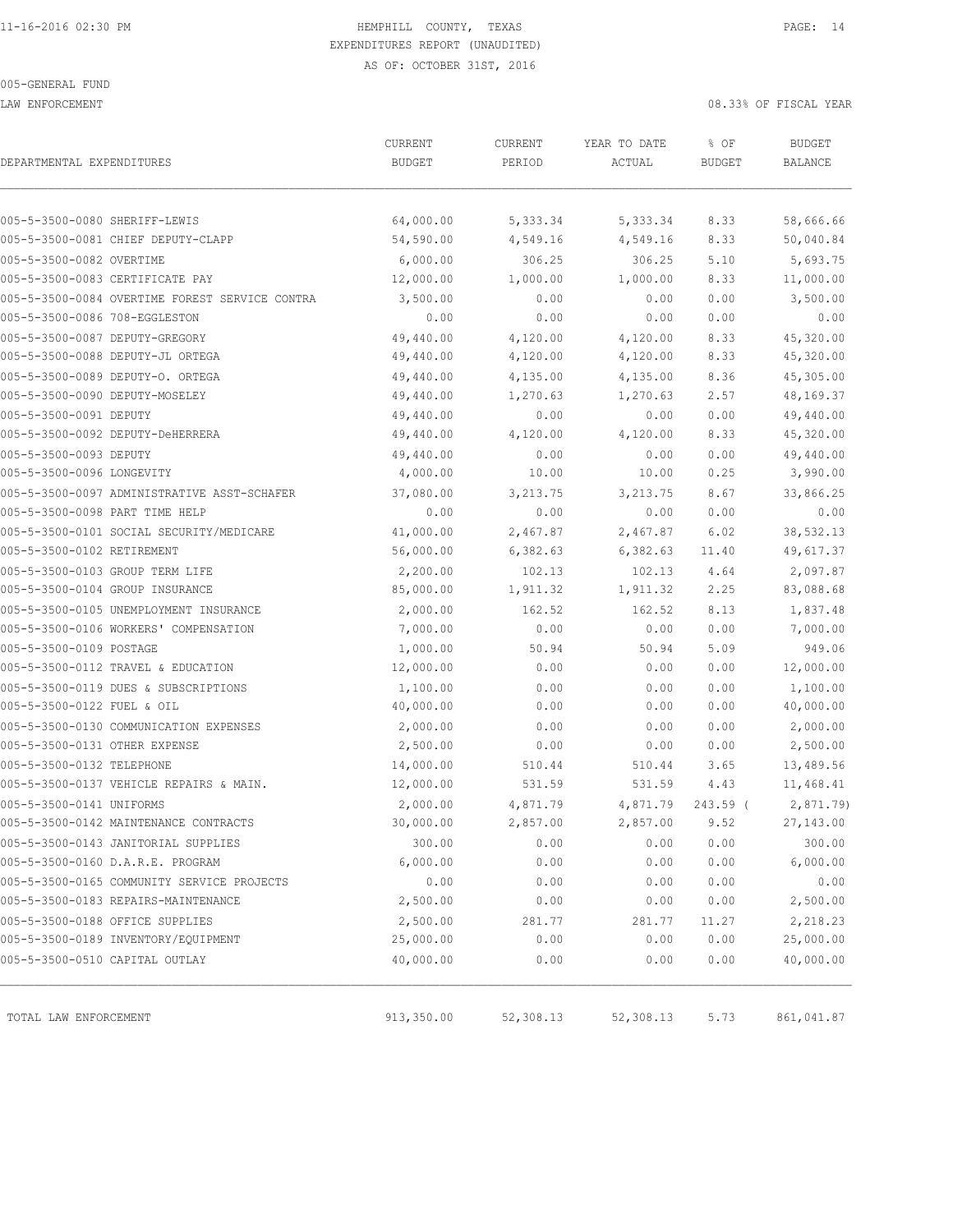LAW/JAIL OPERATIONS 08.33% OF FISCAL YEAR

| DEPARTMENTAL EXPENDITURES                | CURRENT<br><b>BUDGET</b> | CURRENT<br>PERIOD | YEAR TO DATE<br>ACTUAL | % OF<br><b>BUDGET</b> | <b>BUDGET</b><br>BALANCE |  |
|------------------------------------------|--------------------------|-------------------|------------------------|-----------------------|--------------------------|--|
|                                          |                          |                   |                        |                       |                          |  |
| 005-5-3600-0082 OVERTIME PAY             | 2,000.00                 | 0.00              | 0.00                   | 0.00                  | 2,000.00                 |  |
| 005-5-3600-0083 CERTIFICATE PAY          | 6,000.00                 | 200.00            | 200.00                 | 3.33                  | 5,800.00                 |  |
| 005-5-3600-0090 DISPATCHER-JONES         | 40,685.00                | 3,390.38          | 3,390.38               | 8.33                  | 37,294.62                |  |
| 005-5-3600-0091 CHIEF DISPATCH-BRITTIAN  | 44,290.00                | 3,940.76          | 3,940.76               | 8.90                  | 40,349.24                |  |
| 005-5-3600-0092 JAIL ADMIN-              | 0.00                     | 0.00              | 0.00                   | 0.00                  | 0.00                     |  |
| 005-5-3600-0093 DISPATCHER-OATMAN        | 40,685.00                | 3,390.38          | 3,390.38               | 8.33                  | 37,294.62                |  |
| 005-5-3600-0094 DISPATCHER-CANO          | 40,685.00                | 3,390.38          | 3,390.38               | 8.33                  | 37,294.62                |  |
| 005-5-3600-0095 DISPATCHER-KELLS         | 40,685.00                | 3,390.38          | 3,390.38               | 8.33                  | 37,294.62                |  |
| 005-5-3600-0096 LONGEVITY                | 5,500.00                 | 425.00            | 425.00                 | 7.73                  | 5,075.00                 |  |
| 005-5-3600-0097 DISPATCHER-CARTER        | 40,685.00                | 3,390.38          | 3,390.38               | 8.33                  | 37,294.62                |  |
| 005-5-3600-0101 SOCIAL SECURITY/MEDICARE | 20,000.00                | 1,589.78          | 1,589.78               | 7.95                  | 18,410.22                |  |
| 005-5-3600-0102 RETIREMENT               | 26,200.00                | 4,303.50          | 4,303.50               | 16.43                 | 21,896.50                |  |
| 005-5-3600-0103 GROUP TERM LIFE          | 1,200.00                 | 68.84             | 68.84                  | 5.74                  | 1,131.16                 |  |
| 005-5-3600-0104 GROUP INSURANCE          | 52,500.00                | 3,212.90          | 3,212.90               | 6.12                  | 49,287.10                |  |
| 005-5-3600-0105 UNEMPLOYMENT INSURANCE   | 2,000.00                 | 77.44             | 77.44                  | 3.87                  | 1,922.56                 |  |
| 005-5-3600-0106 WORKERS' COMPENSATION    | 4,000.00                 | 0.00              | 0.00                   | 0.00                  | 4,000.00                 |  |
| 005-5-3600-0112 TRAVEL & EDUCATION       | 4,000.00                 | 221.72            | 221.72                 | 5.54                  | 3,778.28                 |  |
| 005-5-3600-0131 OTHER EXPENSE            | 2,000.00                 | 0.00              | 0.00                   | 0.00                  | 2,000.00                 |  |
| 005-5-3600-0141 UNIFORMS                 | 1,000.00                 | 0.00              | 0.00                   | 0.00                  | 1,000.00                 |  |
| 005-5-3600-0143 PRISONER EXPENSES        | 10,000.00                | 24.00             | 24.00                  | 0.24                  | 9,976.00                 |  |
| 005-5-3600-0145 PRISONER MEALS           | 40,000.00                | 0.00              | 0.00                   | 0.00                  | 40,000.00                |  |
| 005-5-3600-0183 REPAIRS                  | 15,000.00                | 829.77            | 829.77                 | 5.53                  | 14,170.23                |  |
| 005-5-3600-0188 OFFICE SUPPLIES          | 2,000.00                 | 0.00              | 0.00                   | 0.00                  | 2,000.00                 |  |
| 005-5-3600-0189 INVENTORY/EQUIPMENT      | 5,000.00                 | 0.00              | 0.00                   | 0.00                  | 5,000.00                 |  |
| 005-5-3600-0510 CAPITAL OUTLAY           | 5,000.00                 | 0.00              | 0.00                   | 0.00                  | 5,000.00                 |  |
| TOTAL LAW/JAIL OPERATIONS                | 451, 115.00              | 31,845.61         | 31,845.61              | 7.06                  | 419,269.39               |  |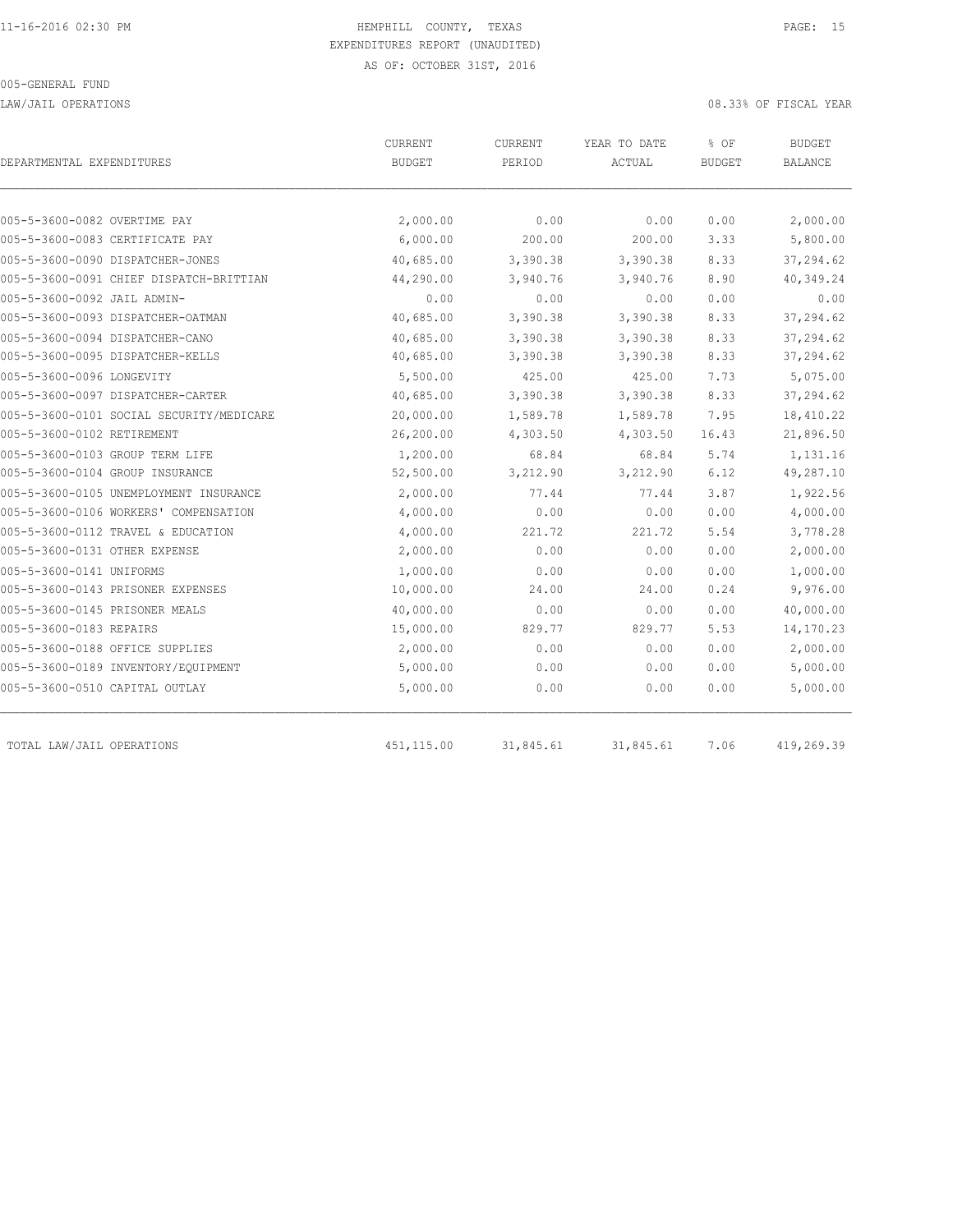SOLID WASTE DISPOSAL **EXECUTE:** 08.33% OF FISCAL YEAR

| DEPARTMENTAL EXPENDITURES      | <b>CURRENT</b><br>BUDGET | CURRENT<br>PERIOD | YEAR TO DATE<br>ACTUAL | % OF<br><b>BUDGET</b> | BUDGET<br><b>BALANCE</b> |
|--------------------------------|--------------------------|-------------------|------------------------|-----------------------|--------------------------|
|                                |                          |                   |                        |                       |                          |
| 005-5-6025-0122 FUEL & OIL     | 25,000.00                | 0.00              | 0.00                   | 0.00                  | 25,000.00                |
| 005-5-6025-0127 TIPPING FEES   | 150,000.00               | 0.00              | 0.00                   | 0.00                  | 150,000.00               |
| 005-5-6025-0510 CAPITAL OUTLAY | 0.00                     | 0.00              | 0.00                   | 0.00                  | 0.00                     |
|                                |                          |                   |                        |                       |                          |
| TOTAL SOLID WASTE DISPOSAL     | 175,000.00               | 0.00              | 0.00                   | 0.00                  | 175,000.00               |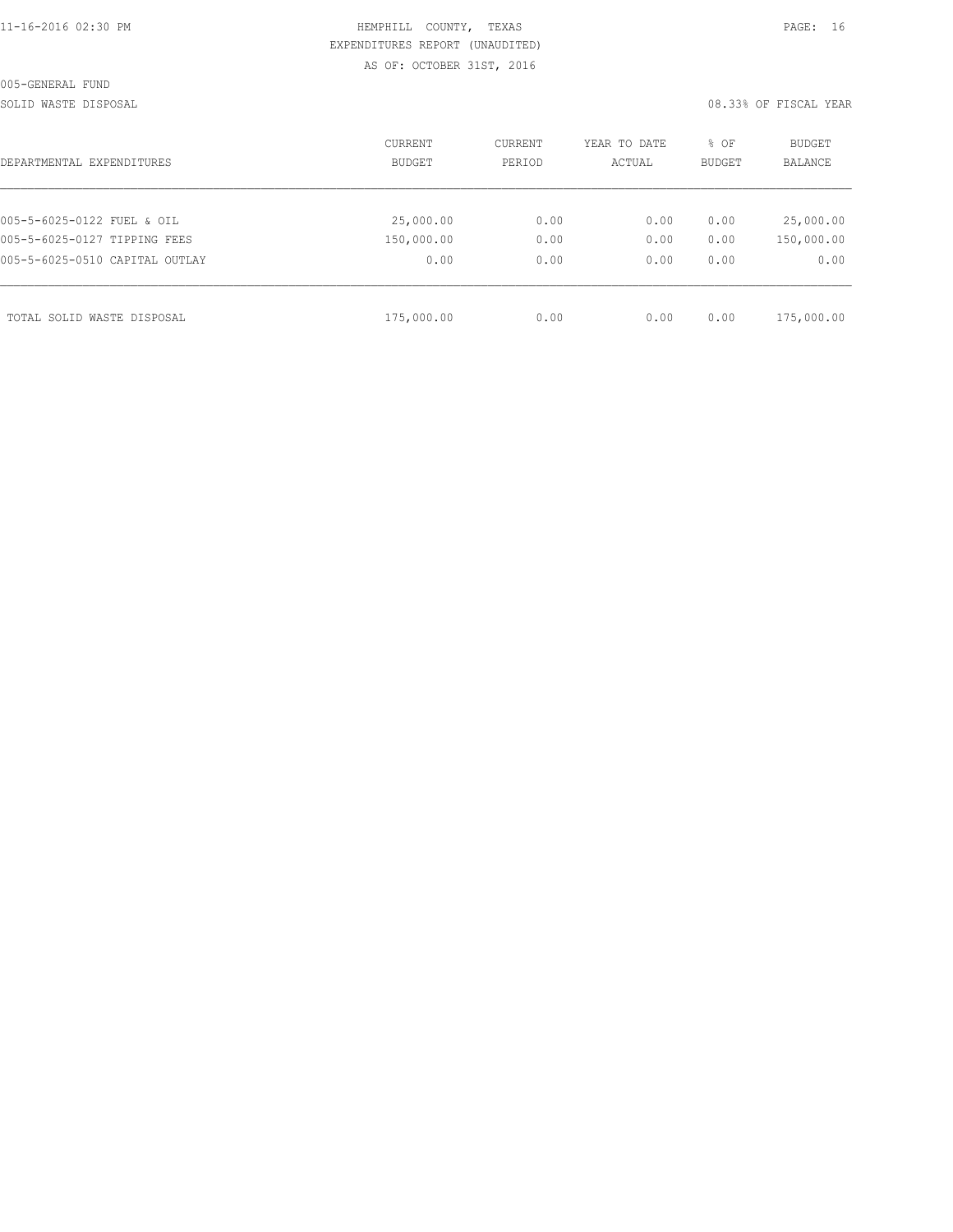PUBLIC FACILITIES 08.33% OF FISCAL YEAR

| DEPARTMENTAL EXPENDITURES               | <b>CURRENT</b><br><b>BUDGET</b> | <b>CURRENT</b><br>PERIOD | YEAR TO DATE<br>ACTUAL | % OF<br><b>BUDGET</b> | <b>BUDGET</b><br><b>BALANCE</b> |
|-----------------------------------------|---------------------------------|--------------------------|------------------------|-----------------------|---------------------------------|
|                                         |                                 |                          |                        |                       |                                 |
| 005-5-7001-0124 TECH SUPPORT CONTRACT   | 12,000.00                       | 0.00                     | 0.00                   | 0.00                  | 12,000.00                       |
| 005-5-7001-0126 ROAD REPAIR             | 350,000.00                      | 0.00                     | 0.00                   | 0.00                  | 350,000.00                      |
| 005-5-7001-0128 SUPPLIES                | 13,000.00                       | 503.21                   | 503.21                 | 3.87                  | 12,496.79                       |
| 005-5-7001-0129 COKES & COFFEE          | 4,000.00                        | 434.01                   | 434.01                 | 10.85                 | 3,565.99                        |
| 005-5-7001-0133 UTILITIES/GENERAL       | 120,000.00                      | 6,325.04                 | 6,325.04               | 5.27                  | 113,674.96                      |
| 005-5-7001-0183 PUBLIC FACILITIES R&M   | 35,000.00                       | 0.00                     | 0.00                   | 0.00                  | 35,000.00                       |
| 005-5-7001-0185 COURTHOUSE R&M          | 15,000.00                       | 80.00                    | 80.00                  | 0.53                  | 14,920.00                       |
| 005-5-7001-0186 BRIDGE/DAM-REPAIR/SPRAY | 30,000.00                       | 0.00                     | 0.00                   | 0.00                  | 30,000.00                       |
| 005-5-7001-0189 INVENTORY/EQUIPMENT     | 5,000.00                        | 0.00                     | 0.00                   | 0.00                  | 5,000.00                        |
| 005-5-7001-0217 TRANSFER OUT            | 0.00                            | 0.00                     | 0.00                   | 0.00                  | 0.00                            |
| 005-5-7001-0510 CAPITAL OUTLAY          | 216,361.00                      | 0.00                     | 0.00                   | 0.00                  | 216,361.00                      |
| TOTAL PUBLIC FACILITIES                 | 800,361.00                      | 7,342.26                 | 7,342.26               | 0.92                  | 793,018.74                      |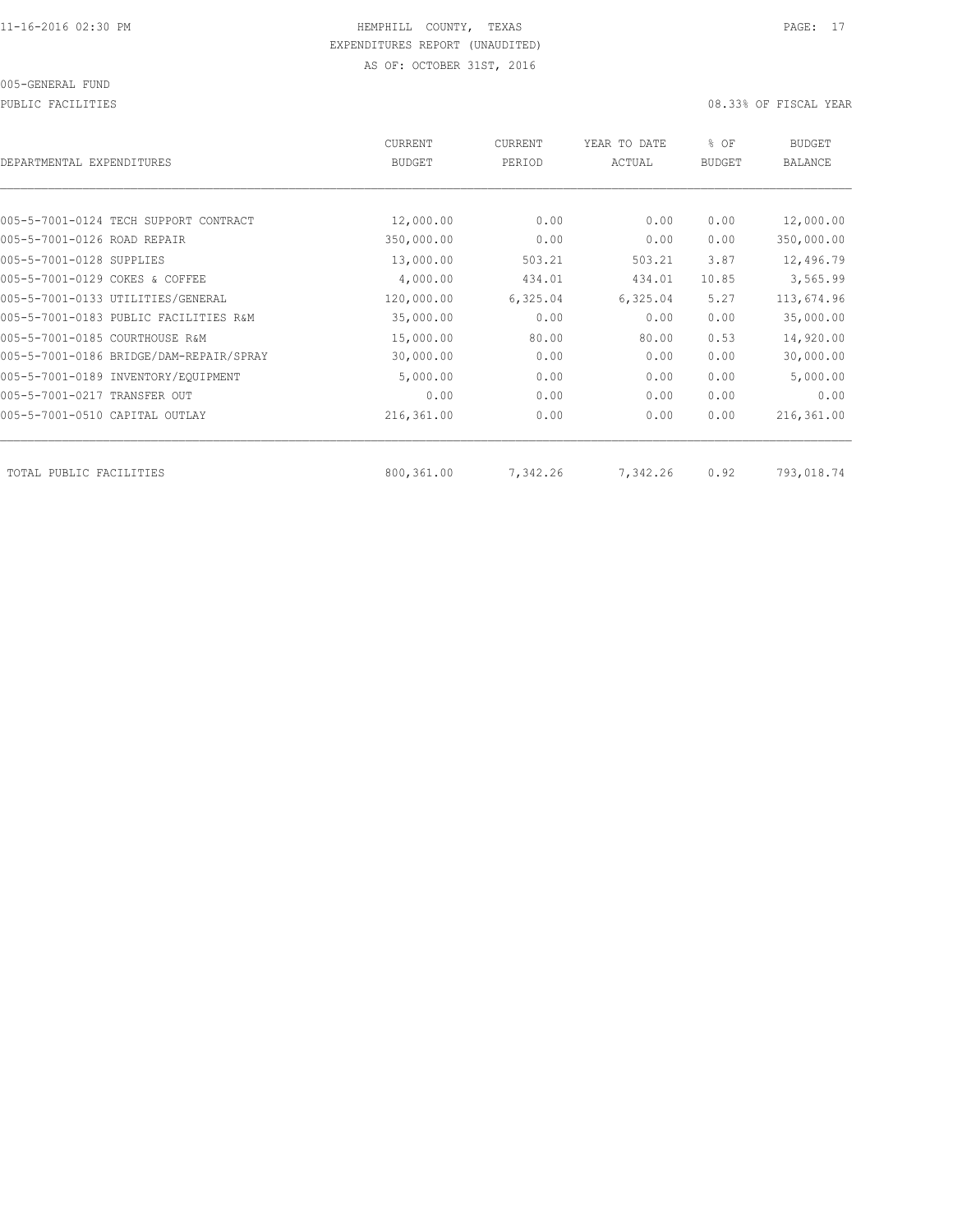CEMETERY 08.33% OF FISCAL YEAR

| DEPARTMENTAL EXPENDITURES                  | <b>CURRENT</b><br><b>BUDGET</b> | CURRENT<br>PERIOD | YEAR TO DATE<br>ACTUAL | % OF<br><b>BUDGET</b> | <b>BUDGET</b><br><b>BALANCE</b> |
|--------------------------------------------|---------------------------------|-------------------|------------------------|-----------------------|---------------------------------|
|                                            |                                 |                   |                        |                       |                                 |
| 005-5-7016-0097 CEMETERY ADM-JAHNEL        | 7,500.00                        | 0.00              | 0.00                   | 0.00                  | 7,500.00                        |
| 005-5-7016-0101 SOCIAL SECURITY/MEDICARE   | 600.00                          | 0.00              | 0.00                   | 0.00                  | 600.00                          |
| 005-5-7016-0105 UNEMPLOYMENT INSURANCE     | 100.00                          | 0.00              | 0.00                   | 0.00                  | 100.00                          |
| 005-5-7016-0114 VETERAN'S MARKERS          | 1,000.00                        | 0.00              | 0.00                   | 0.00                  | 1,000.00                        |
| 005-5-7016-0124 CONTRACT LABOR             | 5,000.00                        | 485.00            | 485.00                 | 9.70                  | 4,515.00                        |
| 005-5-7016-0128 SUPPLIES                   | 500.00                          | 0.00              | 0.00                   | 0.00                  | 500.00                          |
| 005-5-7016-0130 UNMARKED GRAVES            | 1,000.00                        | 0.00              | 0.00                   | 0.00                  | 1,000.00                        |
| 005-5-7016-0133 UTILITIES                  | 300.00                          | 12.74             | 12.74                  | 4.25                  | 287.26                          |
| 005-5-7016-0140 LANDSCAPING                | 2,000.00                        | 0.00              | 0.00                   | 0.00                  | 2,000.00                        |
| 005-5-7016-0142 CONTRACT MOWING & PCTs 3&4 | 46,000.00                       | 3,737.50          | 3,737.50               | 8.13                  | 42,262.50                       |
| 005-5-7016-0510 CAPITAL OUTLAY             | 0.00                            | 0.00              | 0.00                   | 0.00                  | 0.00                            |
|                                            |                                 |                   |                        |                       |                                 |
| TOTAL CEMETERY                             | 64,000.00                       | 4,235.24          | 4,235.24               | 6.62                  | 59,764.76                       |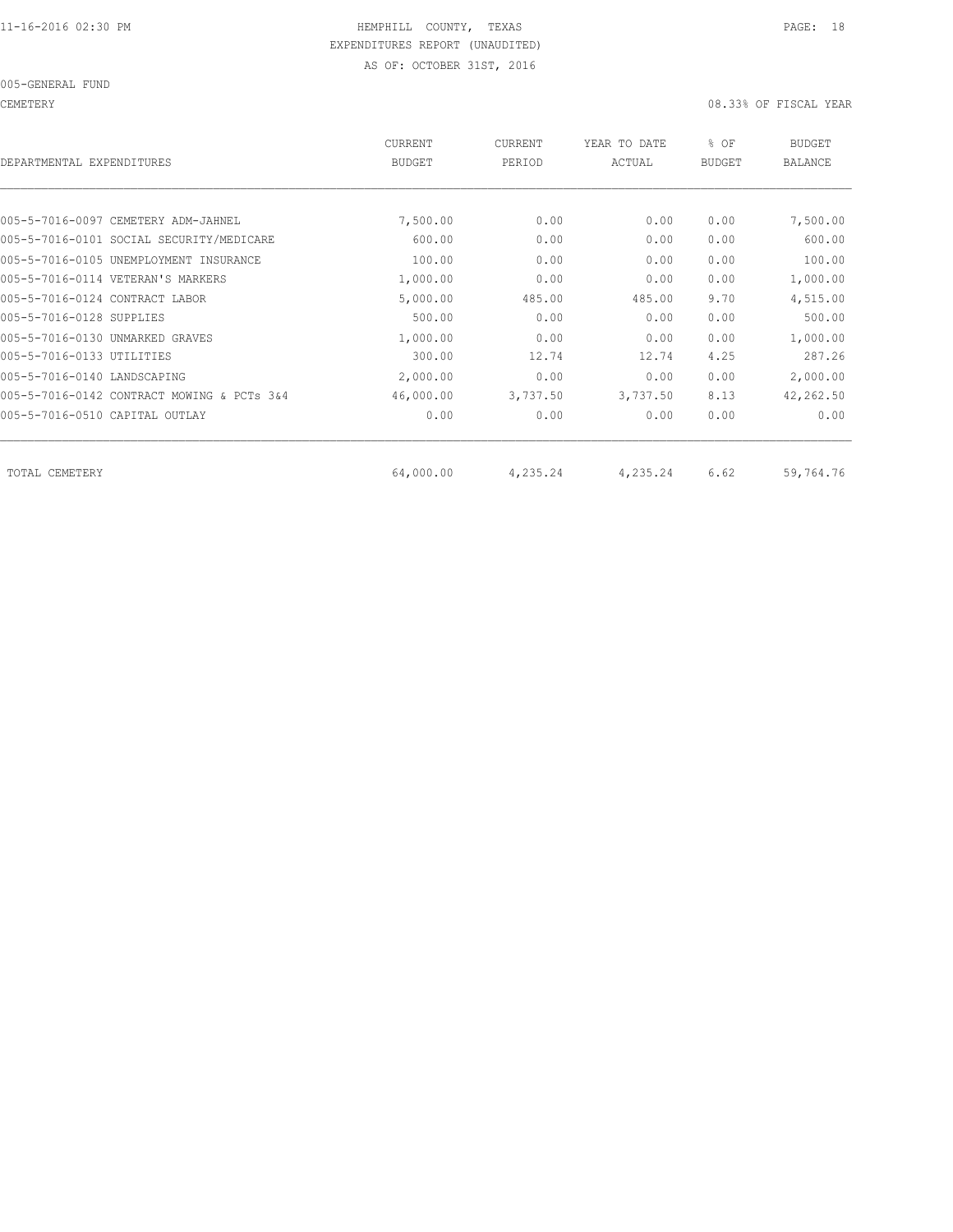OTHER COMPLEXES 08.33% OF FISCAL YEAR

|                                          | CURRENT       | CURRENT   | YEAR TO DATE | % OF          | <b>BUDGET</b>  |  |
|------------------------------------------|---------------|-----------|--------------|---------------|----------------|--|
| DEPARTMENTAL EXPENDITURES                | <b>BUDGET</b> | PERIOD    | ACTUAL       | <b>BUDGET</b> | <b>BALANCE</b> |  |
|                                          |               |           |              |               |                |  |
| 005-5-7018-0082 OVERTIME                 | 1,500.00      | 0.00      | 0.00         | 0.00          | 1,500.00       |  |
| 005-5-7018-0091 COMPLEX SUPERVISOR-LYNCH | 52,530.00     | 4,377.50  | 4,377.50     | 8.33          | 48,152.50      |  |
| 005-5-7018-0092 COMPLEX ROADHAND-YARNOLD | 47,380.00     | 3,948.26  | 3,948.26     | 8.33          | 43, 431.74     |  |
| 005-5-7018-0096 LONGEVITY                | 4,000.00      | 320.00    | 320.00       | 8.00          | 3,680.00       |  |
| 005-5-7018-0098 PART-TIME HELP           | 8,000.00      | 0.00      | 0.00         | 0.00          | 8,000.00       |  |
| 005-5-7018-0101 SOCIAL SECURITY/MEDICARE | 8,600.00      | 661.45    | 661.45       | 7.69          | 7,938.55       |  |
| 005-5-7018-0102 RETIREMENT               | 11,850.00     | 1,735.15  | 1,735.15     | 14.64         | 10,114.85      |  |
| 005-5-7018-0103 GROUP TERM LIFE          | 400.00        | 27.76     | 27.76        | 6.94          | 372.24         |  |
| 005-5-7018-0104 GROUP INSURANCE          | 16,000.00     | 1,283.74  | 1,283.74     | 8.02          | 14,716.26      |  |
| 005-5-7018-0105 UNEMPLOYMENT INSURANCE   | 500.00        | 28.79     | 28.79        | 5.76          | 471.21         |  |
| 005-5-7018-0106 WORKERS' COMPENSATION    | 1,400.00      | 0.00      | 0.00         | 0.00          | 1,400.00       |  |
| 005-5-7018-0122 FUEL & OIL               | 15,000.00     | 0.00      | 0.00         | 0.00          | 15,000.00      |  |
| 005-5-7018-0124 MACHINE HIRE/CONT LABOR  | 1,500.00      | 50.00     | 50.00        | 3.33          | 1,450.00       |  |
| 005-5-7018-0125 TIRES & TUBES            | 1,500.00      | 0.00      | 0.00         | 0.00          | 1,500.00       |  |
| 005-5-7018-0128 MATERIAL & SUPPLIES      | 10,000.00     | 137.64    | 137.64       | 1.38          | 9,862.36       |  |
| 005-5-7018-0132 TELEPHONE                | 700.00        | 30.00     | 30.00        | 4.29          | 670.00         |  |
| 005-5-7018-0183 REPAIRS & MAINTENANCE    | 15,000.00     | 0.00      | 0.00         | 0.00          | 15,000.00      |  |
| 005-5-7018-0185 TREES                    | 0.00          | 0.00      | 0.00         | 0.00          | 0.00           |  |
| 005-5-7018-0189 INVENTORY                | 12,000.00     | 0.00      | 0.00         | 0.00          | 12,000.00      |  |
| 005-5-7018-0206 CHEMICALS                | 3,000.00      | 0.00      | 0.00         | 0.00          | 3,000.00       |  |
| 005-5-7018-0510 CAPITAL OUTLAY           | 20,000.00     | 0.00      | 0.00         | 0.00          | 20,000.00      |  |
| TOTAL OTHER COMPLEXES                    | 230,860.00    | 12,600.29 | 12,600.29    | 5.46          | 218,259.71     |  |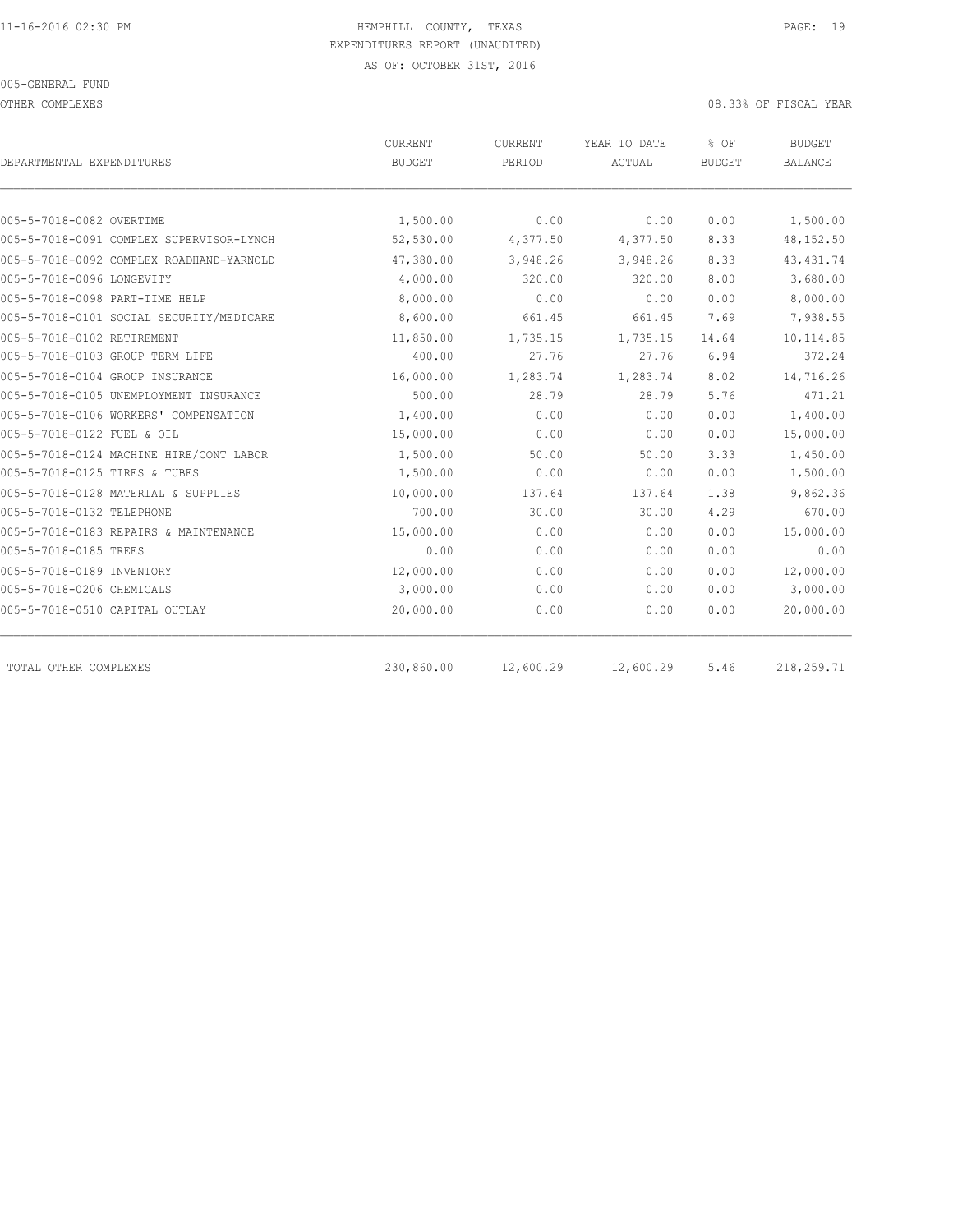LIBRARY 08.33% OF FISCAL YEAR

| DEPARTMENTAL EXPENDITURES                   | <b>CURRENT</b><br>BUDGET   | <b>CURRENT</b><br>PERIOD | YEAR TO DATE<br>ACTUAL | % OF<br><b>BUDGET</b> | BUDGET<br>BALANCE |
|---------------------------------------------|----------------------------|--------------------------|------------------------|-----------------------|-------------------|
| 005-5-7041-0090 LIBRARIAN-DILLON            | 52,530.00                  | 4,377.50                 | 4,377.50               | 8.33                  | 48,152.50         |
| 005-5-7041-0094 PART-TIME JANITOR           | 0.00                       | 0.00                     | 0.00                   | 0.00                  | 0.00              |
| 005-5-7041-0095 CLERK-GARCIA                | 33,000.00                  | 2,750.00                 | 2,750.00               | 8.33                  | 30,250.00         |
| 005-5-7041-0096 LONGEVITY                   | 3,850.00                   | 260.00                   | 260.00                 | 6.75                  | 3,590.00          |
| 005-5-7041-0097 CLERK/PT-LIBRARY CLERK      | 33,000.00                  | 2,186.94                 | 2,186.94               | 6.63                  | 30,813.06         |
| 005-5-7041-0098 CLERK-POWELL                | 31,518.00                  | 2,626.50                 | 2,626.50               | 8.33                  | 28,891.50         |
| 005-5-7041-0101 SOCIAL SECURITY/MEDICARE    | 12,000.00                  | 884.68                   | 884.68                 | 7.37                  | 11, 115.32        |
| 005-5-7041-0102 RETIREMENT                  | 15,500.00                  | 2,166.20                 | 2,166.20               | 13.98                 | 13,333.80         |
| 005-5-7041-0103 GROUP TERM LIFE             | 600.00                     | 34.65                    | 34.65                  | 5.78                  | 565.35            |
| 005-5-7041-0104 GROUP INSURANCE             | 24,000.00                  | 1,337.53                 | 1,337.53               | 5.57                  | 22,662.47         |
| 005-5-7041-0105 UNEMPLOYMENT INSURANCE      | 1,000.00                   | 38.81                    | 38.81                  | 3.88                  | 961.19            |
| 005-5-7041-0106 WORKERS' COMPENSATION       | 2,500.00                   | 0.00                     | 0.00                   | 0.00                  | 2,500.00          |
| 005-5-7041-0112 TRAVEL                      | 3,000.00                   | 30.00                    | 30.00                  | 1.00                  | 2,970.00          |
| 005-5-7041-0119 DUES                        | 2,000.00                   | 255.00                   | 255.00                 | 12.75                 | 1,745.00          |
| 005-5-7041-0128 SUPPLIES                    | 8,000.00                   | 102.84                   | 102.84                 | 1.29                  | 7,897.16          |
| 005-5-7041-0132 TELEPHONE                   | 7,100.00                   | 0.00                     | 0.00                   | 0.00                  | 7,100.00          |
| 005-5-7041-0142 HARRINGTON L. CONSORTIUM    | 9,050.00                   | 10,238.87                | 10,238.87              | $113.14$ (            | 1,188.87)         |
| 005-5-7041-0168 BOOKS                       | 22,000.00                  | 700.86                   | 700.86                 | 3.19                  | 21,299.14         |
| 005-5-7041-0169 LIBRARY MEMORIALS/DONATIONS | 4,000.00                   | 0.00                     | 0.00                   | 0.00                  | 4,000.00          |
| 005-5-7041-0181 TECH SUPPORT                | 4,500.00                   | 909.49                   | 909.49                 | 20.21                 | 3,590.51          |
| 005-5-7041-0189 INVENTORY                   | 3,000.00                   | 0.00                     | 0.00                   | 0.00                  | 3,000.00          |
| TOTAL LIBRARY                               | 272,148.00                 | 28,899.87                | 28,899.87              | 10.62                 | 243, 248.13       |
| TOTAL EXPENDITURES                          | 5,988,683.00<br>========== | 445,074.47               | 445,074.47             | 7.43                  | 5,543,608.53      |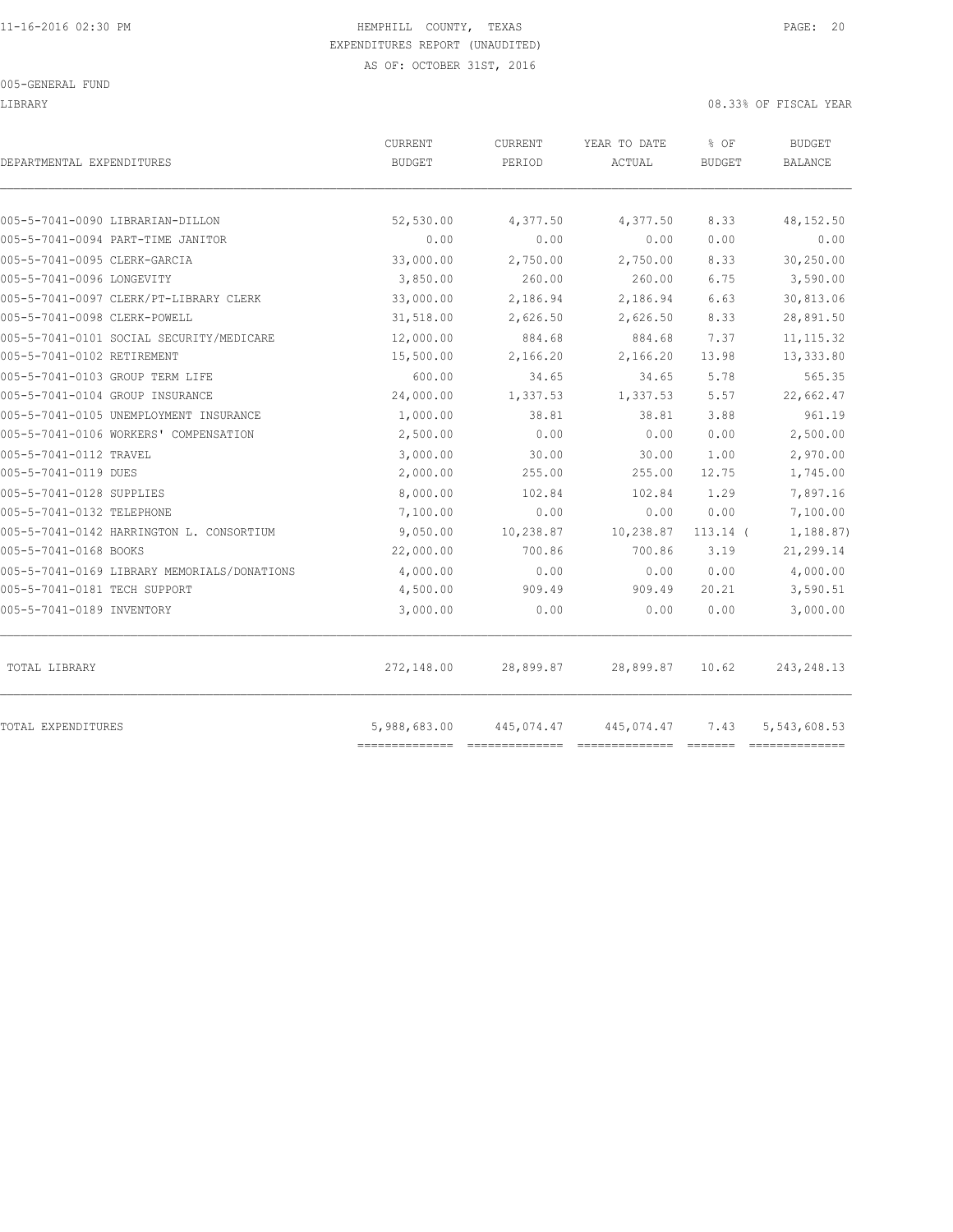008-LAW LIBRARY

#### LAW LIBRARY 08.33% OF FISCAL YEAR

| DEPARTMENTAL EXPENDITURES            | CURRENT<br><b>BUDGET</b> | CURRENT<br>PERIOD | YEAR TO DATE<br>ACTUAL | % OF<br>BUDGET | BUDGET<br>BALANCE      |
|--------------------------------------|--------------------------|-------------------|------------------------|----------------|------------------------|
| 008-5-2008-0114 LAW LIBRARY EXPENSES | 2,000.00                 | 0.00              | 0.00                   | 0.00           | 2,000.00               |
| TOTAL LAW LIBRARY                    | 2,000.00                 | 0.00              | 0.00                   | 0.00           | 2,000.00               |
| TOTAL EXPENDITURES                   | 2,000.00<br>___________  | 0.00              | 0.00                   | 0.00           | 2,000.00<br>__________ |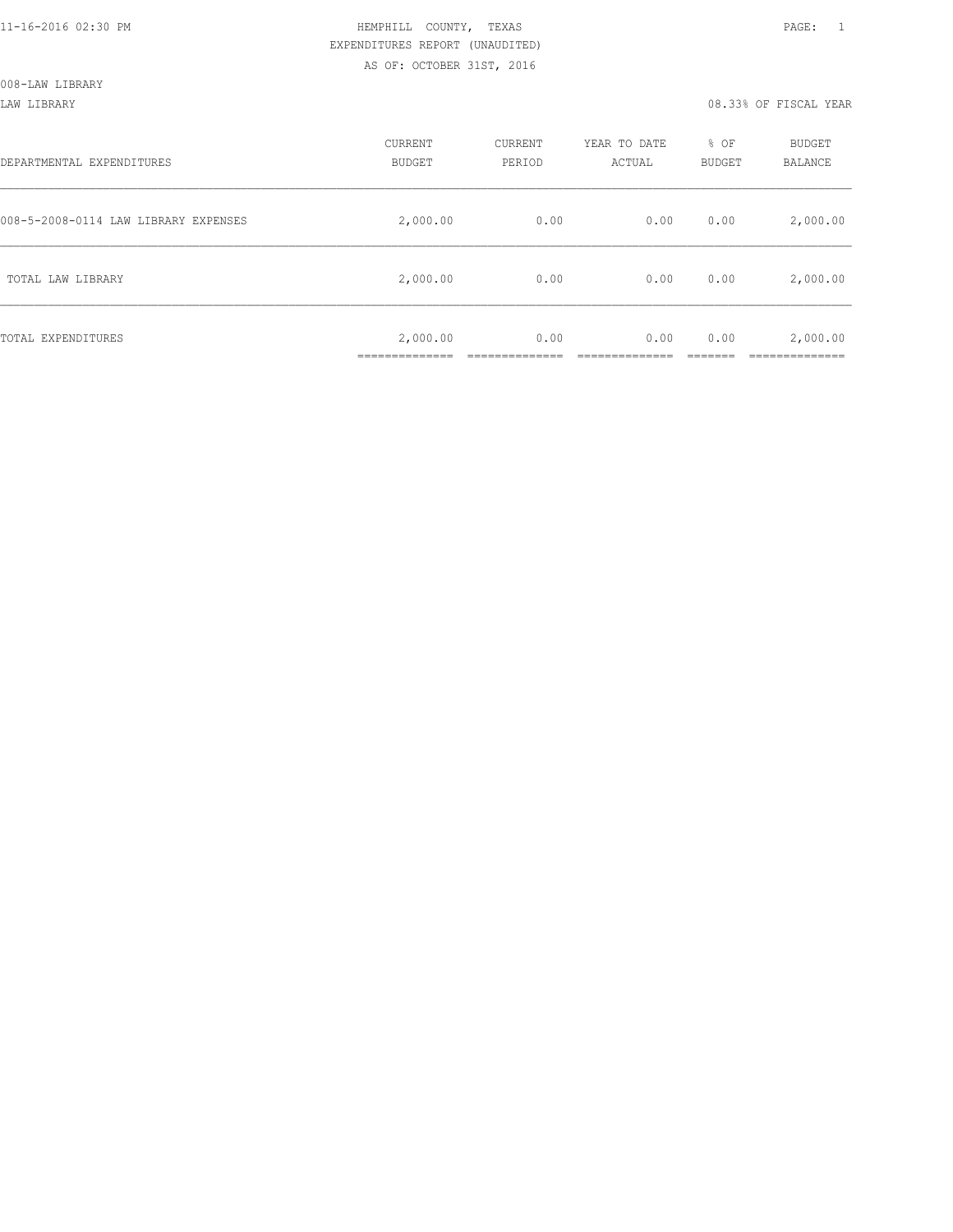#### CO COURTHOUSE SECURITY CONSULTED AND RELEASE OF SECOND VERRIFICAL YEAR OR SUPPOSE OF FISCAL YEAR

| DEPARTMENTAL EXPENDITURES          | CURRENT<br><b>BUDGET</b> | CURRENT<br>PERIOD | YEAR TO DATE<br>ACTUAL | % OF<br>BUDGET | <b>BUDGET</b><br>BALANCE |
|------------------------------------|--------------------------|-------------------|------------------------|----------------|--------------------------|
| 009-5-3009-0114 CRTHS SECURITY EXP | 54,000.00                | 0.00              | 0.00                   | 0.00           | 54,000.00                |
| TOTAL CO COURTHOUSE SECURITY       | 54,000.00                | 0.00              | 0.00                   | 0.00           | 54,000.00                |
| TOTAL EXPENDITURES                 | 54,000.00                | 0.00              | 0.00                   | 0.00           | 54,000.00                |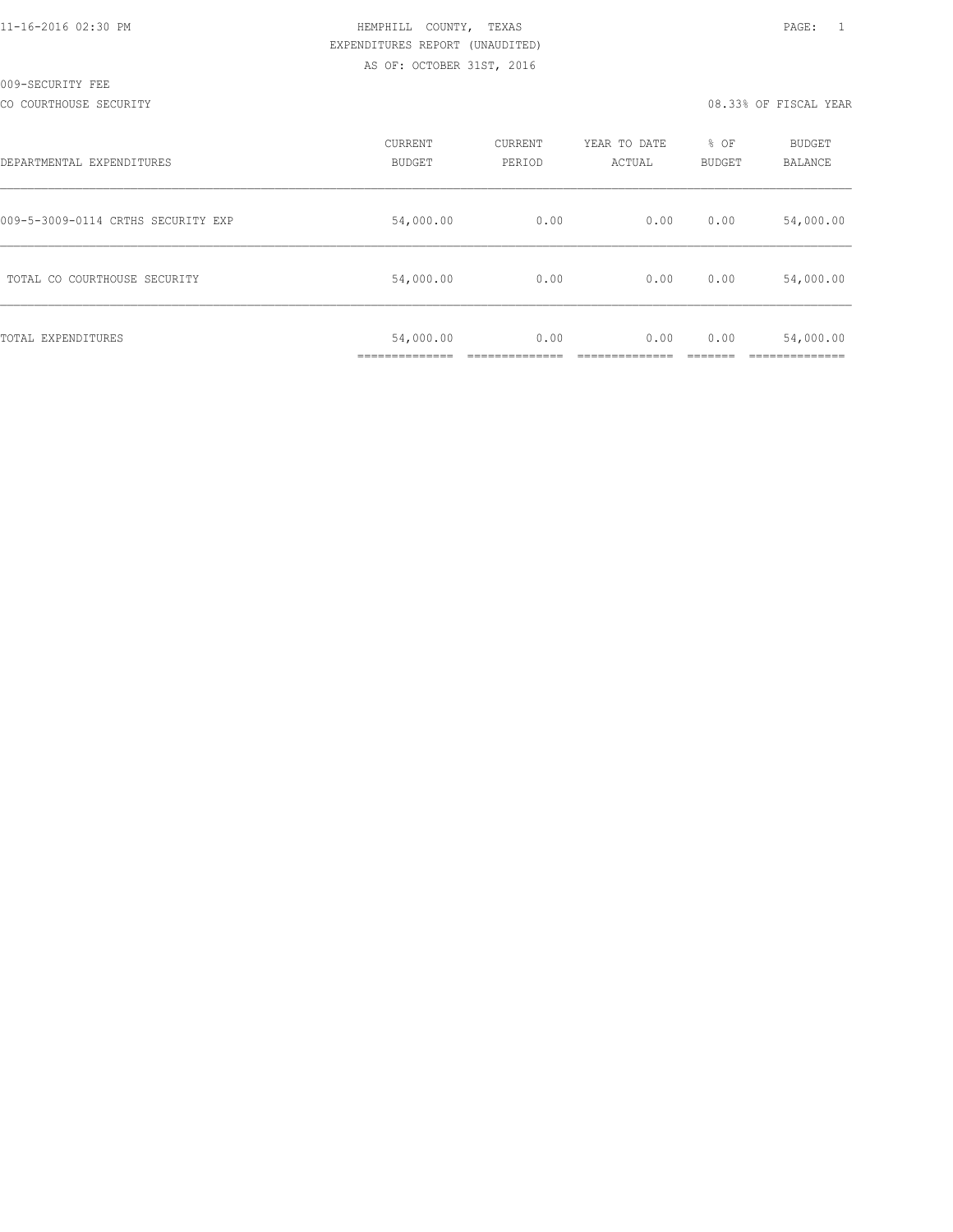AIRPORT 08.33% OF FISCAL YEAR

| DEPARTMENTAL EXPENDITURES                     | <b>CURRENT</b><br><b>BUDGET</b> | CURRENT<br>PERIOD | YEAR TO DATE<br>ACTUAL | % OF<br><b>BUDGET</b> | <b>BUDGET</b><br><b>BALANCE</b> |
|-----------------------------------------------|---------------------------------|-------------------|------------------------|-----------------------|---------------------------------|
|                                               |                                 |                   |                        |                       |                                 |
| 010-5-7010-0109 POSTAGE                       | 200.00                          | 0.00              | 0.00                   | 0.00                  | 200.00                          |
| 010-5-7010-0112 TRAVEL/DUES/PUBLICATIONS      | 800.00                          | 0.00              | 0.00                   | 0.00                  | 800.00                          |
| 010-5-7010-0122 FUEL & OIL                    | 75,000.00                       | 20,758.33         | 20,758.33              | 27.68                 | 54, 241.67                      |
| 010-5-7010-0124 AIRPORT MGR CONTRACT          | 56,000.00                       | 4,402.50          | 4,402.50               | 7.86                  | 51,597.50                       |
| 010-5-7010-0127 FUEL SYSTEM MAINTENANCE       | 5,000.00                        | 0.00              | 0.00                   | 0.00                  | 5,000.00                        |
| 010-5-7010-0131 OTHER EXPENSE                 | 2,000.00                        | 0.00              | 0.00                   | 0.00                  | 2,000.00                        |
| 010-5-7010-0132 AWOS SATELLITE LINK/TELEPHONE | 5,000.00                        | 0.00              | 0.00                   | 0.00                  | 5,000.00                        |
| 010-5-7010-0133 UTILITIES                     | 7,500.00                        | 70.18             | 70.18                  | 0.94                  | 7,429.82                        |
| 010-5-7010-0134 BONDS & INSURANCE             | 2,500.00                        | 0.00              | 0.00                   | 0.00                  | 2,500.00                        |
| 010-5-7010-0140 SATELLITE TELEVISION          | 1,100.00                        | 0.00              | 0.00                   | 0.00                  | 1,100.00                        |
| 010-5-7010-0168 MOWING EQUIP./MAINT.          | 2,500.00                        | 0.00              | 0.00                   | 0.00                  | 2,500.00                        |
| 010-5-7010-0173 NAVIGATION EQUIP/MAINT        | 3,000.00                        | 0.00              | 0.00                   | 0.00                  | 3,000.00                        |
| 010-5-7010-0183 HANGAR-LOUNGE R&M             | 6,000.00                        | 375.85            | 375.85                 | 6.26                  | 5,624.15                        |
| 010-5-7010-0185 WSI WEATHER                   | 1,500.00                        | 417.00            | 417.00                 | 27.80                 | 1,083.00                        |
| 010-5-7010-0189 INVENTORY                     | 3,000.00                        | 364.64            | 364.64                 | 12.15                 | 2,635.36                        |
| 010-5-7010-0510 CAPITAL OUTLAY                | 17,020.00                       | 0.00              | 0.00                   | 0.00                  | 17,020.00                       |
| TOTAL AIRPORT                                 | 188,120.00                      | 26,388.50         | 26,388.50              | 14.03                 | 161,731.50                      |
| TOTAL EXPENDITURES                            | 188,120.00<br>==============    | 26,388.50         | 26,388.50              | 14.03                 | 161,731.50                      |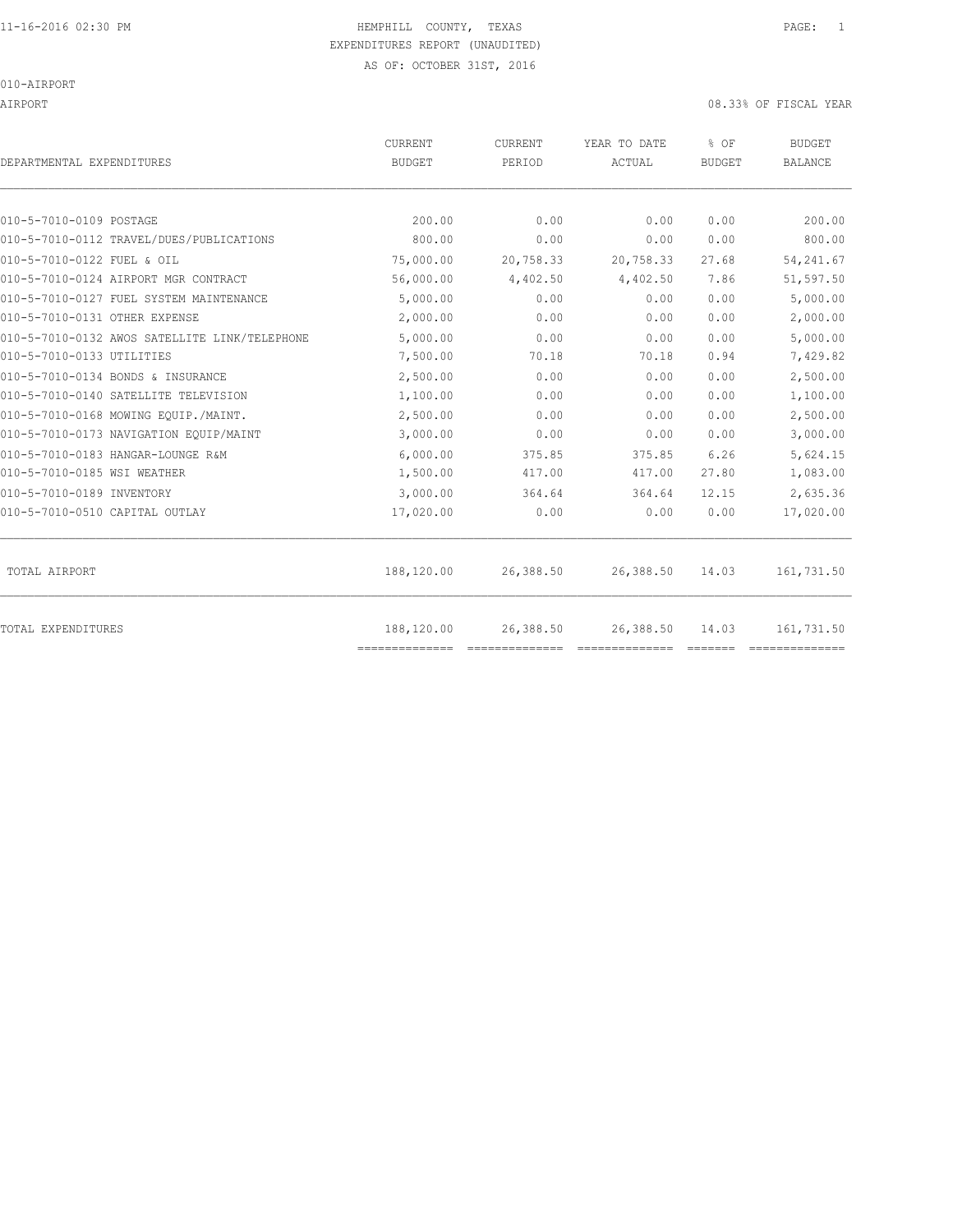ROAD & BRIDGE 1 08.33% OF FISCAL YEAR

| DEPARTMENTAL EXPENDITURES                     | <b>CURRENT</b><br><b>BUDGET</b> | CURRENT<br>PERIOD | YEAR TO DATE<br>ACTUAL | % OF<br><b>BUDGET</b> | <b>BUDGET</b><br><b>BALANCE</b> |
|-----------------------------------------------|---------------------------------|-------------------|------------------------|-----------------------|---------------------------------|
| 011-5-4011-0082 OVERTIME                      | 2,500.00                        | 0.00              | 0.00                   | 0.00                  | 2,500.00                        |
| 011-5-4011-0090 COMMISSIONER-BARTLETT         | 37,595.00                       | 3,132.88          | 3,132.88               | 8.33                  | 34,462.12                       |
| 011-5-4011-0092 SR MAINTENANCE TECH-CERVANTES | 52,530.00                       | 4,377.50          | 4,377.50               | 8.33                  | 48,152.50                       |
| 011-5-4011-0095 MAINTENANCE TECH-MACIAS       | 47,380.00                       | 3,948.26          | 3,948.26               | 8.33                  | 43, 431.74                      |
| 011-5-4011-0096 LONGEVITY                     | 3,500.00                        | 270.00            | 270.00                 | 7.71                  | 3,230.00                        |
| 011-5-4011-0101 SOCIAL SECURITY/MEDICARE      | 11,000.00                       | 866.36            | 866.36                 | 7.88                  | 10,133.64                       |
| 011-5-4011-0102 RETIREMENT                    | 14,500.00                       | 2,370.92          | 2,370.92               | 16.35                 | 12,129.08                       |
| 011-5-4011-0103 GROUP TERM LIFE               | 500.00                          | 37.92             | 37.92                  | 7.58                  | 462.08                          |
| 011-5-4011-0104 GROUP INSURANCE               | 23,200.00                       | 1,285.16          | 1,285.16               | 5.54                  | 21,914.84                       |
| 011-5-4011-0105 UNEMPLOYMENT INSURANCE        | 400.00                          | 26.43             | 26.43                  | 6.61                  | 373.57                          |
| 011-5-4011-0106 WORKERS' COMPENSATION         | 1,800.00                        | 0.00              | 0.00                   | 0.00                  | 1,800.00                        |
| 011-5-4011-0110 FREIGHT                       | 200.00                          | 0.00              | 0.00                   | 0.00                  | 200.00                          |
| 011-5-4011-0112 TRAVEL                        | 3,000.00                        | 0.00              | 0.00                   | 0.00                  | 3,000.00                        |
| 011-5-4011-0114 SHARED EXPENSES               | 0.00                            | 0.00              | 0.00                   | 0.00                  | 0.00                            |
| 011-5-4011-0122 FUEL & OIL                    | 32,000.00                       | 0.00              | 0.00                   | 0.00                  | 32,000.00                       |
| 011-5-4011-0124 MACHINE HIRE/CONT LABOR LABOR | 15,000.00                       | 0.00              | 0.00                   | 0.00                  | 15,000.00                       |
| 011-5-4011-0125 TIRES & TUBES                 | 8,000.00                        | 0.00              | 0.00                   | 0.00                  | 8,000.00                        |
| 011-5-4011-0126 CALICHE & GRAVEL              | 25,000.00                       | 0.00              | 0.00                   | 0.00                  | 25,000.00                       |
| 011-5-4011-0128 MATERIAL & SUPPLIES           | 10,000.00                       | 33.89             | 33.89                  | 0.34                  | 9,966.11                        |
| 011-5-4011-0130 COMMUNICATION REPAIRS         | 500.00                          | 0.00              | 0.00                   | 0.00                  | 500.00                          |
| 011-5-4011-0131 OTHER EXPENSE                 | 1,000.00                        | 0.00              | 0.00                   | 0.00                  | 1,000.00                        |
| 011-5-4011-0132 TELEPHONE                     | 1,700.00                        | 30.00             | 30.00                  | 1.76                  | 1,670.00                        |
| 011-5-4011-0133 UTILITIES/PCT 1               | 3,500.00                        | 0.00              | 0.00                   | 0.00                  | 3,500.00                        |
| 011-5-4011-0137 VEHICLE R&M                   | 6,000.00                        | 0.00              | 0.00                   | 0.00                  | 6,000.00                        |
| 011-5-4011-0144 TIN HORNS/CATTLE GUARDS/CHEM  | 7,000.00                        | 0.00              | 0.00                   | 0.00                  | 7,000.00                        |
| 011-5-4011-0173 HEAVY EQUIP - R&M             | 20,000.00                       | 0.00              | 0.00                   | 0.00                  | 20,000.00                       |
| 011-5-4011-0189 INVENTORY                     | 4,000.00                        | 0.00              | 0.00                   | 0.00                  | 4,000.00                        |
| 011-5-4011-0190 ROAD GRANT PROJECTS           | 0.00                            | 0.00              | 0.00                   | 0.00                  | 0.00                            |
| 011-5-4011-0510 CAPITAL OUTLAY                | 54,000.00                       | 0.00              | 0.00                   | 0.00                  | 54,000.00                       |
| TOTAL ROAD & BRIDGE 1                         | 385,805.00                      | 16,379.32         | 16,379.32              | 4.25                  | 369, 425.68                     |
| TOTAL EXPENDITURES                            | 385,805.00<br>=========         | 16,379.32         | 16,379.32              | 4.25<br>-------       | 369, 425.68<br>7777777777       |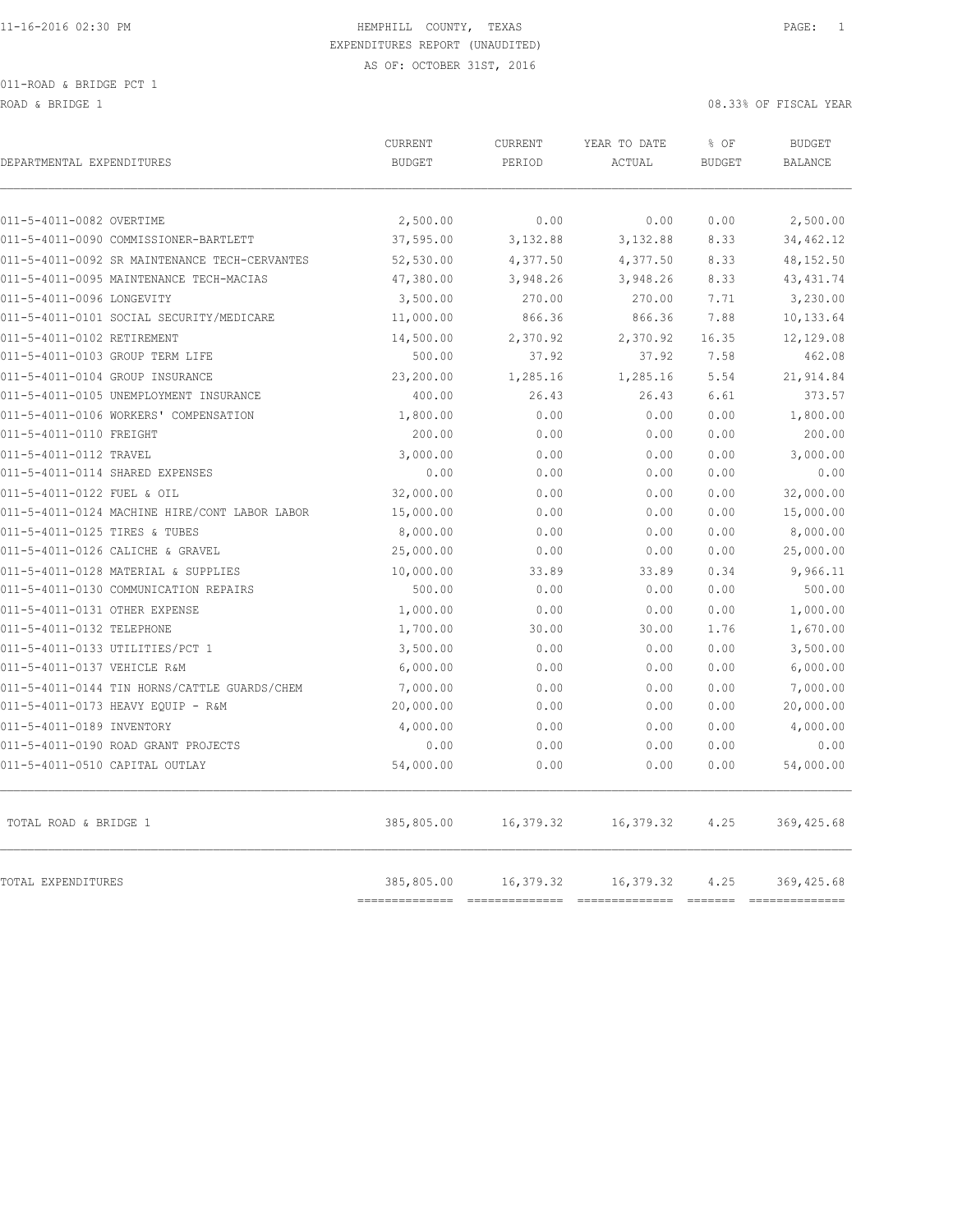012-ROAD & BRIDGE PCT 2

ROAD & BRIDGE 2 08.33% OF FISCAL YEAR

| DEPARTMENTAL EXPENDITURES                      | CURRENT<br><b>BUDGET</b> | CURRENT<br>PERIOD | YEAR TO DATE<br>ACTUAL | % OF<br><b>BUDGET</b>   | <b>BUDGET</b><br>BALANCE  |
|------------------------------------------------|--------------------------|-------------------|------------------------|-------------------------|---------------------------|
|                                                |                          |                   |                        |                         |                           |
| 012-5-4012-0090 COMMISSIONER-ALEXANDER         | 37,595.00                | 3,132.88          | 3,132.88               | 8.33                    | 34,462.12                 |
| 012-5-4012-0092 SR MAINTENANCE TECH-WALSER     | 52,530.00                | 4,377.50          | 4,377.50               | 8.33                    | 48,152.50                 |
| 012-5-4012-0095 MAINTENANCE TECH-SCHAFER       | 47,380.00                | 3,948.26          | 3,948.26               | 8.33                    | 43, 431.74                |
| 012-5-4012-0096 LONGEVITY                      | 1,500.00                 | 120.00            | 120.00                 | 8.00                    | 1,380.00                  |
| 012-5-4012-0097 MAINTENANCE TECH-PT/OT         | 2,500.00                 | 0.00              | 0.00                   | 0.00                    | 2,500.00                  |
| 012-5-4012-0101 SOCIAL SECURITY/MEDICARE       | 11,000.00                | 882.32            | 882.32                 | 8.02                    | 10,117.68                 |
| 012-5-4012-0102 RETIREMENT                     | 14,500.00                | 2,330.72          | 2,330.72               | 16.07                   | 12,169.28                 |
| 012-5-4012-0103 GROUP TERM LIFE                | 600.00                   | 37.28             | 37.28                  | 6.21                    | 562.72                    |
| 012-5-4012-0104 GROUP INSURANCE                | 22,000.00                | 1,337.53          | 1,337.53               | 6.08                    | 20,662.47                 |
| 012-5-4012-0105 UNEMPLOYMENT INSURANCE         | 400.00                   | 35.00             | 35.00                  | 8.75                    | 365.00                    |
| 012-5-4012-0106 WORKERS' COMPENSATION          | 1,800.00                 | 0.00              | 0.00                   | 0.00                    | 1,800.00                  |
| 012-5-4012-0110 FREIGHT                        | 100.00                   | 0.00              | 0.00                   | 0.00                    | 100.00                    |
| 012-5-4012-0112 TRAVEL                         | 2,500.00                 | 0.00              | 0.00                   | 0.00                    | 2,500.00                  |
| 012-5-4012-0114 SHARED EQUIPMENT EXPENSE W/PCT | 0.00                     | 0.00              | 0.00                   | 0.00                    | 0.00                      |
| 012-5-4012-0122 FUEL & OIL                     | 32,000.00                | 0.00              | 0.00                   | 0.00                    | 32,000.00                 |
| 012-5-4012-0124 MACHINE HIRE/CONT LABOR        | 2,000.00                 | 0.00              | 0.00                   | 0.00                    | 2,000.00                  |
| 012-5-4012-0125 TIRES & TUBES                  | 10,000.00                | 0.00              | 0.00                   | 0.00                    | 10,000.00                 |
| 012-5-4012-0126 CALICHE & GRAVEL               | 10,000.00                | 0.00              | 0.00                   | 0.00                    | 10,000.00                 |
| 012-5-4012-0128 MATERIAL & SUPPLIES            | 7,500.00                 | 220.01            | 220.01                 | 2.93                    | 7,279.99                  |
| 012-5-4012-0130 COMMUNICATIONS EXPENSE         | 500.00                   | 0.00              | 0.00                   | 0.00                    | 500.00                    |
| 012-5-4012-0132 TELEPHONE                      | 1,200.00                 | 108.70            | 108.70                 | 9.06                    | 1,091.30                  |
| 012-5-4012-0133 UTILITIES/PCT 2                | 2,000.00                 | 0.00              | 0.00                   | 0.00                    | 2,000.00                  |
| 012-5-4012-0137 VEHICLE R&M                    | 3,000.00                 | 0.00              | 0.00                   | 0.00                    | 3,000.00                  |
| 012-5-4012-0144 TIN HORN/CATTLE GUARD/CHEM     | 8,000.00                 | 0.00              | 0.00                   | 0.00                    | 8,000.00                  |
| 012-5-4012-0173 HEAVY EQUIP - R&M              | 20,000.00                | 349.07            | 349.07                 | 1.75                    | 19,650.93                 |
| 012-5-4012-0189 INVENTORY                      | 1,500.00                 | 0.00              | 0.00                   | 0.00                    | 1,500.00                  |
| 012-5-4012-0510 CAPITAL OUTLAY                 | 74,245.00                | 0.00              | 0.00                   | 0.00                    | 74,245.00                 |
| TOTAL ROAD & BRIDGE 2                          | 366,350.00               | 16,879.27         | 16,879.27              | 4.61                    | 349,470.73                |
| TOTAL EXPENDITURES                             | 366,350.00<br>========== | 16,879.27         | 16,879.27              | 4.61<br><b>CONSIDER</b> | 349,470.73<br>----------- |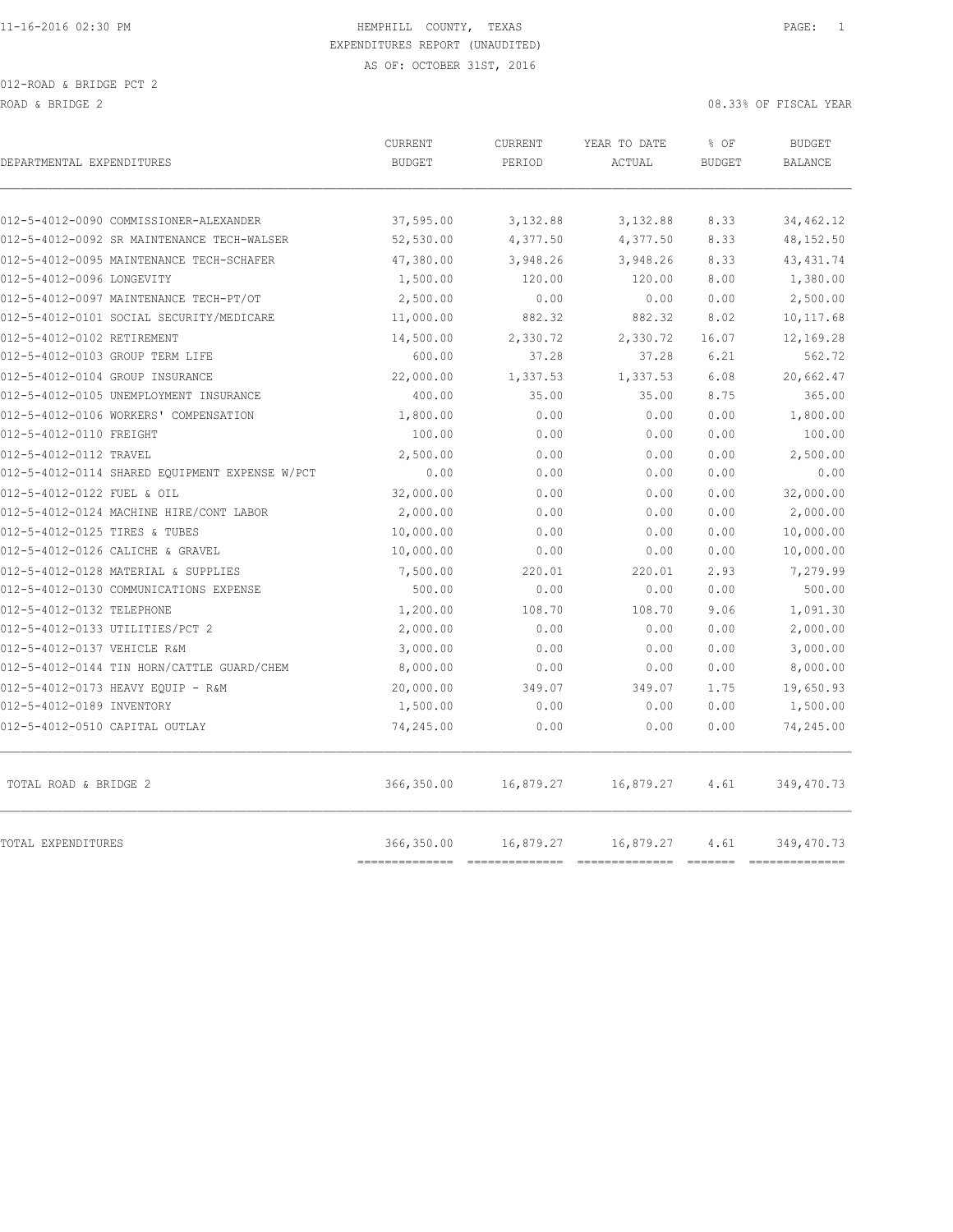| DEPARTMENTAL EXPENDITURES                                     | CURRENT<br><b>BUDGET</b> | CURRENT<br>PERIOD | YEAR TO DATE<br>ACTUAL | % OF<br><b>BUDGET</b> | <b>BUDGET</b><br><b>BALANCE</b> |
|---------------------------------------------------------------|--------------------------|-------------------|------------------------|-----------------------|---------------------------------|
|                                                               |                          |                   |                        |                       |                                 |
| 013-5-4013-0082 OVERTIME<br>013-5-4013-0090 COMMISSIONER-MEEK | 5,000.00<br>37,595.00    | 0.00<br>3,132.88  | 0.00<br>3,132.88       | 0.00<br>8.33          | 5,000.00<br>34,462.12           |
| 013-5-4013-0092 SR MAINTENANCE TECH-CLARK                     | 52,530.00                | 4,377.50          | 4,377.50               | 8.33                  | 48,152.50                       |
| 013-5-4013-0094 MAINTENANCE TECH-ARCHER                       | 47,380.00                | 3,948.26          | 3,948.26               | 8.33                  | 43, 431.74                      |
| 013-5-4013-0095 MAINTENANCE TECH-G.SCOTT                      |                          | 0.00              | 0.00                   | 0.00                  | 0.00                            |
| 013-5-4013-0096 LONGEVITY                                     | 0.00<br>1,500.00         | 100.00            | 100.00                 | 6.67                  | 1,400.00                        |
|                                                               |                          |                   |                        |                       |                                 |
| 013-5-4013-0097 MAINTENANCE TECH-FARRAR                       | 47,380.00<br>47,380.00   | 3,948.26          | 3,948.26               | 8.33                  | 43, 431.74                      |
| 013-5-4013-0098 MAINTENANCE TECH-PARSLEY                      |                          | 3,948.26          | 3,948.26               | 8.33                  | 43, 431.74                      |
| 013-5-4013-0101 SOCIAL SECURITY/MEDICARE                      | 18,500.00                | 1,419.83          | 1,419.83               | 7.67                  | 17,080.17                       |
| 013-5-4013-0102 RETIREMENT                                    | 24,000.00                | 3,935.42          | 3,935.42               | 16.40                 | 20,064.58                       |
| 013-5-4013-0103 GROUP TERM LIFE                               | 1,000.00                 | 62.96             | 62.96                  | 6.30                  | 937.04                          |
| 013-5-4013-0104 GROUP INSURANCE                               | 40,000.00                | 3, 211.48         | 3, 211.48              | 8.03                  | 36,788.52                       |
| 013-5-4013-0105 UNEMPLOYMENT INSURANCE                        | 1,000.00                 | 64.26             | 64.26                  | 6.43                  | 935.74                          |
| 013-5-4013-0106 WORKERS' COMPENSATION                         | 4,000.00                 | 0.00              | 0.00                   | 0.00                  | 4,000.00                        |
| 013-5-4013-0110 FREIGHT                                       | 100.00                   | 0.00              | 0.00                   | 0.00                  | 100.00                          |
| 013-5-4013-0112 TRAVEL                                        | 3,000.00                 | 0.00              | 0.00                   | 0.00                  | 3,000.00                        |
| 013-5-4013-0122 FUEL & OIL                                    | 65,000.00                | 0.00              | 0.00                   | 0.00                  | 65,000.00                       |
| 013-5-4013-0124 MACHINE HIRE/CONT LABOR                       | 15,000.00                | 2,609.77          | 2,609.77               | 17.40                 | 12,390.23                       |
| 013-5-4013-0125 TIRES & TUBES                                 | 12,000.00                | 0.00              | 0.00                   | 0.00                  | 12,000.00                       |
| 013-5-4013-0126 CALICHE & GRAVEL                              | 45,000.00                | 6,614.08          | 6,614.08               | 14.70                 | 38, 385.92                      |
| 013-5-4013-0128 MATERIAL & SUPPLIES                           | 20,000.00                | 140.27            | 140.27                 | 0.70                  | 19,859.73                       |
| 013-5-4013-0130 COMMUNICATIONS EXPENSES                       | 500.00                   | 0.00              | 0.00                   | 0.00                  | 500.00                          |
| 013-5-4013-0131 OTHER EXPENSE                                 | 1,000.00                 | 0.00              | 0.00                   | 0.00                  | 1,000.00                        |
| 013-5-4013-0132 TELEPHONE                                     | 600.00                   | 30.00             | 30.00                  | 5.00                  | 570.00                          |
| 013-5-4013-0133 UTILITIES/PCT 3                               | 3,000.00                 | 0.00              | 0.00                   | 0.00                  | 3,000.00                        |
| 013-5-4013-0137 VEHICLE R&M                                   | 15,000.00                | 0.00              | 0.00                   | 0.00                  | 15,000.00                       |
| 013-5-4013-0144 TIN HORN/CATTLE GUARD/CHEM                    | 7,000.00                 | 0.00              | 0.00                   | 0.00                  | 7,000.00                        |
| 013-5-4013-0173 HEAVY EQUIP - R&M                             | 40,000.00                | 3,026.69          | 3,026.69               | 7.57                  | 36, 973.31                      |
| 013-5-4013-0189 INVENTORY                                     | 10,000.00                | 0.00              | 0.00                   | 0.00                  | 10,000.00                       |
| 013-5-4013-0190 ROAD GRANT PROJECTS                           | 0.00                     | 0.00              | 0.00                   | 0.00                  | 0.00                            |
| 013-5-4013-0510 CAPITAL OUTLAY                                | 110,135.00               | 0.00              | 0.00                   | 0.00                  | 110,135.00                      |
| TOTAL ROAD & BRIDGE 3                                         | 674,600.00               | 40,569.92         | 40,569.92              | 6.01                  | 634,030.08                      |
| TOTAL EXPENDITURES                                            | 674,600.00               | 40,569.92         | 40,569.92              | 6.01                  | 634,030.08                      |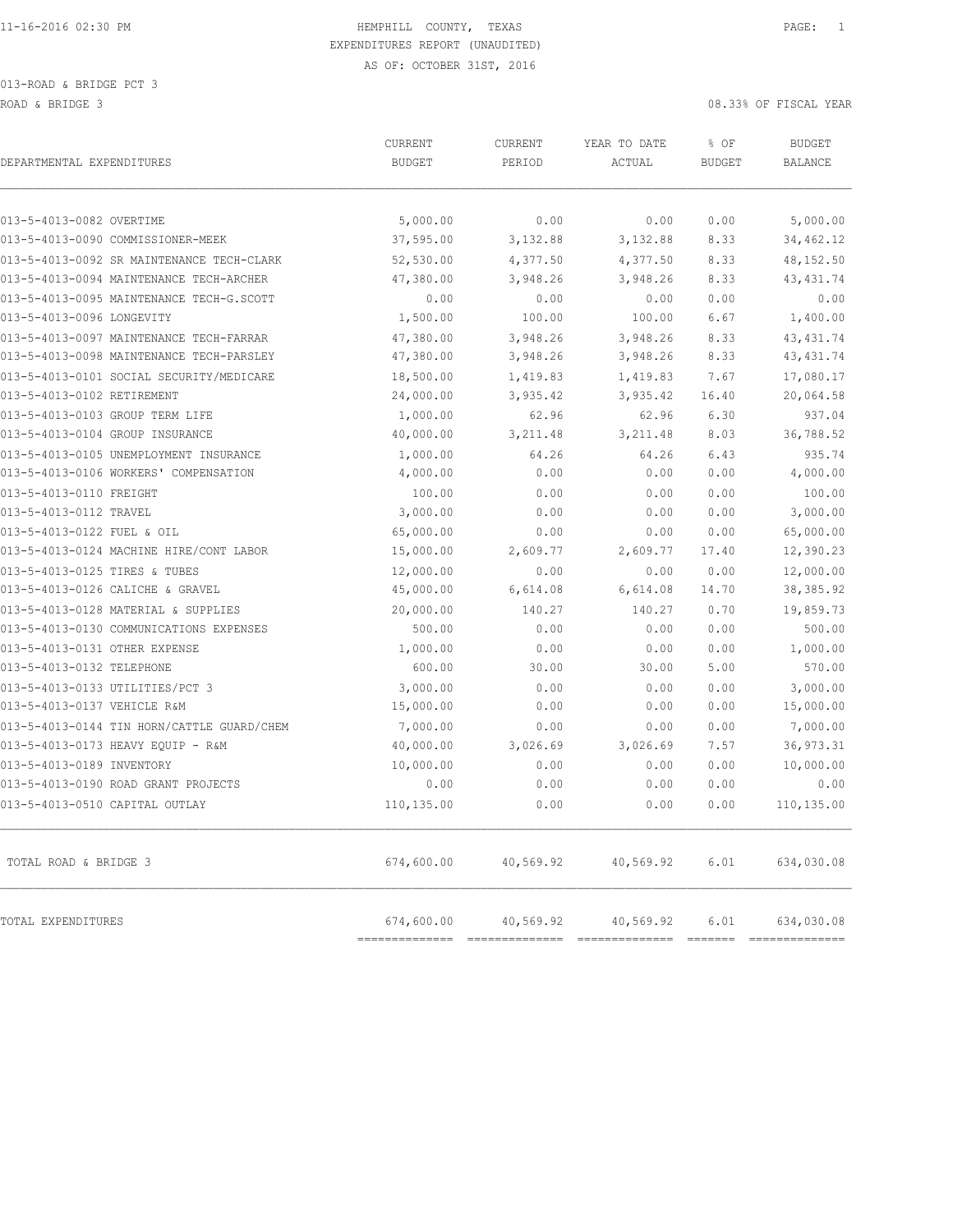ROAD & BRIDGE 4 08.33% OF FISCAL YEAR (1999) AND ROAD & BRIDGE 4

| DEPARTMENTAL EXPENDITURES                      | CURRENT<br><b>BUDGET</b> | CURRENT<br>PERIOD | YEAR TO DATE<br>ACTUAL               | % OF<br><b>BUDGET</b> | <b>BUDGET</b><br><b>BALANCE</b> |
|------------------------------------------------|--------------------------|-------------------|--------------------------------------|-----------------------|---------------------------------|
| 014-5-4014-0082 PART-TIME/OVERTIME             | 5,000.00                 | 0.00              | 0.00                                 | 0.00                  | 5,000.00                        |
| 014-5-4014-0090 COMMISSIONER-THOMAS            | 37,595.00                | 3,132.88          | 3,132.88                             | 8.33                  | 34,462.12                       |
| 014-5-4014-0092 SR MAINTENANCE TECH-CROSGROVE  | 52,530.00                | 4,377.50          | 4,377.50                             | 8.33                  | 48,152.50                       |
| 014-5-4014-0094 MAINTENANCE TECH-SCOTT         | 47,380.00                | 3,948.26          | 3,948.26                             | 8.33                  | 43, 431.74                      |
| 014-5-4014-0095 MAINTENANCE TECH-WRIGHT        | 47,380.00                | 3,948.26          | 3,948.26                             | 8.33                  | 43, 431.74                      |
| 014-5-4014-0096 LONGEVITY                      | 2,400.00                 | 190.00            | 190.00                               | 7.92                  | 2,210.00                        |
| 014-5-4014-0097 MAINTENANCE TECH-HARRISON      | 47,380.00                | 3,948.26          | 3,948.26                             | 8.33                  | 43, 431.74                      |
| 014-5-4014-0101 SOCIAL SECURITY/MEDICARE       | 18,500.00                | 1,492.08          | 1,492.08                             | 8.07                  | 17,007.92                       |
| 014-5-4014-0102 RETIREMENT                     | 24,000.00                | 3,952.22          | 3,952.22                             | 16.47                 | 20,047.78                       |
| 014-5-4014-0103 GROUP TERM LIFE                | 1,000.00                 | 63.24             | 63.24                                | 6.32                  | 936.76                          |
| 014-5-4014-0104 GROUP INSURANCE                | 32,000.00                | 2,622.69          | 2,622.69                             | 8.20                  | 29, 377.31                      |
| 014-5-4014-0105 UNEMPLOYMENT INSURANCE         | 1,500.00                 | 50.07             | 50.07                                | 3.34                  | 1,449.93                        |
| 014-5-4014-0106 WORKERS' COMPENSATION          | 3,500.00                 | 0.00              | 0.00                                 | 0.00                  | 3,500.00                        |
| 014-5-4014-0110 FREIGHT                        | 0.00                     | 0.00              | 0.00                                 | 0.00                  | 0.00                            |
| 014-5-4014-0112 TRAVEL                         | 3,000.00                 | 344.75            | 344.75                               | 11.49                 | 2,655.25                        |
| 014-5-4014-0122 FUEL & OIL                     | 65,000.00                | 0.00              | 0.00                                 | 0.00                  | 65,000.00                       |
| 014-5-4014-0124 MACHINE HIRE/CONT LABOR        | 3,000.00                 | 900.00            | 900.00                               | 30.00                 | 2,100.00                        |
| 014-5-4014-0125 TIRES & TUBES                  | 10,000.00                | 0.00              | 0.00                                 | 0.00                  | 10,000.00                       |
| 014-5-4014-0126 CALICHE & GRAVEL               | 45,000.00                | 620.00            | 620.00                               | 1.38                  | 44,380.00                       |
| 014-5-4014-0128 MATERIAL & SUPPLIES            | 10,000.00                | 758.19            | 758.19                               | 7.58                  | 9,241.81                        |
| 014-5-4014-0130 COMMUNICATIONS EXPENSES        | 1,000.00                 | 0.00              | 0.00                                 | 0.00                  | 1,000.00                        |
| 014-5-4014-0131 OTHER EXPENSE                  | 0.00                     | 0.00              | 0.00                                 | 0.00                  | 0.00                            |
| 014-5-4014-0132 TELEPHONE                      | 2,000.00                 | 30.00             | 30.00                                | 1.50                  | 1,970.00                        |
| 014-5-4014-0133 UTILITIES/PCT 4                | 8,000.00                 | 0.00              | 0.00                                 | 0.00                  | 8,000.00                        |
| 014-5-4014-0137 VEHICLE R&M                    | 4,000.00                 | 0.00              | 0.00                                 | 0.00                  | 4,000.00                        |
| 014-5-4014-0144 TIN HORNS, CATTLE GUARDS, CHEM | 3,000.00                 | 0.00              | 0.00                                 | 0.00                  | 3,000.00                        |
| 014-5-4014-0173 HEAVY EQUIP - R&M              | 20,000.00                | 0.00              | 0.00                                 | 0.00                  | 20,000.00                       |
| 014-5-4014-0189 INVENTORY                      | 8,000.00                 | 0.00              | 0.00                                 | 0.00                  | 8,000.00                        |
| 014-5-4014-0190 ROAD GRANT PROJECTS            | 0.00                     | 0.00              | 0.00                                 | 0.00                  | 0.00                            |
| 014-5-4014-0225 RENT                           | 0.00                     | 750.00            | 750.00                               | $0.00$ (              | 750.00)                         |
| 014-5-4014-0510 CAPITAL OUTLAY                 | 102,935.00               | 57,194.08         | 57,194.08                            | 55.56                 | 45,740.92                       |
| TOTAL ROAD & BRIDGE 4                          | 605,100.00               | 88, 322.48        | 88, 322.48                           | 14.60                 | 516,777.52                      |
| TOTAL EXPENDITURES                             | 605,100.00<br>========== | 88, 322.48        | 88, 322.48<br>--------------- ------ | 14.60                 | 516,777.52<br>==============    |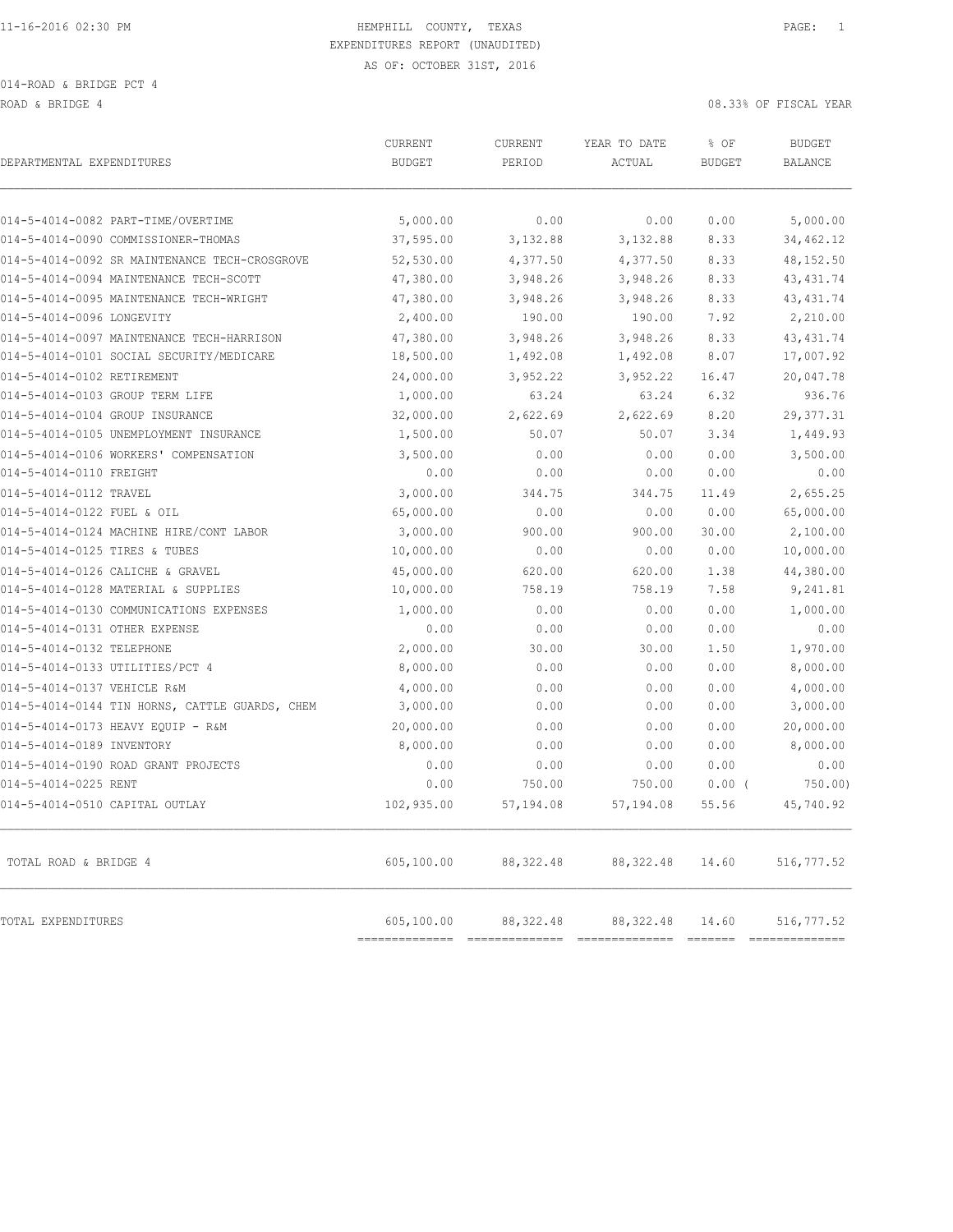|  |  |  |  | 11-16-2016 02:30 PM |  |
|--|--|--|--|---------------------|--|
|  |  |  |  |                     |  |

#### 022-CO RECORDS PRESERVATION

CO RECORDS PRESERVATION 08.33% OF FISCAL YEAR

| DEPARTMENTAL EXPENDITURES             | <b>CURRENT</b>            | <b>CURRENT</b> | YEAR TO DATE | % OF          | <b>BUDGET</b>  |
|---------------------------------------|---------------------------|----------------|--------------|---------------|----------------|
|                                       | <b>BUDGET</b>             | PERIOD         | ACTUAL       | <b>BUDGET</b> | <b>BALANCE</b> |
| 022-5-1022-0114 COUNTY RPF-EXPENSE    | 45,000.00                 | 0.00           | 0.00         | 0.00          | 45,000.00      |
| 022-5-1022-0115 CO RECORDS MANAGEMENT | 45,000.00                 | 1,833.99       | 1,833.99     | 4.08          | 43,166.01      |
| TOTAL CO RECORDS PRESERVATION         | 90,000.00                 | 1,833.99       | 1,833.99     | 2.04          | 88,166.01      |
| TOTAL EXPENDITURES                    | 90,000.00<br>____________ | 1,833.99       | 1,833.99     | 2.04          | 88,166.01      |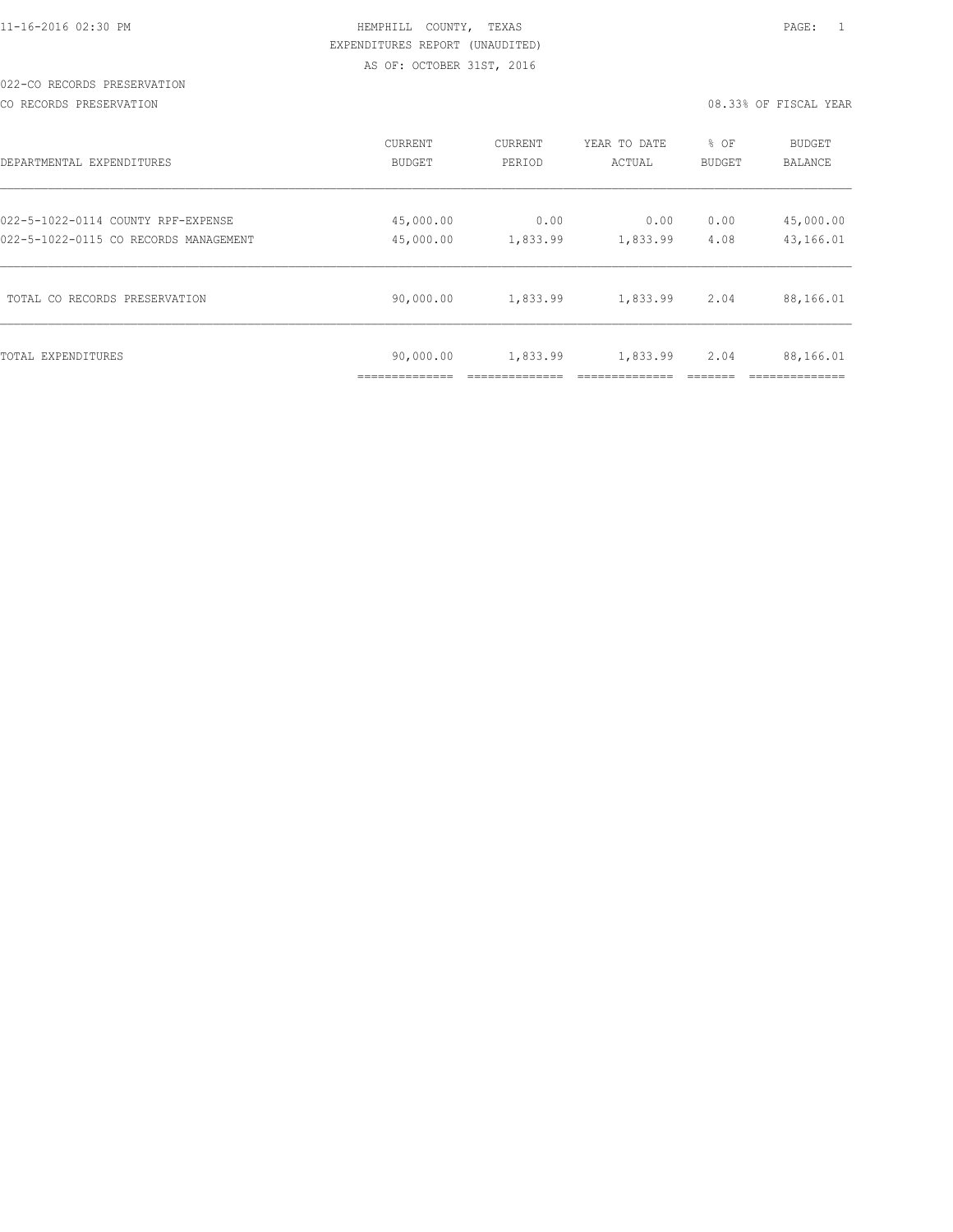|  |  | 11-16-2016 02:30 PM |  |
|--|--|---------------------|--|
|  |  |                     |  |

### 023-CLK'S RECORDS PRESERVE

CLERK REC PRESERVATION 08.33% OF FISCAL YEAR

| DEPARTMENTAL EXPENDITURES                     | <b>CURRENT</b>                         | CURRENT                | YEAR TO DATE          | % OF          | <b>BUDGET</b>            |
|-----------------------------------------------|----------------------------------------|------------------------|-----------------------|---------------|--------------------------|
|                                               | <b>BUDGET</b>                          | PERIOD                 | ACTUAL                | <b>BUDGET</b> | <b>BALANCE</b>           |
| 023-5-1023-0114 CLK'S RECORD PRESERVATION EXP | 800.00                                 | 0.00                   | 0.00                  | 0.00          | 800.00                   |
| 023-5-1023-0510 RPF-CAPITAL OUTLAY            | 0.00                                   | 0.00                   | 0.00                  | 0.00          | 0.00                     |
| TOTAL CLERK                                   | 800.00                                 | 0.00                   | 0.00                  | 0.00          | 800.00                   |
| TOTAL EXPENDITURES                            | 800.00<br>______________<br>---------- | 0.00<br>______________ | 0.00<br>_____________ | 0.00<br>_____ | 800.00<br>______________ |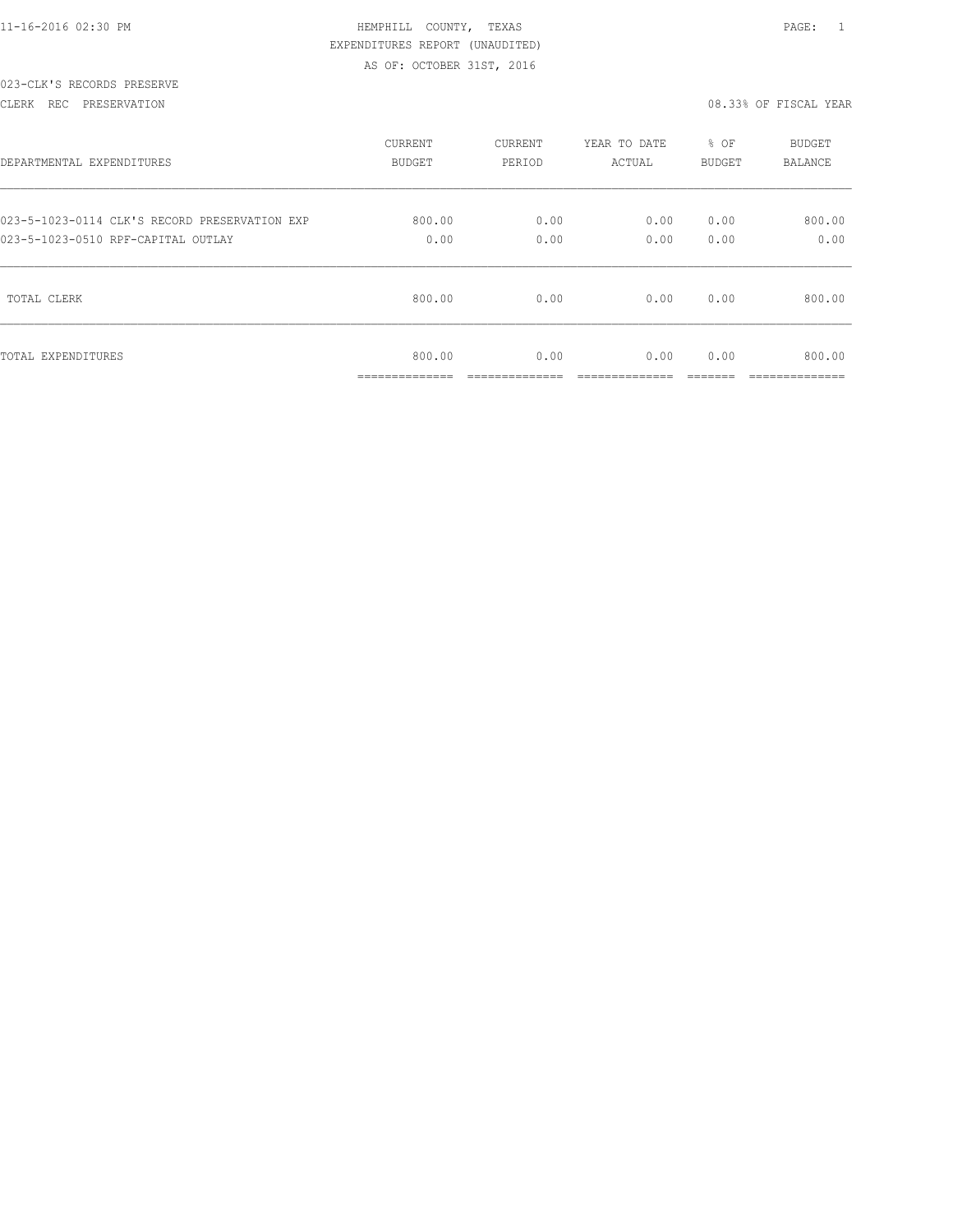JUSTICE COURT TECH 08.33% OF FISCAL YEAR

| DEPARTMENTAL EXPENDITURES     | CURRENT<br><b>BUDGET</b>         | CURRENT<br>PERIOD | YEAR TO DATE<br>ACTUAL | % OF<br><b>BUDGET</b> | <b>BUDGET</b><br>BALANCE |
|-------------------------------|----------------------------------|-------------------|------------------------|-----------------------|--------------------------|
| 024-5-2024-0114 TECH EXPENSES | 10,500.00                        | 3,026.20          | 3,026.20               | 28.82                 | 7,473.80                 |
| TOTAL JUSTICE COURT TECH      | 10,500.00                        | 3,026.20          | 3,026.20               | 28.82                 | 7,473.80                 |
| <b>TOTAL EXPENDITURES</b>     | 10,500.00<br>--------------<br>. | 3,026.20          | 3,026.20               | 28.82                 | 7,473.80<br>_________    |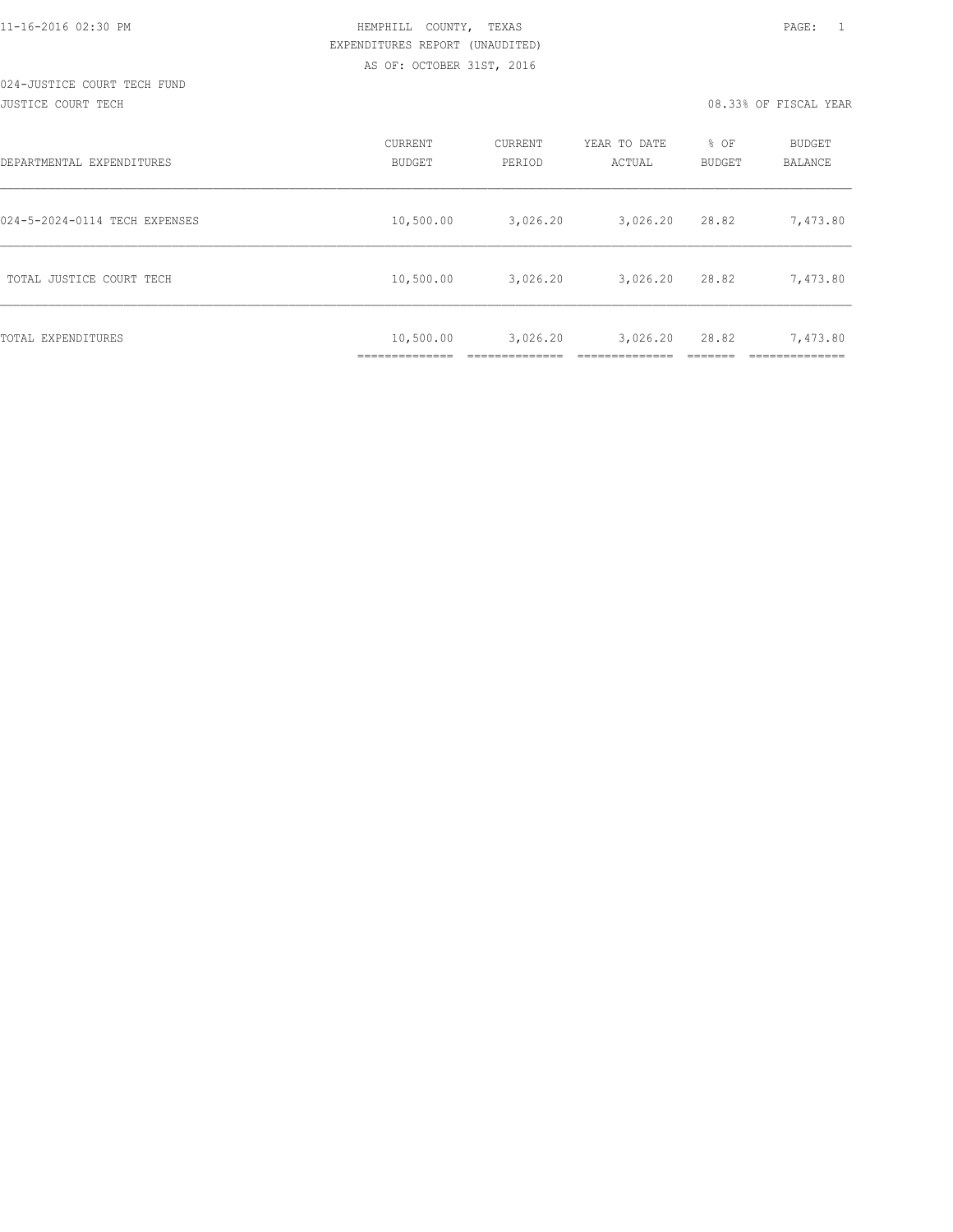# 032-CHK COLLECTION/CO ATTY

#### CHECK COLLECTION 08.33% OF FISCAL YEAR

| DEPARTMENTAL EXPENDITURES          | CURRENT<br><b>BUDGET</b>    | CURRENT<br>PERIOD | YEAR TO DATE<br>ACTUAL | % OF<br><b>BUDGET</b> | BUDGET<br><b>BALANCE</b> |
|------------------------------------|-----------------------------|-------------------|------------------------|-----------------------|--------------------------|
|                                    |                             |                   |                        |                       |                          |
| 032-5-2032-0109 OTHER MISC. EXP    | 5,150.00                    | 0.00              | 0.00                   | 0.00                  | 5,150.00                 |
| 032-5-2032-0128 SUPPLIES           | 0.00                        | 0.00              | 0.00                   | 0.00                  | 0.00                     |
| 032-5-2032-0168 LAW LIBRARY- BOOKS | 0.00                        | 0.00              | 0.00                   | 0.00                  | 0.00                     |
| 032-5-2032-0510 CAPITAL OUTLAY     | 12,000.00                   | 0.00              | 0.00                   | 0.00                  | 12,000.00                |
| TOTAL CHECK COLLECTION             | 17,150.00                   | 0.00              | 0.00                   | 0.00                  | 17,150.00                |
| TOTAL EXPENDITURES                 | 17,150.00<br>============== | 0.00              | 0.00                   | 0.00                  | 17,150.00                |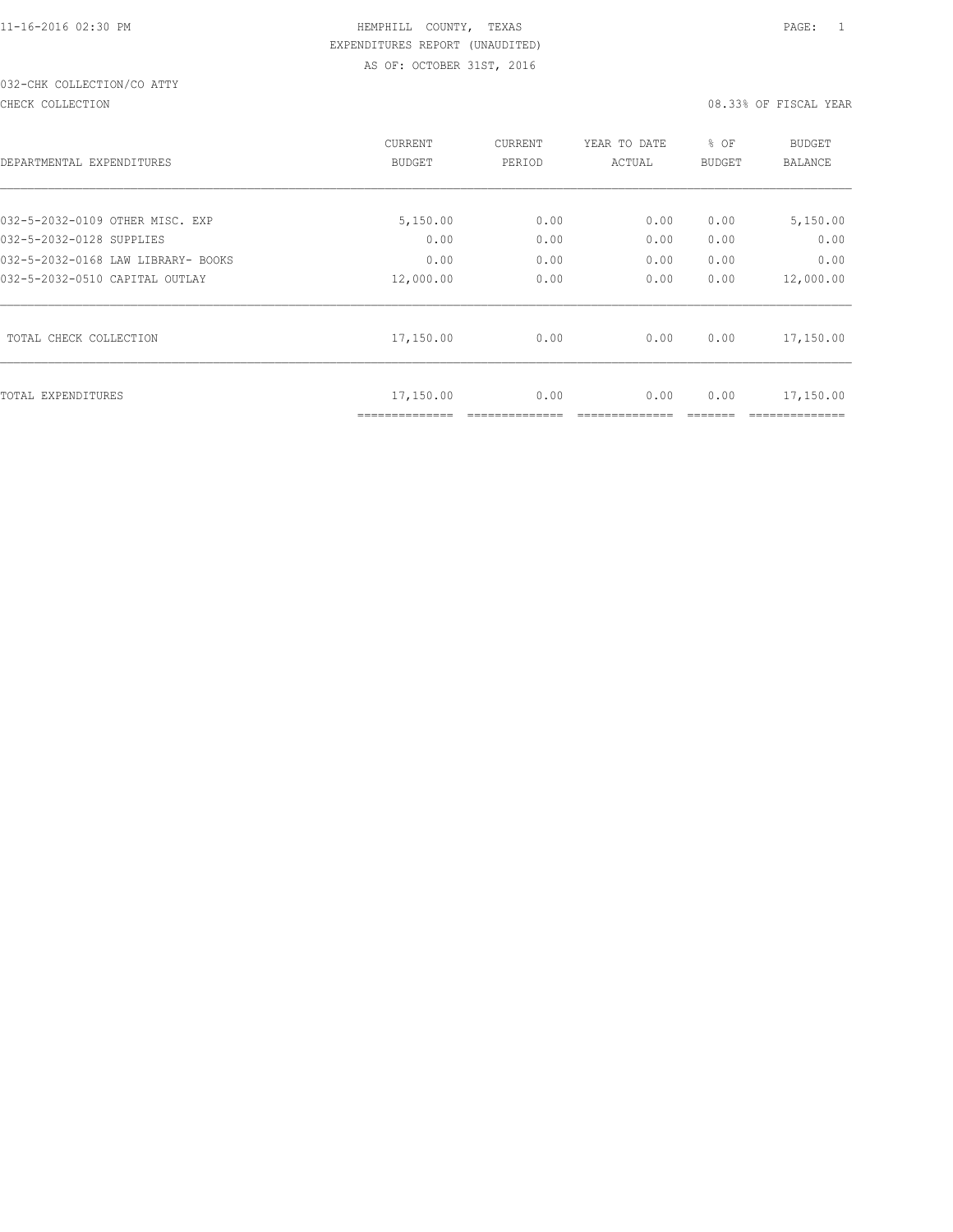#### ANNUAL LEOSE/LAW 08.33% OF FISCAL YEAR

| DEPARTMENTAL EXPENDITURES            | CURRENT<br><b>BUDGET</b> | CURRENT<br>PERIOD | YEAR TO DATE<br>ACTUAL | % OF<br>BUDGET | BUDGET<br>BALANCE |
|--------------------------------------|--------------------------|-------------------|------------------------|----------------|-------------------|
| 036-5-3036-0112 CONTINUING EDUCATION | 8,000.00                 | 0.00              | 0.00                   | 0.00           | 8,000.00          |
| TOTAL ANNUAL LEOSE/LAW               | 8,000.00                 | 0.00              | 0.00                   | 0.00           | 8,000.00          |
| TOTAL EXPENDITURES                   | 8,000.00<br>___________  | 0.00              | 0.00                   | 0.00           | 8,000.00          |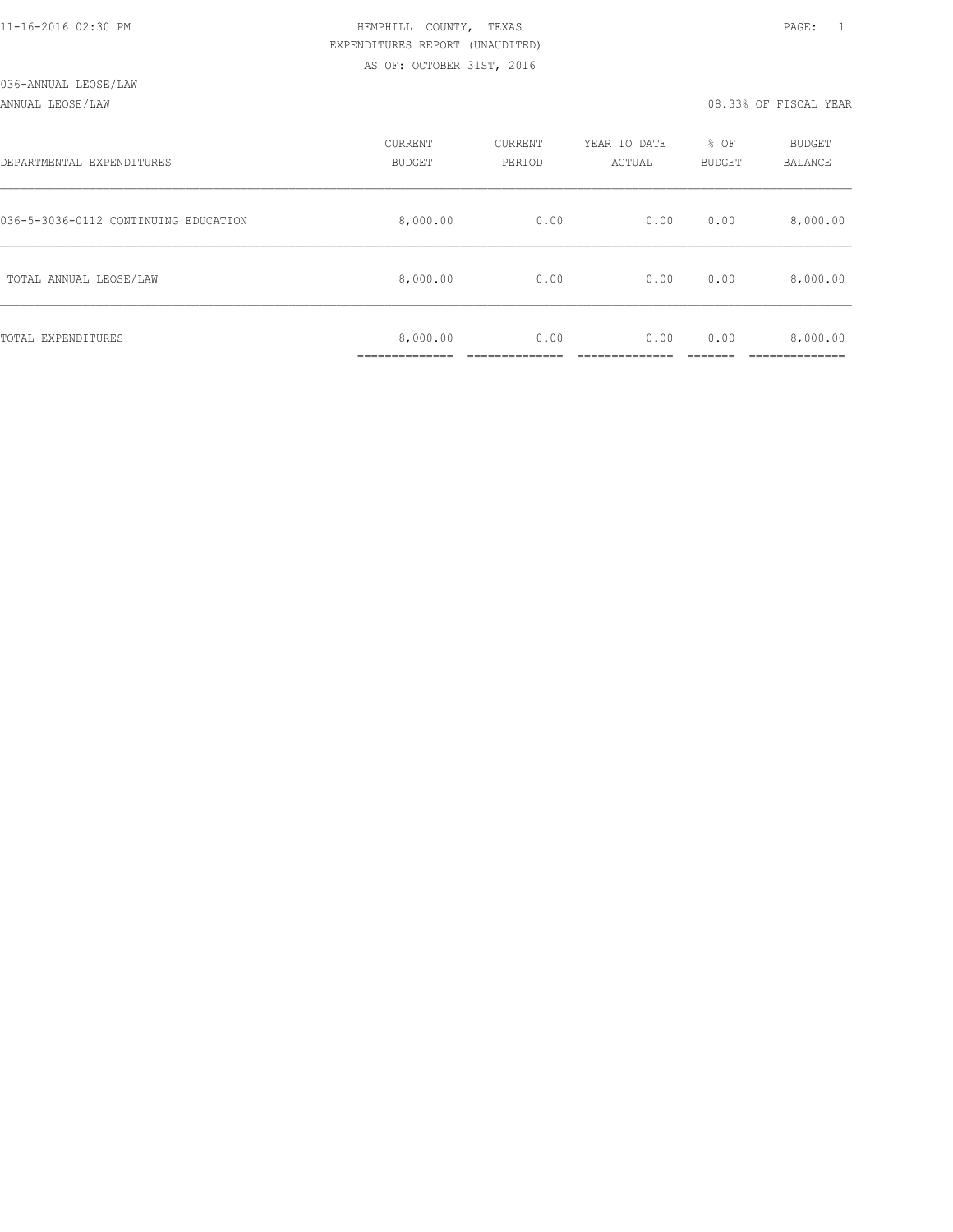046-SCAAP

SCAAP 08.33% OF FISCAL YEAR

| DEPARTMENTAL EXPENDITURES              | <b>CURRENT</b><br><b>BUDGET</b> | CURRENT<br>PERIOD | YEAR TO DATE<br>ACTUAL | % OF<br><b>BUDGET</b> | BUDGET<br><b>BALANCE</b> |
|----------------------------------------|---------------------------------|-------------------|------------------------|-----------------------|--------------------------|
| 046-5-3046-0124 CONTRACT LABOR/JBI     | 16,000.00                       | 0.00              | 0.00                   | 0.00                  | 16,000.00                |
| 046-5-3046-0183 REPAIRS & IMPROVEMENTS | 35,000.00                       | 0.00              | 0.00                   | 0.00                  | 35,000.00                |
| 046-5-3046-0185 OTHER APPROVED EXP     | 20,000.00                       | 0.00              | 0.00                   | 0.00                  | 20,000.00                |
| TOTAL SCAAP                            | 71,000.00                       | 0.00              | 0.00                   | 0.00                  | 71,000.00                |
| TOTAL EXPENDITURES                     | 71,000.00                       | 0.00              | 0.00                   | 0.00                  | 71,000.00                |